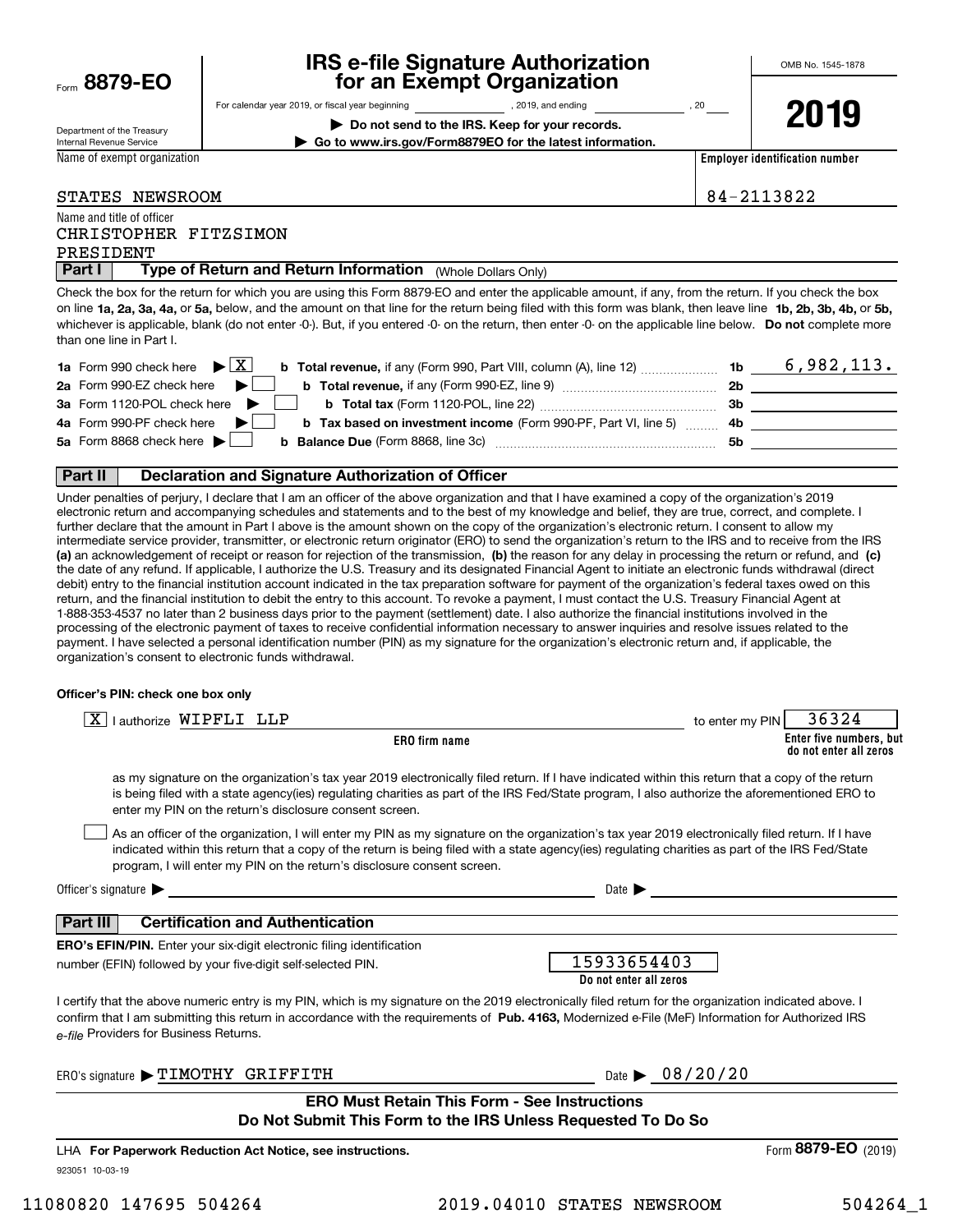| q<br>Form                                              |
|--------------------------------------------------------|
| (Rev. January 2020)                                    |
| Department of the Treasury<br>Internal Revenue Service |

## **Return of Organization Exempt From Income Tax** EXTENDED TO NOVEMBER 16, 2020

Under section 501(c), 527, or 4947(a)(1) of the Internal Revenue Code (except private foundations) **2019** 

**| Do not enter social security numbers on this form as it may be made public.**

**| Go to www.irs.gov/Form990 for instructions and the latest information. Inspection**

OMB No. 1545-0047 **Open to Public** 

|                                  | A For the 2019 calendar year, or tax year beginning<br>and ending                                                                           |                                                         |                |
|----------------------------------|---------------------------------------------------------------------------------------------------------------------------------------------|---------------------------------------------------------|----------------|
| <b>B</b> Check if<br>applicable: | C Name of organization                                                                                                                      | D Employer identification number                        |                |
| Address<br>change                | STATES NEWSROOM                                                                                                                             |                                                         |                |
| Name<br>change                   | ARIZONA MIRROR<br>Doing business as                                                                                                         | 84-2113822                                              |                |
| X return                         | Number and street (or P.O. box if mail is not delivered to street address)<br>Room/suite                                                    | E Telephone number                                      |                |
| Final<br>return/                 | 200<br>1450 RALEIGH ROAD                                                                                                                    | $919 - 869 - 7788$                                      |                |
| termin-<br>ated                  | City or town, state or province, country, and ZIP or foreign postal code                                                                    | 6,982,113.<br>G Gross receipts \$                       |                |
| Amended<br>return                | CHAPEL HILL, NC<br>27517                                                                                                                    | H(a) Is this a group return                             |                |
| Applica-<br>tion                 | F Name and address of principal officer: CHRISTOPHER FITZSIMON                                                                              | for subordinates? $\Box$ Yes $\boxed{X}$ No             |                |
| pending                          | SAME AS C ABOVE                                                                                                                             | $H(b)$ Are all subordinates included? $\Box$ Yes        | No   No        |
|                                  | <b>I</b> Tax-exempt status: $\overline{X}$ 501(c)(3)<br>$501(c)$ (<br>$\sqrt{\frac{1}{1}}$ (insert no.)<br>$4947(a)(1)$ or                  | 527<br>If "No," attach a list. (see instructions)       |                |
|                                  | J Website: WWW.STATESNEWSROOM.COM                                                                                                           | $H(c)$ Group exemption number $\blacktriangleright$     |                |
|                                  | <b>K</b> Form of organization: $\boxed{\mathbf{X}}$ Corporation<br>Other $\blacktriangleright$<br>Trust<br>Association                      | L Year of formation: 2019 M State of legal domicile: DC |                |
|                                  | Part I Summary                                                                                                                              |                                                         |                |
| 1.                               | Briefly describe the organization's mission or most significant activities: STATES NEWSROOM BELIEVES THAT                                   |                                                         |                |
| Activities & Governance          | HIGH-QUALITY REPORTING ON THE CRUCIAL ISSUES OF OUR TIME IS                                                                                 |                                                         |                |
| 2                                | Check this box $\blacktriangleright$ $\Box$ if the organization discontinued its operations or disposed of more than 25% of its net assets. |                                                         |                |
| з                                |                                                                                                                                             | 3                                                       | 3              |
| 4                                |                                                                                                                                             | $\overline{4}$                                          | $\overline{2}$ |
|                                  |                                                                                                                                             | 5                                                       | 56             |
| 5                                |                                                                                                                                             | 6                                                       | $\overline{3}$ |
|                                  |                                                                                                                                             | 7a                                                      | $0$ .          |
|                                  |                                                                                                                                             | 7b                                                      | $0$ .          |
|                                  |                                                                                                                                             |                                                         |                |
|                                  |                                                                                                                                             | <b>Current Year</b><br><b>Prior Year</b><br>6,982,113.  |                |
| 8                                |                                                                                                                                             |                                                         | $0$ .          |
| Revenue<br>9                     | Program service revenue (Part VIII, line 2g)                                                                                                |                                                         | 0.             |
| 10                               |                                                                                                                                             |                                                         | 0.             |
| 11                               | Other revenue (Part VIII, column (A), lines 5, 6d, 8c, 9c, 10c, and 11e)                                                                    | 6,982,113.                                              |                |
| 12                               | Total revenue - add lines 8 through 11 (must equal Part VIII, column (A), line 12)                                                          |                                                         | 0.             |
| 13                               | Grants and similar amounts paid (Part IX, column (A), lines 1-3)                                                                            |                                                         | 0.             |
| 14                               |                                                                                                                                             | 856,604.                                                |                |
| 15                               | Salaries, other compensation, employee benefits (Part IX, column (A), lines 5-10)                                                           |                                                         |                |
|                                  |                                                                                                                                             |                                                         | $0$ .          |
| Expenses                         |                                                                                                                                             |                                                         |                |
|                                  |                                                                                                                                             | 1,219,760.                                              |                |
|                                  | 18 Total expenses. Add lines 13-17 (must equal Part IX, column (A), line 25)                                                                | 2,076,364.                                              |                |
|                                  | 19 Revenue less expenses. Subtract line 18 from line 12                                                                                     | 4,905,749.                                              |                |
| <b>Assets or<br/>Balances</b>    |                                                                                                                                             | <b>Beginning of Current Year</b><br><b>End of Year</b>  |                |
| 20                               | Total assets (Part X, line 16)                                                                                                              | $\overline{5,371},684.$                                 |                |
| 21                               | Total liabilities (Part X, line 26)                                                                                                         | 465,936.<br>4,905,748.                                  |                |
|                                  |                                                                                                                                             |                                                         |                |

true, correct, and complete. Declaration of preparer (other than officer) is based on all information of which preparer has any knowledge.

| Sign<br>Here | Signature of officer<br>CHRISTOPHER FITZSIMON,                                                               | PRESIDENT            | Date                                  |  |  |  |  |
|--------------|--------------------------------------------------------------------------------------------------------------|----------------------|---------------------------------------|--|--|--|--|
|              | Type or print name and title                                                                                 |                      |                                       |  |  |  |  |
|              | Print/Type preparer's name                                                                                   | Preparer's signature | PTIN<br>Date<br>Check                 |  |  |  |  |
| Paid         | TIMOTHY GRIFFITH                                                                                             | GRIFFITH<br>ТІМОТНҮ  | P00299751<br>$08/20/20$ self-employed |  |  |  |  |
| Preparer     | Firm's name WIPFLI LLP                                                                                       |                      | $1$ Firm's EIN 39-0758449             |  |  |  |  |
| Use Only     | Firm's address > 625 N NORTH COURT, SUITE 200                                                                |                      |                                       |  |  |  |  |
|              | Phone no. 847.358.1170<br>PALATINE, IL 60067                                                                 |                      |                                       |  |  |  |  |
|              | May the IRS discuss this return with the preparer shown above? (see instructions)                            |                      | X.<br><b>No</b><br>∣ Yes              |  |  |  |  |
|              | Form 990 (2019)<br>LHA For Paperwork Reduction Act Notice, see the separate instructions.<br>932001 01-20-20 |                      |                                       |  |  |  |  |

SEE SCHEDULE O FOR ORGANIZATION MISSION STATEMENT CONTINUATION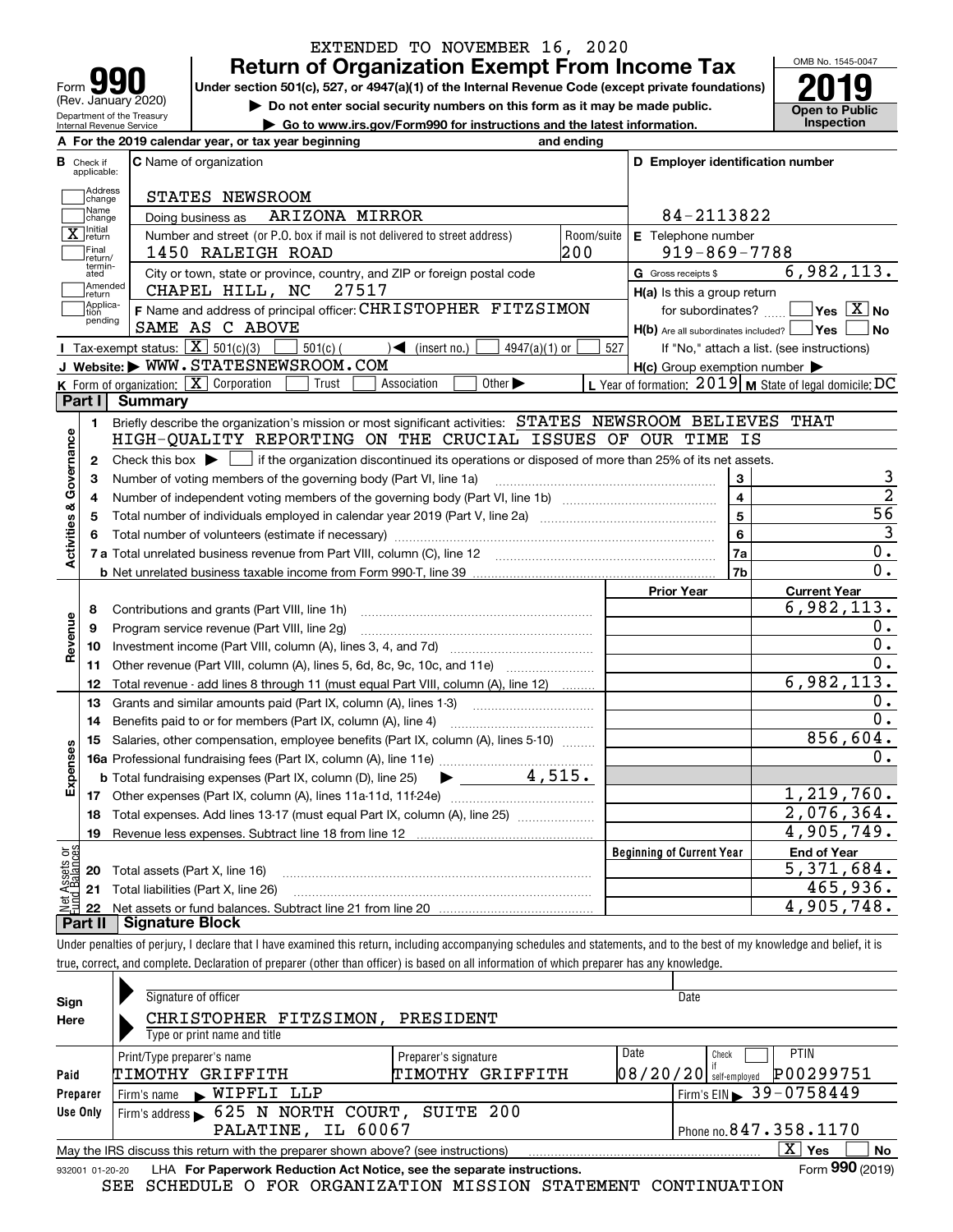|              | STATES NEWSROOM<br>Form 990 (2019)                                                                                                                              | 84-2113822 | Page 2                                     |
|--------------|-----------------------------------------------------------------------------------------------------------------------------------------------------------------|------------|--------------------------------------------|
|              | <b>Statement of Program Service Accomplishments</b><br>Part III                                                                                                 |            |                                            |
| 1            | Briefly describe the organization's mission:                                                                                                                    |            | $\overline{\mathbf{X}}$                    |
|              | STATES NEWSROOM IS A NETWORK OF AFFILIATES WHICH CONSIST OF                                                                                                     |            |                                            |
|              | INDEPENDENT PARTNER NEWS SITES. EVERY NEWSROOM IS LED BY A VETERAN                                                                                              |            |                                            |
|              | LOCAL JOURNALIST WITH DEEP KNOWLEDGE OF THE STATE'S POLITICAL HISTORY                                                                                           |            |                                            |
|              | AND MEDIA LANDSCAPE WHO OVERSEES A STAFF OF EXPERIENCED CAPITAL                                                                                                 |            |                                            |
| $\mathbf{2}$ | Did the organization undertake any significant program services during the year which were not listed on the                                                    |            |                                            |
|              | prior Form 990 or 990-EZ?                                                                                                                                       |            | $\overline{\ }$ Yes $\overline{\rm{X}}$ No |
|              | If "Yes," describe these new services on Schedule O.                                                                                                            |            | $\sqrt{}$ Yes $\sqrt{}$ X $\sqrt{}$ No     |
| 3            | Did the organization cease conducting, or make significant changes in how it conducts, any program services?<br>If "Yes," describe these changes on Schedule O. |            |                                            |
| 4            | Describe the organization's program service accomplishments for each of its three largest program services, as measured by expenses.                            |            |                                            |
|              | Section 501(c)(3) and 501(c)(4) organizations are required to report the amount of grants and allocations to others, the total expenses, and                    |            |                                            |
|              | revenue, if any, for each program service reported.                                                                                                             |            |                                            |
| 4a           | $1,600,124$ . including grants of \$<br>) (Revenue \$<br>) (Expenses \$<br>(Code:                                                                               |            |                                            |
|              | STATES NEWSROOM SUPPORTS STATE-LEVEL MEDIA OPERATIONS THAT USE                                                                                                  |            |                                            |
|              | HARD-HITTING REPORTING AND COMMENTARY TO CHANGE THE POLITICAL DEBATE,<br>SHINING A SPOTLIGHT ON STATE-LEVEL DECISION MAKING AND ITS IMPACT ON                   |            |                                            |
|              | THEIR READERS. STATES NEWSROOM HAS LAUNCHED ELEVEN NEW STATE NEWS                                                                                               |            |                                            |
|              | OUTLETS, INCLUDING A BUREAU IN WASHINGTON, DC. THESE OUTLETS HAVE OVER                                                                                          |            |                                            |
|              | 30 MILLION PAGE VIEWS, COMBINED AND THEIR CONTENT IS FREQUENTLY CITED                                                                                           |            |                                            |
|              | IN MAINSTREAM PUBLICATIONS.                                                                                                                                     |            |                                            |
|              |                                                                                                                                                                 |            |                                            |
|              |                                                                                                                                                                 |            |                                            |
|              |                                                                                                                                                                 |            |                                            |
|              |                                                                                                                                                                 |            |                                            |
| 4b           |                                                                                                                                                                 |            |                                            |
|              |                                                                                                                                                                 |            |                                            |
|              |                                                                                                                                                                 |            |                                            |
|              |                                                                                                                                                                 |            |                                            |
|              |                                                                                                                                                                 |            |                                            |
|              |                                                                                                                                                                 |            |                                            |
|              |                                                                                                                                                                 |            |                                            |
|              |                                                                                                                                                                 |            |                                            |
|              |                                                                                                                                                                 |            |                                            |
|              |                                                                                                                                                                 |            |                                            |
|              |                                                                                                                                                                 |            |                                            |
|              |                                                                                                                                                                 |            |                                            |
| 4c           | (Code: ) (Expenses \$<br>including grants of \$                                                                                                                 |            |                                            |
|              |                                                                                                                                                                 |            |                                            |
|              |                                                                                                                                                                 |            |                                            |
|              |                                                                                                                                                                 |            |                                            |
|              |                                                                                                                                                                 |            |                                            |
|              |                                                                                                                                                                 |            |                                            |
|              |                                                                                                                                                                 |            |                                            |
|              |                                                                                                                                                                 |            |                                            |
|              |                                                                                                                                                                 |            |                                            |
|              |                                                                                                                                                                 |            |                                            |
|              |                                                                                                                                                                 |            |                                            |
| 4d           | Other program services (Describe on Schedule O.)                                                                                                                |            |                                            |
|              | (Expenses \$<br>(Revenue \$<br>including grants of \$                                                                                                           |            |                                            |
| 4e           | 1,600,124.<br>Total program service expenses                                                                                                                    |            |                                            |
|              | 932002 01-20-20                                                                                                                                                 |            | Form 990 (2019)                            |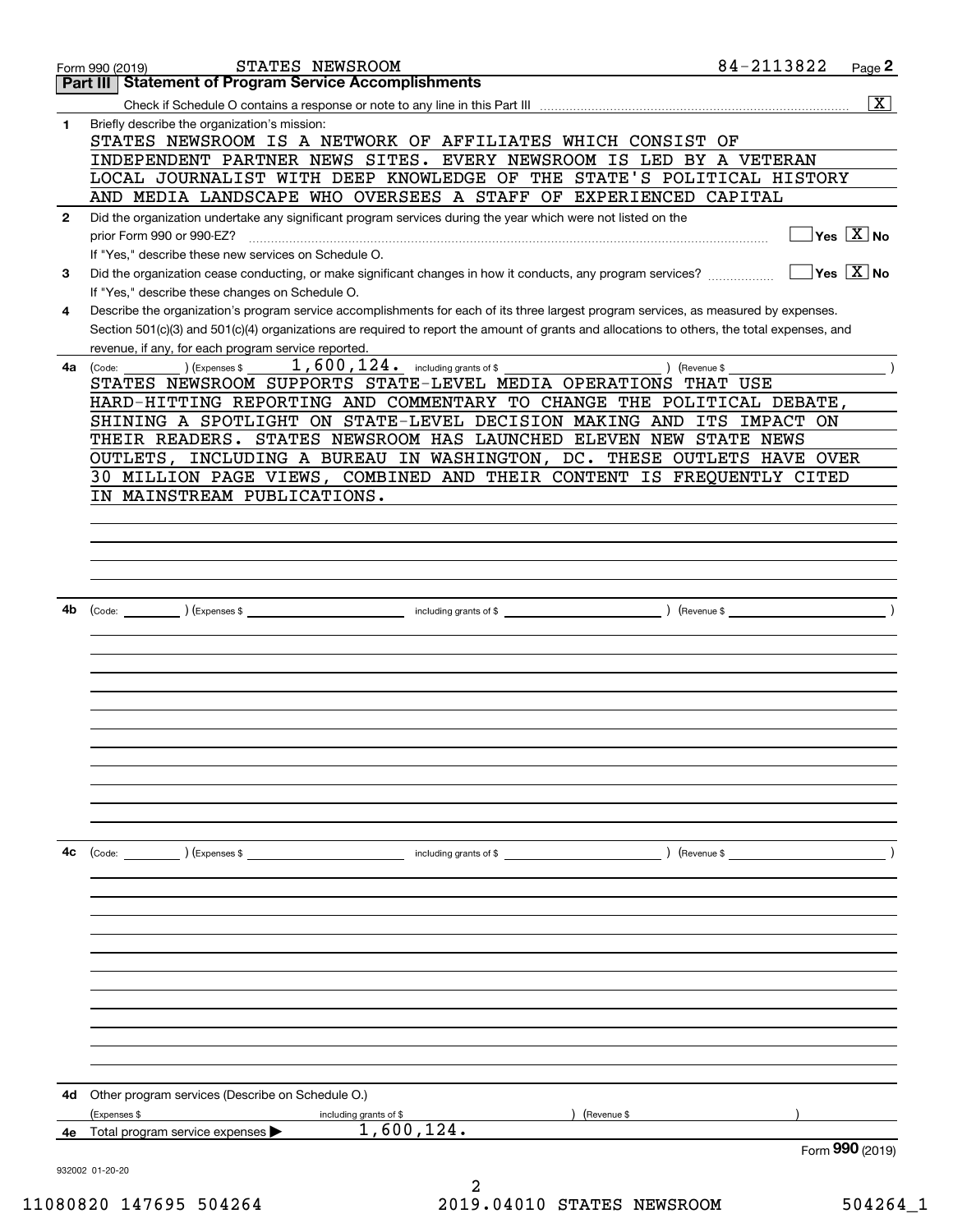|  | Form 990 (2019) |
|--|-----------------|
|  |                 |

|    |                                                                                                                                       |                  |   | Yes   No        |
|----|---------------------------------------------------------------------------------------------------------------------------------------|------------------|---|-----------------|
| 1. | Is the organization described in section $501(c)(3)$ or $4947(a)(1)$ (other than a private foundation)?                               |                  |   |                 |
|    |                                                                                                                                       | 1                | х |                 |
| 2  |                                                                                                                                       | $\mathbf{2}$     | X |                 |
| 3  | Did the organization engage in direct or indirect political campaign activities on behalf of or in opposition to candidates for       |                  |   |                 |
|    |                                                                                                                                       | 3                |   | x               |
| 4  | Section 501(c)(3) organizations. Did the organization engage in lobbying activities, or have a section 501(h) election in effect      |                  |   |                 |
|    |                                                                                                                                       | 4                |   | х               |
| 5  | Is the organization a section 501(c)(4), 501(c)(5), or 501(c)(6) organization that receives membership dues, assessments, or          |                  |   |                 |
|    |                                                                                                                                       | 5                |   | х               |
| 6  | Did the organization maintain any donor advised funds or any similar funds or accounts for which donors have the right to             |                  |   | x               |
|    | provide advice on the distribution or investment of amounts in such funds or accounts? If "Yes," complete Schedule D, Part I          | 6                |   |                 |
| 7  | Did the organization receive or hold a conservation easement, including easements to preserve open space,                             | 7                |   | х               |
|    | Did the organization maintain collections of works of art, historical treasures, or other similar assets? If "Yes," complete          |                  |   |                 |
| 8  |                                                                                                                                       | 8                |   | х               |
| 9  | Did the organization report an amount in Part X, line 21, for escrow or custodial account liability, serve as a custodian for         |                  |   |                 |
|    | amounts not listed in Part X; or provide credit counseling, debt management, credit repair, or debt negotiation services?             |                  |   |                 |
|    |                                                                                                                                       | 9                |   | х               |
| 10 | Did the organization, directly or through a related organization, hold assets in donor-restricted endowments                          |                  |   |                 |
|    |                                                                                                                                       | 10               |   | x               |
| 11 | If the organization's answer to any of the following questions is "Yes," then complete Schedule D, Parts VI, VIII, VIII, IX, or X     |                  |   |                 |
|    | as applicable.                                                                                                                        |                  |   |                 |
|    | a Did the organization report an amount for land, buildings, and equipment in Part X, line 10? If "Yes," complete Schedule D,         |                  |   |                 |
|    |                                                                                                                                       | 11a              | X |                 |
|    | <b>b</b> Did the organization report an amount for investments - other securities in Part X, line 12, that is 5% or more of its total |                  |   |                 |
|    |                                                                                                                                       | 11b              |   | x               |
|    | c Did the organization report an amount for investments - program related in Part X, line 13, that is 5% or more of its total         |                  |   |                 |
|    |                                                                                                                                       | 11c              |   | x               |
|    | d Did the organization report an amount for other assets in Part X, line 15, that is 5% or more of its total assets reported in       |                  |   |                 |
|    |                                                                                                                                       | 11d              |   | х               |
|    |                                                                                                                                       | <b>11e</b>       |   | X               |
| f  | Did the organization's separate or consolidated financial statements for the tax year include a footnote that addresses               |                  |   |                 |
|    | the organization's liability for uncertain tax positions under FIN 48 (ASC 740)? If "Yes," complete Schedule D, Part X                | 11f              | х |                 |
|    | 12a Did the organization obtain separate, independent audited financial statements for the tax year? If "Yes," complete               |                  |   |                 |
|    |                                                                                                                                       | 12a              | х |                 |
|    | <b>b</b> Was the organization included in consolidated, independent audited financial statements for the tax year?                    |                  |   |                 |
|    | If "Yes," and if the organization answered "No" to line 12a, then completing Schedule D, Parts XI and XII is optional                 | 12 <sub>b</sub>  |   | х               |
| 13 |                                                                                                                                       | 13               |   | X               |
|    | 14a Did the organization maintain an office, employees, or agents outside of the United States?                                       | 14a              |   | x               |
|    | <b>b</b> Did the organization have aggregate revenues or expenses of more than \$10,000 from grantmaking, fundraising, business,      |                  |   |                 |
|    | investment, and program service activities outside the United States, or aggregate foreign investments valued at \$100,000            |                  |   |                 |
|    |                                                                                                                                       | 14b              |   | x               |
| 15 | Did the organization report on Part IX, column (A), line 3, more than \$5,000 of grants or other assistance to or for any             |                  |   |                 |
|    |                                                                                                                                       | 15               |   | x               |
| 16 | Did the organization report on Part IX, column (A), line 3, more than \$5,000 of aggregate grants or other assistance to              |                  |   |                 |
|    |                                                                                                                                       | 16               |   | x               |
| 17 | Did the organization report a total of more than \$15,000 of expenses for professional fundraising services on Part IX,               |                  |   |                 |
|    |                                                                                                                                       | 17               |   | x               |
| 18 | Did the organization report more than \$15,000 total of fundraising event gross income and contributions on Part VIII, lines          |                  |   | x               |
|    |                                                                                                                                       | 18               |   |                 |
| 19 | Did the organization report more than \$15,000 of gross income from gaming activities on Part VIII, line 9a? If "Yes."                |                  |   | х               |
|    |                                                                                                                                       | 19<br><b>20a</b> |   | x               |
|    | b If "Yes" to line 20a, did the organization attach a copy of its audited financial statements to this return?                        | 20 <sub>b</sub>  |   |                 |
| 21 | Did the organization report more than \$5,000 of grants or other assistance to any domestic organization or                           |                  |   |                 |
|    |                                                                                                                                       | 21               |   | x               |
|    | 932003 01-20-20                                                                                                                       |                  |   | Form 990 (2019) |

932003 01-20-20

11080820 147695 504264 2019.04010 STATES NEWSROOM 504264\_1

3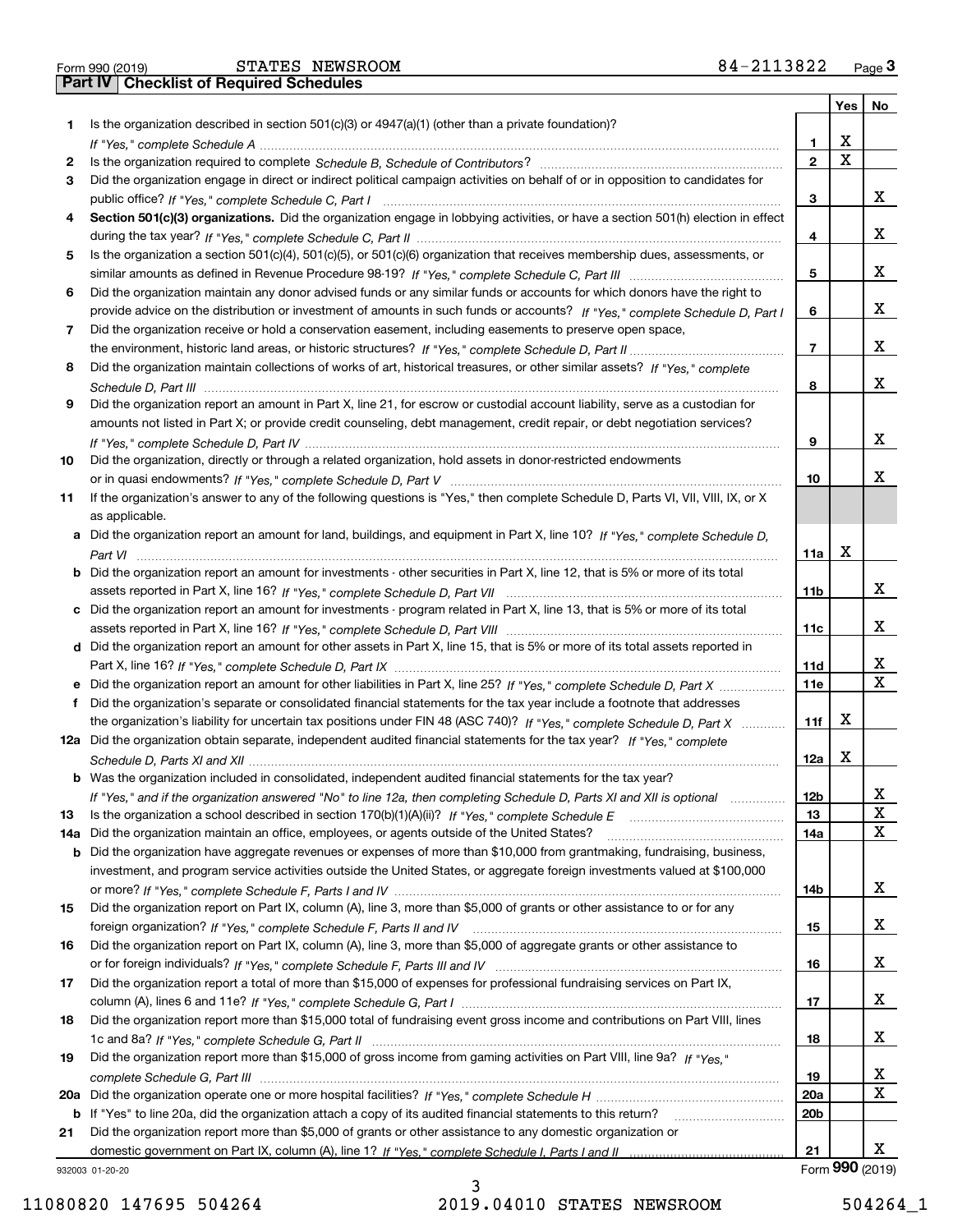| Form 990 (2019) |  |  |
|-----------------|--|--|
|                 |  |  |

*(continued)*

|        |                                                                                                                              |                 | Yes | No                      |
|--------|------------------------------------------------------------------------------------------------------------------------------|-----------------|-----|-------------------------|
| 22     | Did the organization report more than \$5,000 of grants or other assistance to or for domestic individuals on                |                 |     |                         |
|        |                                                                                                                              | 22              |     | x                       |
| 23     | Did the organization answer "Yes" to Part VII, Section A, line 3, 4, or 5 about compensation of the organization's current   |                 |     |                         |
|        | and former officers, directors, trustees, key employees, and highest compensated employees? If "Yes," complete               |                 |     |                         |
|        |                                                                                                                              | 23              |     | x                       |
|        | 24a Did the organization have a tax-exempt bond issue with an outstanding principal amount of more than \$100,000 as of the  |                 |     |                         |
|        | last day of the year, that was issued after December 31, 2002? If "Yes," answer lines 24b through 24d and complete           |                 |     |                         |
|        |                                                                                                                              | 24a             |     | x                       |
|        | <b>b</b> Did the organization invest any proceeds of tax-exempt bonds beyond a temporary period exception?                   | 24 <sub>b</sub> |     |                         |
|        | c Did the organization maintain an escrow account other than a refunding escrow at any time during the year to defease       |                 |     |                         |
|        | any tax-exempt bonds?                                                                                                        | 24c             |     |                         |
|        | d Did the organization act as an "on behalf of" issuer for bonds outstanding at any time during the year?                    | 24d             |     |                         |
|        | 25a Section 501(c)(3), 501(c)(4), and 501(c)(29) organizations. Did the organization engage in an excess benefit             |                 |     |                         |
|        |                                                                                                                              | 25a             |     | x                       |
|        | b Is the organization aware that it engaged in an excess benefit transaction with a disqualified person in a prior year, and |                 |     |                         |
|        | that the transaction has not been reported on any of the organization's prior Forms 990 or 990-EZ? If "Yes," complete        |                 |     |                         |
|        | Schedule L, Part I                                                                                                           | 25b             |     | x                       |
| 26     | Did the organization report any amount on Part X, line 5 or 22, for receivables from or payables to any current              |                 |     |                         |
|        | or former officer, director, trustee, key employee, creator or founder, substantial contributor, or 35%                      |                 |     |                         |
|        | controlled entity or family member of any of these persons? If "Yes," complete Schedule L, Part II                           | 26              |     | х                       |
| 27     | Did the organization provide a grant or other assistance to any current or former officer, director, trustee, key employee,  |                 |     |                         |
|        | creator or founder, substantial contributor or employee thereof, a grant selection committee member, or to a 35% controlled  |                 |     |                         |
|        | entity (including an employee thereof) or family member of any of these persons? If "Yes," complete Schedule L, Part III     | 27              |     | x                       |
| 28     | Was the organization a party to a business transaction with one of the following parties (see Schedule L, Part IV            |                 |     |                         |
|        | instructions, for applicable filing thresholds, conditions, and exceptions):                                                 |                 |     |                         |
|        | a A current or former officer, director, trustee, key employee, creator or founder, or substantial contributor? If           |                 |     |                         |
|        |                                                                                                                              | 28a             |     | х                       |
|        |                                                                                                                              | 28b             |     | $\overline{\mathbf{x}}$ |
|        |                                                                                                                              |                 |     |                         |
|        | c A 35% controlled entity of one or more individuals and/or organizations described in lines 28a or 28b? If                  |                 |     | х                       |
|        |                                                                                                                              | 28c             |     | $\mathbf X$             |
| 29     |                                                                                                                              | 29              |     |                         |
| 30     | Did the organization receive contributions of art, historical treasures, or other similar assets, or qualified conservation  |                 |     |                         |
|        |                                                                                                                              | 30              |     | х<br>$\mathbf X$        |
| 31     | Did the organization liquidate, terminate, or dissolve and cease operations? If "Yes," complete Schedule N, Part I           | 31              |     |                         |
| 32     | Did the organization sell, exchange, dispose of, or transfer more than 25% of its net assets? If "Yes," complete             |                 |     |                         |
|        | Schedule N, Part II                                                                                                          | 32              |     | X                       |
| 33     | Did the organization own 100% of an entity disregarded as separate from the organization under Regulations                   |                 |     |                         |
|        |                                                                                                                              | 33              |     | х                       |
| 34     | Was the organization related to any tax-exempt or taxable entity? If "Yes," complete Schedule R, Part II, III, or IV, and    |                 |     |                         |
|        |                                                                                                                              | 34              |     | x                       |
|        | 35a Did the organization have a controlled entity within the meaning of section 512(b)(13)?                                  | <b>35a</b>      |     | $\mathbf x$             |
|        | b If "Yes" to line 35a, did the organization receive any payment from or engage in any transaction with a controlled entity  |                 |     |                         |
|        |                                                                                                                              | 35b             |     |                         |
| 36     | Section 501(c)(3) organizations. Did the organization make any transfers to an exempt non-charitable related organization?   |                 |     |                         |
|        |                                                                                                                              | 36              |     | x                       |
| 37     | Did the organization conduct more than 5% of its activities through an entity that is not a related organization             |                 |     |                         |
|        | and that is treated as a partnership for federal income tax purposes? If "Yes," complete Schedule R, Part VI                 | 37              |     | x                       |
| 38     | Did the organization complete Schedule O and provide explanations in Schedule O for Part VI, lines 11b and 19?               |                 |     |                         |
|        | Note: All Form 990 filers are required to complete Schedule O                                                                | 38              | X   |                         |
| Part V | <b>Statements Regarding Other IRS Filings and Tax Compliance</b>                                                             |                 |     |                         |
|        | Check if Schedule O contains a response or note to any line in this Part V                                                   |                 |     |                         |
|        |                                                                                                                              |                 | Yes | No                      |
|        | 32<br>1a Enter the number reported in Box 3 of Form 1096. Enter -0- if not applicable<br>1a                                  |                 |     |                         |
|        | 0<br><b>b</b> Enter the number of Forms W-2G included in line 1a. Enter -0- if not applicable <i>manumerances</i><br>1b      |                 |     |                         |
| c      | Did the organization comply with backup withholding rules for reportable payments to vendors and reportable gaming           |                 |     |                         |
|        | (gambling) winnings to prize winners?                                                                                        | 1c              |     |                         |
|        | 932004 01-20-20                                                                                                              |                 |     | Form 990 (2019)         |
|        |                                                                                                                              |                 |     |                         |

11080820 147695 504264 2019.04010 STATES NEWSROOM 504264\_1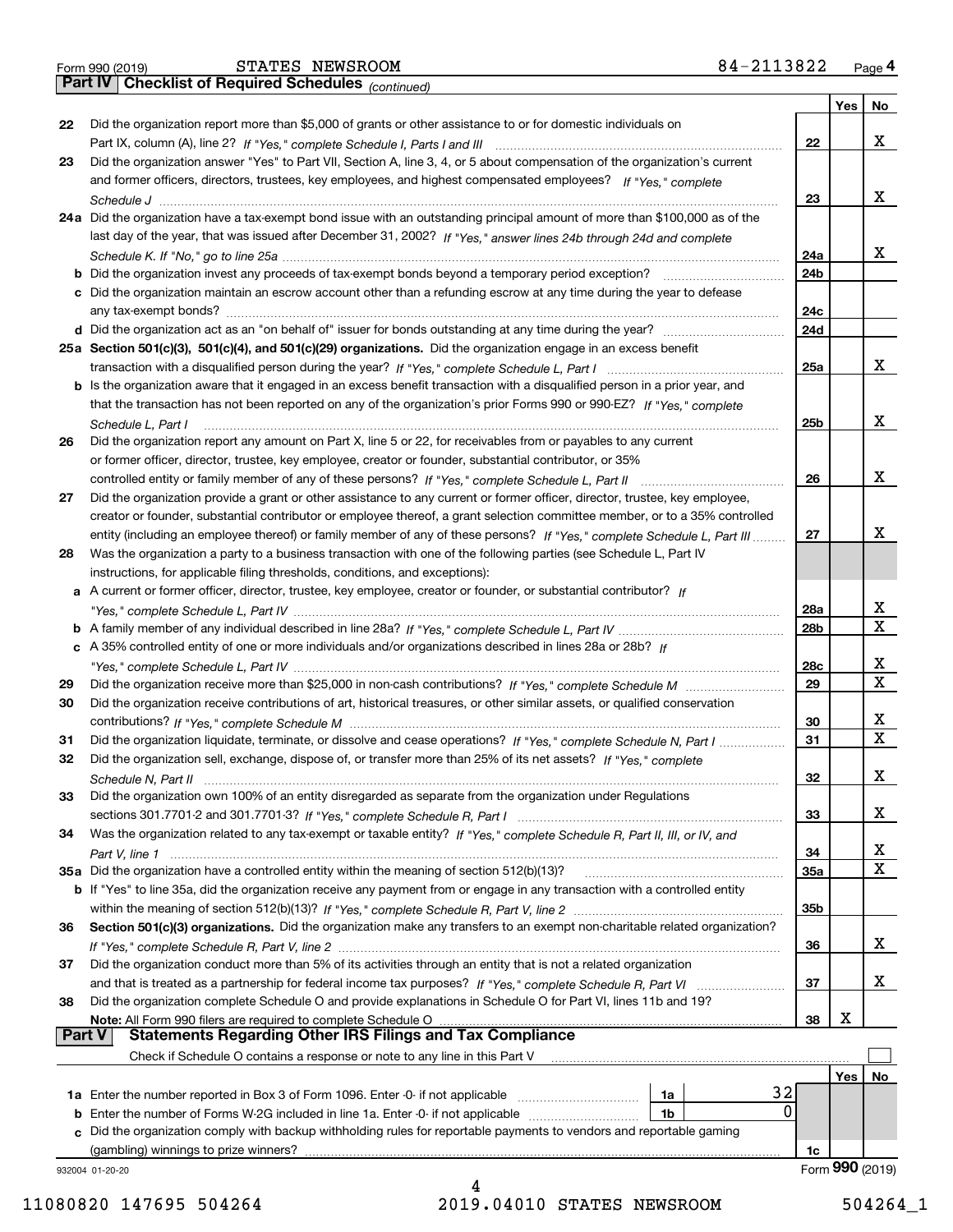|               | 84-2113822<br>STATES NEWSROOM<br>Form 990 (2019)                                                                                                                                                                                     |     |         | <u>Page 5</u> |  |  |  |
|---------------|--------------------------------------------------------------------------------------------------------------------------------------------------------------------------------------------------------------------------------------|-----|---------|---------------|--|--|--|
| <b>Part V</b> | Statements Regarding Other IRS Filings and Tax Compliance (continued)                                                                                                                                                                |     |         |               |  |  |  |
|               |                                                                                                                                                                                                                                      |     | Yes $ $ | No            |  |  |  |
|               | 2a Enter the number of employees reported on Form W-3, Transmittal of Wage and Tax Statements,                                                                                                                                       |     |         |               |  |  |  |
|               | 56<br>filed for the calendar year ending with or within the year covered by this return <i>manumumumum</i><br>2a                                                                                                                     |     |         |               |  |  |  |
|               |                                                                                                                                                                                                                                      |     |         |               |  |  |  |
|               |                                                                                                                                                                                                                                      |     |         |               |  |  |  |
| За            | Did the organization have unrelated business gross income of \$1,000 or more during the year?                                                                                                                                        | 3a  |         | x             |  |  |  |
|               |                                                                                                                                                                                                                                      | 3b  |         |               |  |  |  |
|               | 4a At any time during the calendar year, did the organization have an interest in, or a signature or other authority over, a                                                                                                         |     |         |               |  |  |  |
|               |                                                                                                                                                                                                                                      | 4a  |         | х             |  |  |  |
|               | <b>b</b> If "Yes," enter the name of the foreign country $\blacktriangleright$                                                                                                                                                       |     |         |               |  |  |  |
|               | See instructions for filing requirements for FinCEN Form 114, Report of Foreign Bank and Financial Accounts (FBAR).                                                                                                                  |     |         |               |  |  |  |
|               |                                                                                                                                                                                                                                      | 5a  |         | х             |  |  |  |
| b             |                                                                                                                                                                                                                                      | 5b  |         | Χ             |  |  |  |
| c             |                                                                                                                                                                                                                                      | 5c  |         |               |  |  |  |
|               | 6a Does the organization have annual gross receipts that are normally greater than \$100,000, and did the organization solicit                                                                                                       |     |         |               |  |  |  |
|               | any contributions that were not tax deductible as charitable contributions?                                                                                                                                                          | 6a  |         | х             |  |  |  |
|               | <b>b</b> If "Yes," did the organization include with every solicitation an express statement that such contributions or gifts                                                                                                        |     |         |               |  |  |  |
|               | were not tax deductible?                                                                                                                                                                                                             | 6b  |         |               |  |  |  |
| 7             | Organizations that may receive deductible contributions under section 170(c).                                                                                                                                                        |     |         |               |  |  |  |
| a             | Did the organization receive a payment in excess of \$75 made partly as a contribution and partly for goods and services provided to the payor?                                                                                      | 7a  |         | х             |  |  |  |
|               | <b>b</b> If "Yes," did the organization notify the donor of the value of the goods or services provided?                                                                                                                             | 7b  |         |               |  |  |  |
|               | c Did the organization sell, exchange, or otherwise dispose of tangible personal property for which it was required                                                                                                                  |     |         |               |  |  |  |
|               |                                                                                                                                                                                                                                      | 7с  |         | х             |  |  |  |
|               | 7d<br>d If "Yes," indicate the number of Forms 8282 filed during the year [11] [11] The Section of Holden and The Year [11] In The Year [11] In The Year [11] In The Year [11] In The Year [11] In The Year [11] In The Year [11] In |     |         |               |  |  |  |
| е             | Did the organization receive any funds, directly or indirectly, to pay premiums on a personal benefit contract?                                                                                                                      | 7e  |         | х<br>х        |  |  |  |
| f             | Did the organization, during the year, pay premiums, directly or indirectly, on a personal benefit contract?                                                                                                                         |     |         |               |  |  |  |
| g             | If the organization received a contribution of qualified intellectual property, did the organization file Form 8899 as required?                                                                                                     |     |         |               |  |  |  |
| h.            | If the organization received a contribution of cars, boats, airplanes, or other vehicles, did the organization file a Form 1098-C?                                                                                                   | 7h  |         |               |  |  |  |
| 8             | Sponsoring organizations maintaining donor advised funds. Did a donor advised fund maintained by the                                                                                                                                 |     |         |               |  |  |  |
|               | sponsoring organization have excess business holdings at any time during the year?                                                                                                                                                   | 8   |         |               |  |  |  |
| 9             | Sponsoring organizations maintaining donor advised funds.                                                                                                                                                                            |     |         |               |  |  |  |
| а             | Did the sponsoring organization make any taxable distributions under section 4966?                                                                                                                                                   | 9а  |         |               |  |  |  |
|               | <b>b</b> Did the sponsoring organization make a distribution to a donor, donor advisor, or related person?                                                                                                                           | 9b  |         |               |  |  |  |
| 10            | Section 501(c)(7) organizations. Enter:                                                                                                                                                                                              |     |         |               |  |  |  |
|               | 10a                                                                                                                                                                                                                                  |     |         |               |  |  |  |
|               | 10b <br>Gross receipts, included on Form 990, Part VIII, line 12, for public use of club facilities                                                                                                                                  |     |         |               |  |  |  |
| 11            | Section 501(c)(12) organizations. Enter:                                                                                                                                                                                             |     |         |               |  |  |  |
| a             | Gross income from members or shareholders<br>11a                                                                                                                                                                                     |     |         |               |  |  |  |
|               | b Gross income from other sources (Do not net amounts due or paid to other sources against                                                                                                                                           |     |         |               |  |  |  |
|               | 11b                                                                                                                                                                                                                                  |     |         |               |  |  |  |
|               | 12a Section 4947(a)(1) non-exempt charitable trusts. Is the organization filing Form 990 in lieu of Form 1041?                                                                                                                       | 12a |         |               |  |  |  |
|               | 12b<br><b>b</b> If "Yes," enter the amount of tax-exempt interest received or accrued during the year                                                                                                                                |     |         |               |  |  |  |
| 13            | Section 501(c)(29) qualified nonprofit health insurance issuers.                                                                                                                                                                     |     |         |               |  |  |  |
|               | a Is the organization licensed to issue qualified health plans in more than one state?                                                                                                                                               | 13а |         |               |  |  |  |
|               | Note: See the instructions for additional information the organization must report on Schedule O.                                                                                                                                    |     |         |               |  |  |  |
|               | <b>b</b> Enter the amount of reserves the organization is required to maintain by the states in which the                                                                                                                            |     |         |               |  |  |  |
|               | 13 <sub>b</sub>                                                                                                                                                                                                                      |     |         |               |  |  |  |
|               | 13с                                                                                                                                                                                                                                  |     |         |               |  |  |  |
| 14a           | Did the organization receive any payments for indoor tanning services during the tax year?                                                                                                                                           | 14a |         | x             |  |  |  |
|               | <b>b</b> If "Yes," has it filed a Form 720 to report these payments? If "No," provide an explanation on Schedule O                                                                                                                   | 14b |         |               |  |  |  |
| 15            | Is the organization subject to the section 4960 tax on payment(s) of more than \$1,000,000 in remuneration or                                                                                                                        |     |         |               |  |  |  |
|               |                                                                                                                                                                                                                                      | 15  |         | X.            |  |  |  |
|               | If "Yes," see instructions and file Form 4720, Schedule N.                                                                                                                                                                           |     |         |               |  |  |  |
| 16            | Is the organization an educational institution subject to the section 4968 excise tax on net investment income?                                                                                                                      | 16  |         | х             |  |  |  |
|               | If "Yes," complete Form 4720, Schedule O.                                                                                                                                                                                            |     |         |               |  |  |  |

932005 01-20-20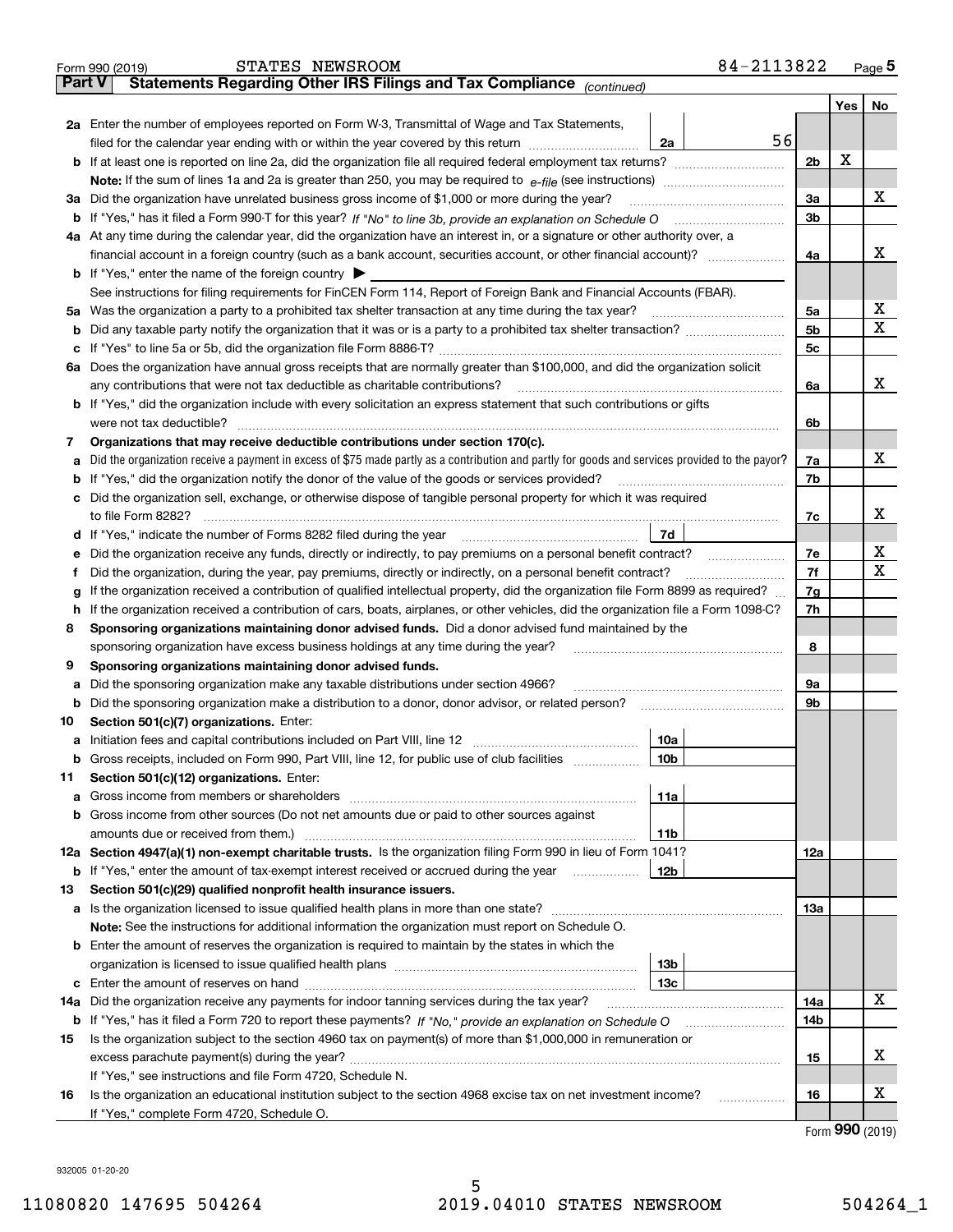|    |                                                                                                                                                                                                                 |                 |             | $\overline{\mathbf{x}}$ |
|----|-----------------------------------------------------------------------------------------------------------------------------------------------------------------------------------------------------------------|-----------------|-------------|-------------------------|
|    | <b>Section A. Governing Body and Management</b>                                                                                                                                                                 |                 |             |                         |
|    |                                                                                                                                                                                                                 | 3               | Yes   No    |                         |
|    | <b>1a</b> Enter the number of voting members of the governing body at the end of the tax year<br>1a                                                                                                             |                 |             |                         |
|    | If there are material differences in voting rights among members of the governing body, or if the governing                                                                                                     |                 |             |                         |
|    | body delegated broad authority to an executive committee or similar committee, explain on Schedule O.                                                                                                           | 2               |             |                         |
|    | Enter the number of voting members included on line 1a, above, who are independent<br>1b                                                                                                                        |                 |             |                         |
| 2  | Did any officer, director, trustee, or key employee have a family relationship or a business relationship with any other                                                                                        |                 |             | х                       |
|    | officer, director, trustee, or key employee?                                                                                                                                                                    | $\mathbf{2}$    |             |                         |
| 3  | Did the organization delegate control over management duties customarily performed by or under the direct supervision                                                                                           |                 |             |                         |
|    | of officers, directors, trustees, or key employees to a management company or other person?<br>Did the organization make any significant changes to its governing documents since the prior Form 990 was filed? | 3<br>4          |             | $rac{X}{X}$             |
| 4  |                                                                                                                                                                                                                 | 5               |             | $\overline{\mathbf{x}}$ |
| 5  | Did the organization have members or stockholders?                                                                                                                                                              | 6               |             | $\overline{\mathbf{x}}$ |
| 6  | Did the organization have members, stockholders, or other persons who had the power to elect or appoint one or                                                                                                  |                 |             |                         |
| 7a |                                                                                                                                                                                                                 |                 |             | X                       |
|    |                                                                                                                                                                                                                 | 7a              |             |                         |
|    | <b>b</b> Are any governance decisions of the organization reserved to (or subject to approval by) members, stockholders, or                                                                                     |                 |             | х                       |
|    | persons other than the governing body?<br>Did the organization contemporaneously document the meetings held or written actions undertaken during the year by the following:                                     | 7b              |             |                         |
| 8  |                                                                                                                                                                                                                 |                 | х           |                         |
| а  |                                                                                                                                                                                                                 | 8а              |             | X                       |
| b  |                                                                                                                                                                                                                 | 8b              |             |                         |
| 9  | Is there any officer, director, trustee, or key employee listed in Part VII, Section A, who cannot be reached at the                                                                                            | 9               |             | X                       |
|    |                                                                                                                                                                                                                 |                 |             |                         |
|    | Section B. Policies (This Section B requests information about policies not required by the Internal Revenue Code.)                                                                                             |                 |             |                         |
|    |                                                                                                                                                                                                                 |                 | Yes         | No<br>X                 |
|    |                                                                                                                                                                                                                 | 10a             |             |                         |
|    | <b>b</b> If "Yes," did the organization have written policies and procedures governing the activities of such chapters, affiliates,                                                                             | 10 <sub>b</sub> |             |                         |
|    |                                                                                                                                                                                                                 | 11a             | x           |                         |
|    | 11a Has the organization provided a complete copy of this Form 990 to all members of its governing body before filing the form?                                                                                 |                 |             |                         |
|    | <b>b</b> Describe in Schedule O the process, if any, used by the organization to review this Form 990.                                                                                                          | 12a             | x           |                         |
|    |                                                                                                                                                                                                                 | 12 <sub>b</sub> | X           |                         |
| b  | c Did the organization regularly and consistently monitor and enforce compliance with the policy? If "Yes," describe                                                                                            |                 |             |                         |
|    |                                                                                                                                                                                                                 | 12c             | X           |                         |
| 13 | in Schedule O how this was done measured and contain an according to the state of the state of the state of th                                                                                                  | 13              | $\mathbf X$ |                         |
|    | Did the organization have a written document retention and destruction policy? [11] manufaction policy?                                                                                                         | 14              |             | $\mathbf X$             |
| 14 |                                                                                                                                                                                                                 |                 |             |                         |
| 15 | Did the process for determining compensation of the following persons include a review and approval by independent                                                                                              |                 |             |                         |
|    | persons, comparability data, and contemporaneous substantiation of the deliberation and decision?                                                                                                               |                 |             | х                       |
|    | a The organization's CEO, Executive Director, or top management official [111] [11] manument material manument                                                                                                  | 15a             |             | X                       |
|    |                                                                                                                                                                                                                 | 15b             |             |                         |
|    | If "Yes" to line 15a or 15b, describe the process in Schedule O (see instructions).                                                                                                                             |                 |             |                         |
|    | 16a Did the organization invest in, contribute assets to, or participate in a joint venture or similar arrangement with a                                                                                       |                 |             | х                       |
|    | taxable entity during the year?                                                                                                                                                                                 | 16a             |             |                         |
|    | b If "Yes," did the organization follow a written policy or procedure requiring the organization to evaluate its participation                                                                                  |                 |             |                         |
|    | in joint venture arrangements under applicable federal tax law, and take steps to safeguard the organization's                                                                                                  |                 |             |                         |
|    | <b>Section C. Disclosure</b>                                                                                                                                                                                    | 16b             |             |                         |
|    |                                                                                                                                                                                                                 |                 |             |                         |
| 17 | List the states with which a copy of this Form 990 is required to be filed $\blacktriangleright$ PA, MN                                                                                                         |                 |             |                         |
| 18 | Section 6104 requires an organization to make its Forms 1023 (1024 or 1024-A, if applicable), 990, and 990-T (Section 501(c)(3)s only) available                                                                |                 |             |                         |
|    | for public inspection. Indicate how you made these available. Check all that apply.                                                                                                                             |                 |             |                         |
|    | $\lfloor X \rfloor$ Upon request<br>Another's website<br>Own website<br>Other (explain on Schedule O)                                                                                                           |                 |             |                         |
|    | Describe on Schedule O whether (and if so, how) the organization made its governing documents, conflict of interest policy, and financial<br>statements available to the public during the tax year.            |                 |             |                         |
| 19 |                                                                                                                                                                                                                 |                 |             |                         |
|    |                                                                                                                                                                                                                 |                 |             |                         |
| 20 | State the name, address, and telephone number of the person who possesses the organization's books and records                                                                                                  |                 |             |                         |
|    | BREANNE PORTER - 919-869-7788<br>126 C STREET, NW, FLOOR 3, WASHINGTON, DC<br>20001                                                                                                                             |                 |             |                         |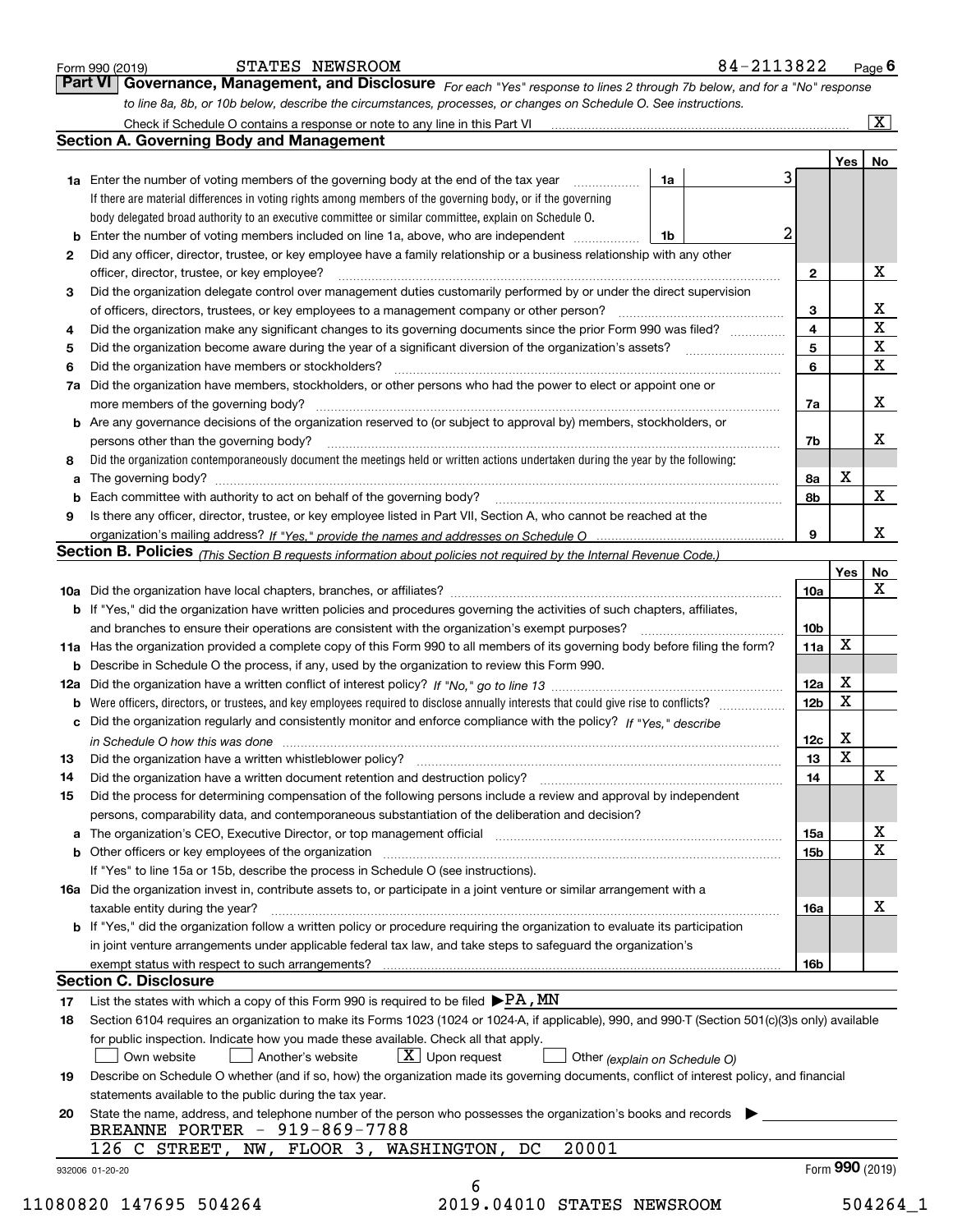| Form 990 (2019)                               | STATES NEWSROOM                                                                                                                                             | 84-2113822 | Page |  |  |  |  |
|-----------------------------------------------|-------------------------------------------------------------------------------------------------------------------------------------------------------------|------------|------|--|--|--|--|
|                                               | Part VII Compensation of Officers, Directors, Trustees, Key Employees, Highest Compensated                                                                  |            |      |  |  |  |  |
| <b>Employees, and Independent Contractors</b> |                                                                                                                                                             |            |      |  |  |  |  |
|                                               | Check if Schedule O contains a response or note to any line in this Part VII                                                                                |            |      |  |  |  |  |
| Section A.                                    | Officers, Directors, Trustees, Key Employees, and Highest Compensated Employees                                                                             |            |      |  |  |  |  |
|                                               | 1a. Complete this table for all persons required to be listed. Benort compensation for the calendar year ending with or within the organization's tax year. |            |      |  |  |  |  |

**1a •** List all of the organization's current officers, directors, trustees (whether individuals or organizations), regardless of amount of compensation. Complete this table for all persons required to be listed. Report compensation for the calendar year ending with or within the organization's tax year. Enter -0- in columns (D), (E), and (F) if no compensation was paid.

 $\bullet$  List all of the organization's  $\,$ current key employees, if any. See instructions for definition of "key employee."

**•** List the organization's five current highest compensated employees (other than an officer, director, trustee, or key employee) who received reportable compensation (Box 5 of Form W-2 and/or Box 7 of Form 1099-MISC) of more than \$100,000 from the organization and any related organizations.

**•** List all of the organization's former officers, key employees, and highest compensated employees who received more than \$100,000 of reportable compensation from the organization and any related organizations.

**former directors or trustees**  ¥ List all of the organization's that received, in the capacity as a former director or trustee of the organization, more than \$10,000 of reportable compensation from the organization and any related organizations.

See instructions for the order in which to list the persons above.

Check this box if neither the organization nor any related organization compensated any current officer, director, or trustee.  $\mathcal{L}^{\text{max}}$ 

| (A)                       | (B)               |                                |                       |             | (C)          |                                                                  |        | (D)                  | (E)                          | (F)                        |
|---------------------------|-------------------|--------------------------------|-----------------------|-------------|--------------|------------------------------------------------------------------|--------|----------------------|------------------------------|----------------------------|
| Name and title            | Average           |                                |                       | Position    |              | (do not check more than one                                      |        | Reportable           | Reportable                   | Estimated<br>amount of     |
|                           | hours per<br>week |                                |                       |             |              | box, unless person is both an<br>officer and a director/trustee) |        | compensation<br>from | compensation<br>from related | other                      |
|                           | (list any         |                                |                       |             |              |                                                                  |        | the                  | organizations                | compensation               |
|                           | hours for         |                                |                       |             |              |                                                                  |        | organization         | (W-2/1099-MISC)              | from the                   |
|                           | related           |                                |                       |             |              |                                                                  |        | (W-2/1099-MISC)      |                              | organization               |
|                           | organizations     |                                |                       |             |              |                                                                  |        |                      |                              | and related                |
|                           | below             | Individual trustee or director | Institutional trustee | Officer     | Key employee | Highest compensated<br>employee                                  | Former |                      |                              | organizations              |
| (1) CHRISTOPHER FITZSIMON | line)<br>40.00    |                                |                       |             |              |                                                                  |        |                      |                              |                            |
| PRESIDENT & DIRECTOR      |                   | $\mathbf x$                    |                       | $\mathbf X$ |              |                                                                  |        | 30,983.              | 0.                           | 4,699.                     |
| (2) COURTNEY CUFF         | 1.00              |                                |                       |             |              |                                                                  |        |                      |                              |                            |
| TREASURER & DIRECTOR      |                   | $\mathbf x$                    |                       |             |              |                                                                  |        | $0$ .                | 0.                           | 0.                         |
| (3) ADAM SEARING          | 1.00              |                                |                       |             |              |                                                                  |        |                      |                              |                            |
| <b>DIRECTOR</b>           |                   | $\mathbf x$                    |                       |             |              |                                                                  |        | $\mathbf 0$ .        | 0.                           | 0.                         |
|                           |                   |                                |                       |             |              |                                                                  |        |                      |                              |                            |
|                           |                   |                                |                       |             |              |                                                                  |        |                      |                              |                            |
|                           |                   |                                |                       |             |              |                                                                  |        |                      |                              |                            |
|                           |                   |                                |                       |             |              |                                                                  |        |                      |                              |                            |
|                           |                   |                                |                       |             |              |                                                                  |        |                      |                              |                            |
|                           |                   |                                |                       |             |              |                                                                  |        |                      |                              |                            |
|                           |                   |                                |                       |             |              |                                                                  |        |                      |                              |                            |
|                           |                   |                                |                       |             |              |                                                                  |        |                      |                              |                            |
|                           |                   |                                |                       |             |              |                                                                  |        |                      |                              |                            |
|                           |                   |                                |                       |             |              |                                                                  |        |                      |                              |                            |
|                           |                   |                                |                       |             |              |                                                                  |        |                      |                              |                            |
|                           |                   |                                |                       |             |              |                                                                  |        |                      |                              |                            |
|                           |                   |                                |                       |             |              |                                                                  |        |                      |                              |                            |
|                           |                   |                                |                       |             |              |                                                                  |        |                      |                              |                            |
|                           |                   |                                |                       |             |              |                                                                  |        |                      |                              |                            |
|                           |                   |                                |                       |             |              |                                                                  |        |                      |                              |                            |
|                           |                   |                                |                       |             |              |                                                                  |        |                      |                              |                            |
|                           |                   |                                |                       |             |              |                                                                  |        |                      |                              |                            |
|                           |                   |                                |                       |             |              |                                                                  |        |                      |                              |                            |
|                           |                   |                                |                       |             |              |                                                                  |        |                      |                              |                            |
|                           |                   |                                |                       |             |              |                                                                  |        |                      |                              |                            |
|                           |                   |                                |                       |             |              |                                                                  |        |                      |                              |                            |
|                           |                   |                                |                       |             |              |                                                                  |        |                      |                              |                            |
|                           |                   |                                |                       |             |              |                                                                  |        |                      |                              | $000$ ( $0010$ )<br>$\sim$ |
|                           |                   |                                |                       |             |              |                                                                  |        |                      |                              |                            |

7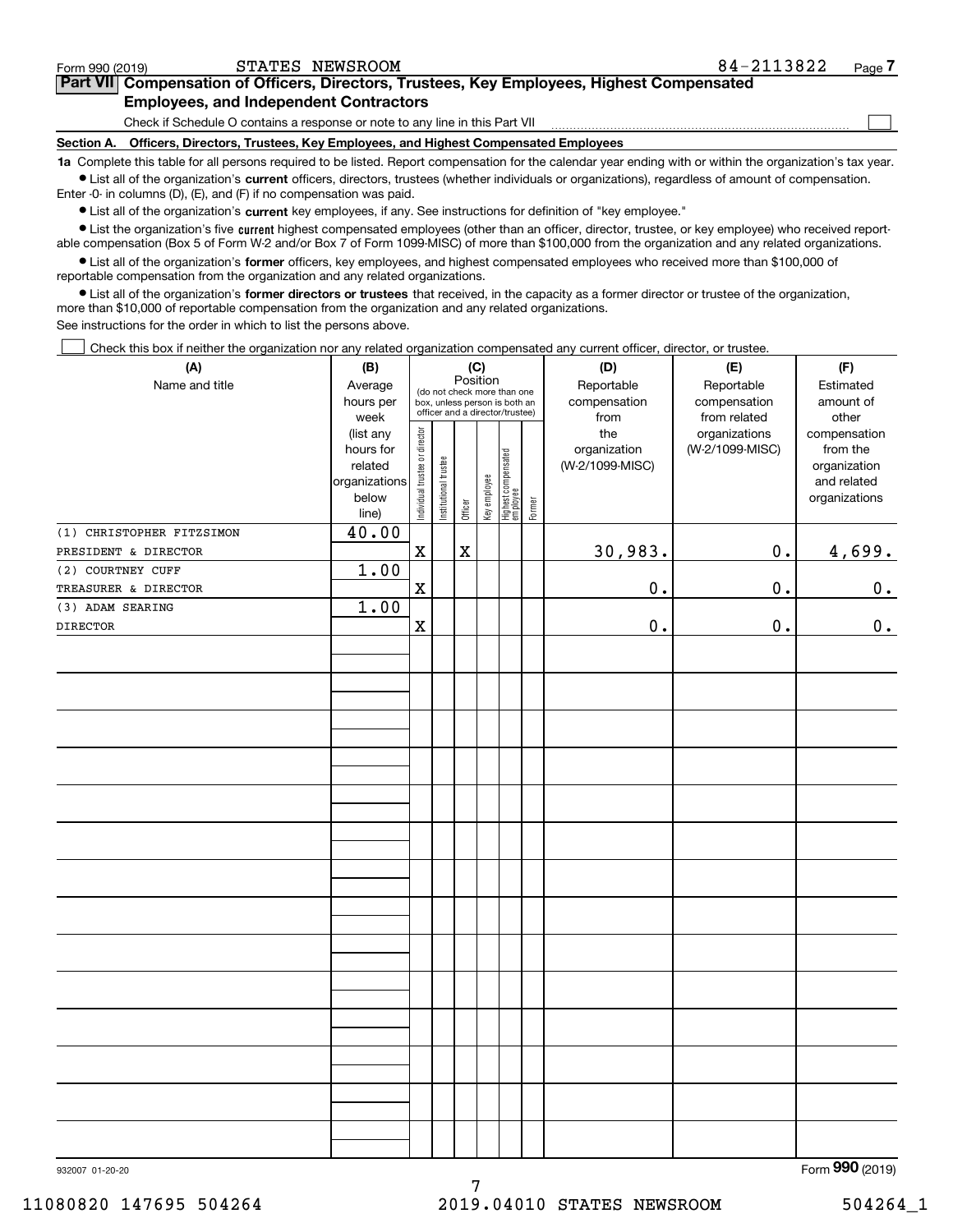| STATES NEWSROOM<br>Form 990 (2019)                                                                                                                                                                                                                                              |                                                                      |                                |                                                                                                 |                 |              |                                  |        |                                                            | 84-2113822                                        |          |                     |                                                                          | Page 8  |
|---------------------------------------------------------------------------------------------------------------------------------------------------------------------------------------------------------------------------------------------------------------------------------|----------------------------------------------------------------------|--------------------------------|-------------------------------------------------------------------------------------------------|-----------------|--------------|----------------------------------|--------|------------------------------------------------------------|---------------------------------------------------|----------|---------------------|--------------------------------------------------------------------------|---------|
| <b>Part VII</b><br>Section A. Officers, Directors, Trustees, Key Employees, and Highest Compensated Employees (continued)                                                                                                                                                       |                                                                      |                                |                                                                                                 |                 |              |                                  |        |                                                            |                                                   |          |                     |                                                                          |         |
| (A)<br>Name and title                                                                                                                                                                                                                                                           | (B)<br>Average<br>hours per<br>week                                  |                                | (do not check more than one<br>box, unless person is both an<br>officer and a director/trustee) | (C)<br>Position |              |                                  |        | (D)<br>Reportable<br>compensation<br>from                  | (E)<br>Reportable<br>compensation<br>from related |          |                     | (F)<br>Estimated<br>amount of<br>other                                   |         |
|                                                                                                                                                                                                                                                                                 | (list any<br>hours for<br>related<br>organizations<br>below<br>line) | Individual trustee or director | Institutional trustee                                                                           | Officer         | Key employee | Highest compensated<br> employee | Former | the<br>organization<br>(W-2/1099-MISC)                     | organizations<br>(W-2/1099-MISC)                  |          |                     | compensation<br>from the<br>organization<br>and related<br>organizations |         |
|                                                                                                                                                                                                                                                                                 |                                                                      |                                |                                                                                                 |                 |              |                                  |        |                                                            |                                                   |          |                     |                                                                          |         |
|                                                                                                                                                                                                                                                                                 |                                                                      |                                |                                                                                                 |                 |              |                                  |        |                                                            |                                                   |          |                     |                                                                          |         |
|                                                                                                                                                                                                                                                                                 |                                                                      |                                |                                                                                                 |                 |              |                                  |        |                                                            |                                                   |          |                     |                                                                          |         |
|                                                                                                                                                                                                                                                                                 |                                                                      |                                |                                                                                                 |                 |              |                                  |        |                                                            |                                                   |          |                     |                                                                          |         |
| 1b Subtotal                                                                                                                                                                                                                                                                     |                                                                      |                                |                                                                                                 |                 |              |                                  |        | 30,983.                                                    |                                                   | 0.       |                     | 4,699.                                                                   |         |
| c Total from continuation sheets to Part VII, Section A<br>Total number of individuals (including but not limited to those listed above) who received more than \$100,000 of reportable<br>$\mathbf{2}$                                                                         |                                                                      |                                |                                                                                                 |                 |              |                                  |        | 0.<br>30,983.                                              |                                                   | 0.<br>0. |                     | 4,699.                                                                   | $0$ .   |
| compensation from the organization                                                                                                                                                                                                                                              |                                                                      |                                |                                                                                                 |                 |              |                                  |        |                                                            |                                                   |          |                     | Yes                                                                      | 0<br>No |
| 3<br>Did the organization list any former officer, director, trustee, key employee, or highest compensated employee on                                                                                                                                                          |                                                                      |                                |                                                                                                 |                 |              |                                  |        |                                                            |                                                   |          | 3                   |                                                                          | х       |
| line 1a? If "Yes," complete Schedule J for such individual manumanamental communities and the 1a? If "Yes," complete Schedule J for such individual<br>For any individual listed on line 1a, is the sum of reportable compensation and other compensation from the organization |                                                                      |                                |                                                                                                 |                 |              |                                  |        |                                                            |                                                   |          | 4                   |                                                                          | х       |
| Did any person listed on line 1a receive or accrue compensation from any unrelated organization or individual for services<br>5                                                                                                                                                 |                                                                      |                                |                                                                                                 |                 |              |                                  |        |                                                            |                                                   |          | 5                   |                                                                          | X       |
| <b>Section B. Independent Contractors</b>                                                                                                                                                                                                                                       |                                                                      |                                |                                                                                                 |                 |              |                                  |        |                                                            |                                                   |          |                     |                                                                          |         |
| Complete this table for your five highest compensated independent contractors that received more than \$100,000 of compensation from<br>1<br>the organization. Report compensation for the calendar year ending with or within the organization's tax year.                     |                                                                      |                                |                                                                                                 |                 |              |                                  |        |                                                            |                                                   |          |                     |                                                                          |         |
| (A)<br>Name and business address                                                                                                                                                                                                                                                |                                                                      |                                |                                                                                                 |                 |              |                                  |        | (B)<br>Description of services                             |                                                   |          | (C)<br>Compensation |                                                                          |         |
| PRECISION STRATEGIES LLC<br>901 NEW YORK AVE NW, WASHIGNTON, DC 20001<br>ACTIONSPROUT INC                                                                                                                                                                                       |                                                                      |                                |                                                                                                 |                 |              |                                  |        | ADVERTISING &<br>AUDIENCE DEVELOPMENT<br>ADVERTISING &     |                                                   |          |                     | 500,000.                                                                 |         |
| 633 17TH ST STE 2150, DENVER, CO 80293<br>CAPITOL OPERATIONS<br>5706 NEVADA AVE NW, WASHIGNTON, DC 20015                                                                                                                                                                        |                                                                      |                                |                                                                                                 |                 |              |                                  |        | AUDIENCE DEVELOPMENT<br>FINANCE, HR &<br><b>OPERATIONS</b> |                                                   |          |                     | 285,000.<br>162,500.                                                     |         |
|                                                                                                                                                                                                                                                                                 |                                                                      |                                |                                                                                                 |                 |              |                                  |        |                                                            |                                                   |          |                     |                                                                          |         |
| Total number of independent contractors (including but not limited to those listed above) who received more than<br>2<br>\$100,000 of compensation from the organization                                                                                                        |                                                                      |                                |                                                                                                 |                 |              | 3                                |        |                                                            |                                                   |          |                     |                                                                          |         |
|                                                                                                                                                                                                                                                                                 |                                                                      |                                |                                                                                                 |                 |              |                                  |        |                                                            |                                                   |          | Form 990 (2019)     |                                                                          |         |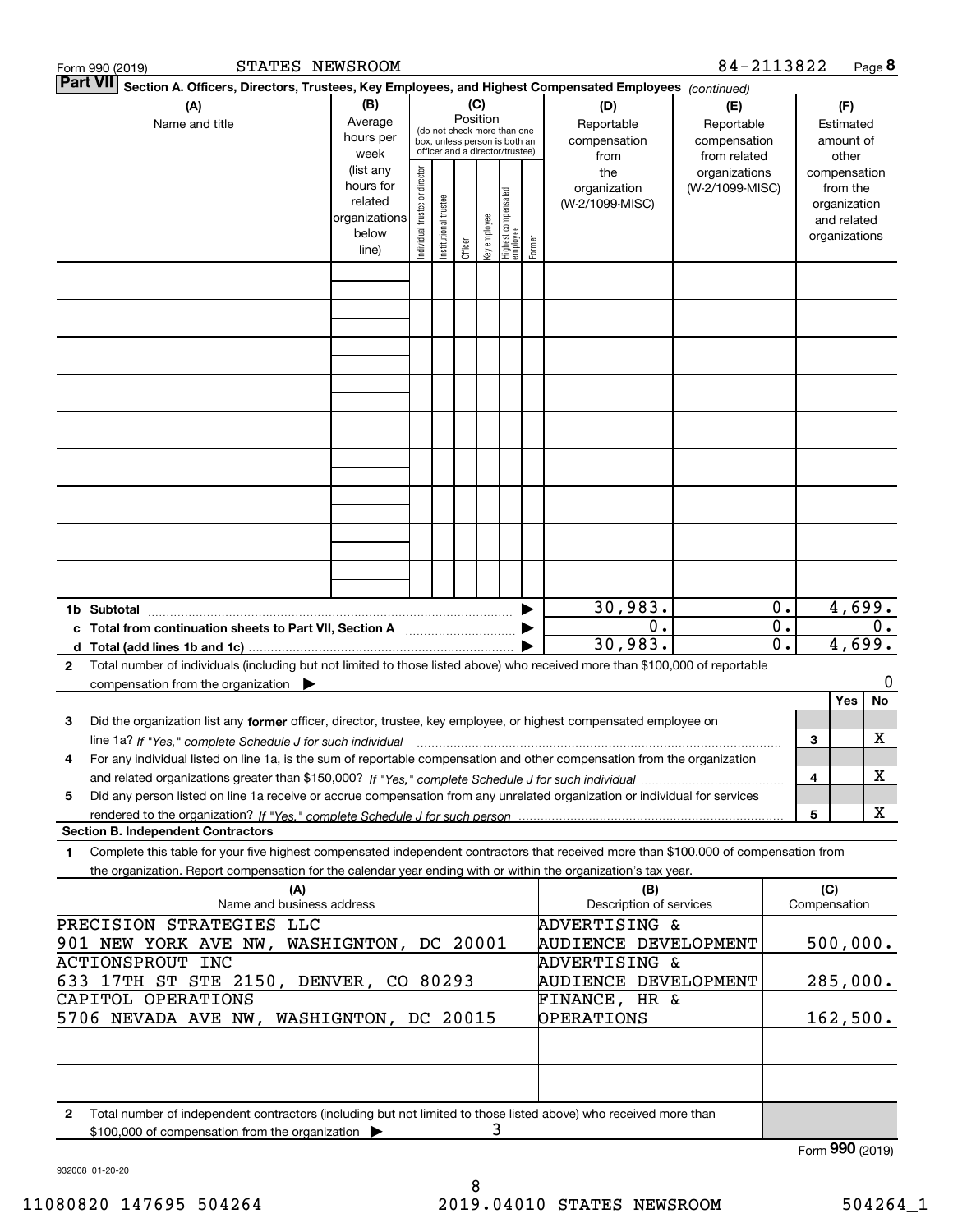|                                                           | <b>Part VIII</b>      | <b>Statement of Revenue</b>                                                                                                                                                                                                                                                                                                                            |                                                                                                                         |                                    |                                  |                                              |                                      |                                           |
|-----------------------------------------------------------|-----------------------|--------------------------------------------------------------------------------------------------------------------------------------------------------------------------------------------------------------------------------------------------------------------------------------------------------------------------------------------------------|-------------------------------------------------------------------------------------------------------------------------|------------------------------------|----------------------------------|----------------------------------------------|--------------------------------------|-------------------------------------------|
|                                                           |                       | Check if Schedule O contains a response or note to any line in this Part VIII                                                                                                                                                                                                                                                                          |                                                                                                                         |                                    |                                  |                                              |                                      |                                           |
|                                                           |                       |                                                                                                                                                                                                                                                                                                                                                        |                                                                                                                         |                                    | (A)<br>Total revenue             | (B)<br>Related or exempt<br>function revenue | (C)<br>Unrelated<br>business revenue | (D)<br>Revenue excluded<br>from tax under |
| Contributions, Gifts, Grants<br>and Other Similar Amounts | с<br>е<br>g<br>2 a    | <b>1 a</b> Federated campaigns<br><b>b</b> Membership dues<br>Fundraising events<br>d Related organizations<br>Government grants (contributions)<br>f All other contributions, gifts, grants, and<br>similar amounts not included above<br>Noncash contributions included in lines 1a-1f<br><u> 1989 - Johann John Stein, fransk politik (d. 1989)</u> | 1a<br>1 <sub>b</sub><br>$\ldots \ldots \ldots \ldots \ldots$<br>1 <sub>c</sub><br>1 <sub>d</sub><br>1e<br>1f<br>$1g$ \$ | 6,982,113.<br><b>Business Code</b> | 6,982,113.                       |                                              |                                      | sections 512 - 514                        |
| Program Service<br>Revenue                                | b<br>c<br>d<br>е      | <u> 1989 - Johann Barbara, martxa alemaniar arg</u><br><u> 1989 - Johann Barbara, martxa alemaniar arg</u><br>All other program service revenue                                                                                                                                                                                                        |                                                                                                                         |                                    |                                  |                                              |                                      |                                           |
|                                                           | a                     |                                                                                                                                                                                                                                                                                                                                                        |                                                                                                                         | ▶                                  |                                  |                                              |                                      |                                           |
|                                                           | 3<br>4                | Investment income (including dividends, interest, and<br>Income from investment of tax-exempt bond proceeds                                                                                                                                                                                                                                            |                                                                                                                         | ▶                                  |                                  |                                              |                                      |                                           |
|                                                           | 5                     | 6 a Gross rents<br>$\overline{\phantom{a}}$                                                                                                                                                                                                                                                                                                            | (i) Real<br>6a                                                                                                          | (ii) Personal                      |                                  |                                              |                                      |                                           |
|                                                           | b<br>c                | Less: rental expenses<br>Rental income or (loss)<br>d Net rental income or (loss)                                                                                                                                                                                                                                                                      | 6b<br>6c                                                                                                                |                                    |                                  |                                              |                                      |                                           |
|                                                           |                       | 7 a Gross amount from sales of<br>assets other than inventory<br><b>b</b> Less: cost or other basis                                                                                                                                                                                                                                                    | (i) Securities<br>7a                                                                                                    | (ii) Other                         |                                  |                                              |                                      |                                           |
| Revenue                                                   |                       | and sales expenses<br>c Gain or (loss)                                                                                                                                                                                                                                                                                                                 | 7b<br>7c                                                                                                                |                                    |                                  |                                              |                                      |                                           |
| Other                                                     |                       | 8 a Gross income from fundraising events (not<br>contributions reported on line 1c). See                                                                                                                                                                                                                                                               |                                                                                                                         | 8a                                 |                                  |                                              |                                      |                                           |
|                                                           |                       |                                                                                                                                                                                                                                                                                                                                                        |                                                                                                                         | 8b                                 |                                  |                                              |                                      |                                           |
|                                                           |                       | c Net income or (loss) from fundraising events<br><b>9 a</b> Gross income from gaming activities. See                                                                                                                                                                                                                                                  |                                                                                                                         |                                    |                                  |                                              |                                      |                                           |
|                                                           |                       |                                                                                                                                                                                                                                                                                                                                                        |                                                                                                                         | 9a<br>9 <sub>b</sub>               |                                  |                                              |                                      |                                           |
|                                                           |                       | c Net income or (loss) from gaming activities<br>10 a Gross sales of inventory, less returns                                                                                                                                                                                                                                                           |                                                                                                                         | .<br> 10a                          |                                  |                                              |                                      |                                           |
|                                                           |                       | <b>b</b> Less: cost of goods sold<br>c Net income or (loss) from sales of inventory                                                                                                                                                                                                                                                                    |                                                                                                                         | 10 <sub>b</sub>                    |                                  |                                              |                                      |                                           |
|                                                           |                       |                                                                                                                                                                                                                                                                                                                                                        |                                                                                                                         | <b>Business Code</b>               |                                  |                                              |                                      |                                           |
| Miscellaneous<br>Revenue                                  |                       |                                                                                                                                                                                                                                                                                                                                                        |                                                                                                                         |                                    |                                  |                                              |                                      |                                           |
|                                                           | b                     | <u> 1989 - Johann Harry Harry Harry Harry Harry Harry Harry Harry Harry Harry Harry Harry Harry Harry Harry Harry</u>                                                                                                                                                                                                                                  |                                                                                                                         |                                    |                                  |                                              |                                      |                                           |
|                                                           | c                     |                                                                                                                                                                                                                                                                                                                                                        |                                                                                                                         |                                    |                                  |                                              |                                      |                                           |
|                                                           |                       |                                                                                                                                                                                                                                                                                                                                                        |                                                                                                                         |                                    |                                  |                                              |                                      |                                           |
|                                                           |                       |                                                                                                                                                                                                                                                                                                                                                        |                                                                                                                         |                                    | $\blacktriangleright$ 6,982,113. | 0.                                           | 0.                                   | 0.                                        |
|                                                           | 12<br>932009 01-20-20 |                                                                                                                                                                                                                                                                                                                                                        |                                                                                                                         |                                    |                                  |                                              |                                      | Form 990 (2019)                           |

932009 01-20-20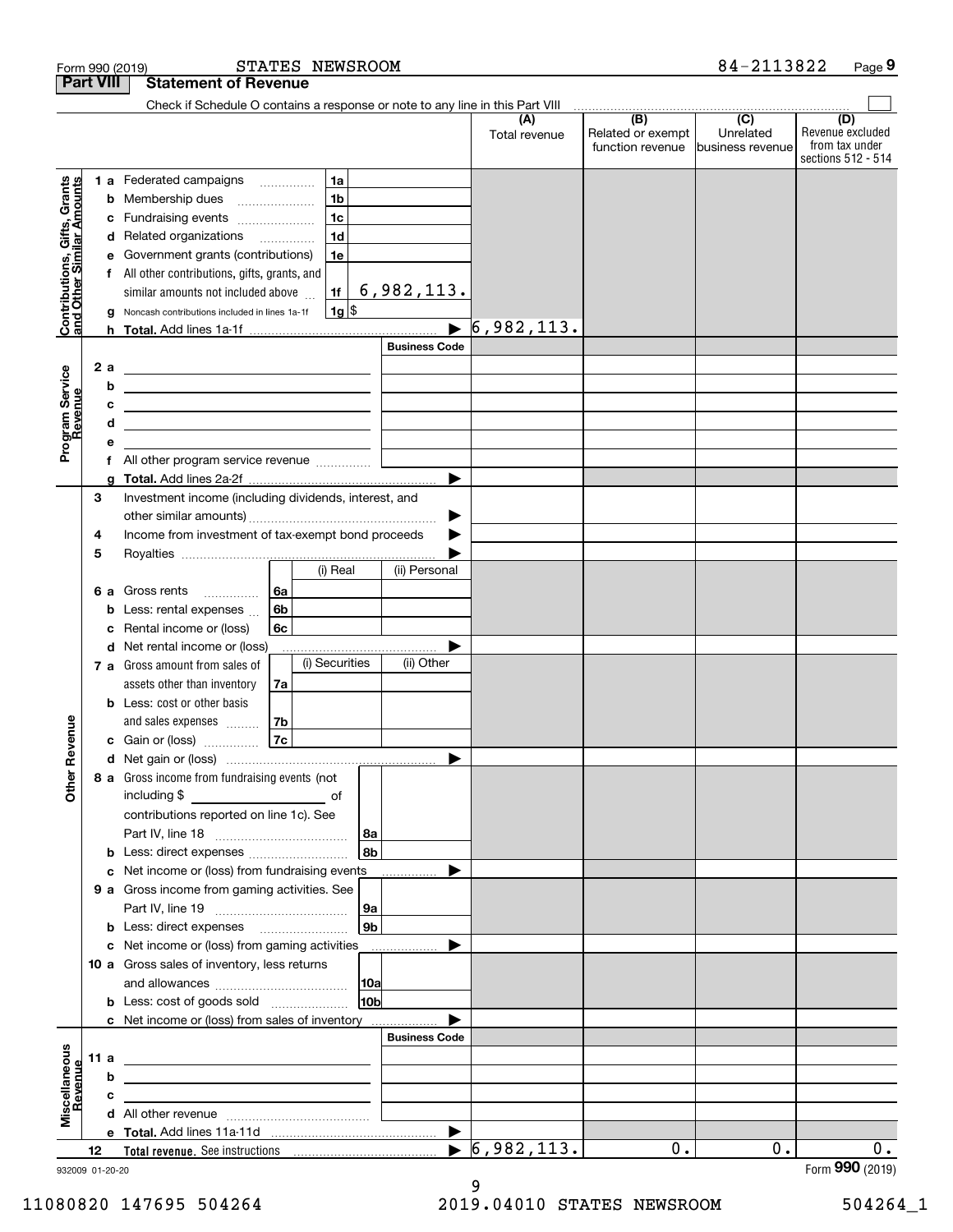Form 990 (2019) STATES NEWSROOM 8 4-2113822 <sub>Page</sub> **Part IX Statement of Functional Expenses**

|              | Section 501(c)(3) and 501(c)(4) organizations must complete all columns. All other organizations must complete column (A).                                                                                 |                        |                                    |                                           |                                |
|--------------|------------------------------------------------------------------------------------------------------------------------------------------------------------------------------------------------------------|------------------------|------------------------------------|-------------------------------------------|--------------------------------|
|              | Check if Schedule O contains a response or note to any line in this Part IX                                                                                                                                |                        |                                    |                                           |                                |
|              | Do not include amounts reported on lines 6b,<br>7b, 8b, 9b, and 10b of Part VIII.                                                                                                                          | (A)<br>Total expenses  | (B)<br>Program service<br>expenses | (C)<br>Management and<br>general expenses | (D)<br>Fundraising<br>expenses |
| 1.           | Grants and other assistance to domestic organizations                                                                                                                                                      |                        |                                    |                                           |                                |
|              | and domestic governments. See Part IV, line 21                                                                                                                                                             |                        |                                    |                                           |                                |
| $\mathbf{2}$ | Grants and other assistance to domestic                                                                                                                                                                    |                        |                                    |                                           |                                |
|              | individuals. See Part IV, line 22                                                                                                                                                                          |                        |                                    |                                           |                                |
| 3            | Grants and other assistance to foreign                                                                                                                                                                     |                        |                                    |                                           |                                |
|              | organizations, foreign governments, and foreign                                                                                                                                                            |                        |                                    |                                           |                                |
|              | individuals. See Part IV, lines 15 and 16                                                                                                                                                                  |                        |                                    |                                           |                                |
| 4            | Benefits paid to or for members                                                                                                                                                                            |                        |                                    |                                           |                                |
| 5            | Compensation of current officers, directors,                                                                                                                                                               |                        |                                    |                                           |                                |
|              | trustees, and key employees                                                                                                                                                                                | 30,983.                |                                    | 30,983.                                   |                                |
| 6            | Compensation not included above to disqualified                                                                                                                                                            |                        |                                    |                                           |                                |
|              | persons (as defined under section 4958(f)(1)) and                                                                                                                                                          |                        |                                    |                                           |                                |
|              | persons described in section 4958(c)(3)(B)                                                                                                                                                                 |                        |                                    |                                           |                                |
| 7            | Other salaries and wages                                                                                                                                                                                   | 486,749.               | 420,972.                           | 63,779.                                   | 1,998.                         |
| 8            | Pension plan accruals and contributions (include                                                                                                                                                           |                        |                                    |                                           |                                |
|              | section 401(k) and 403(b) employer contributions)                                                                                                                                                          |                        |                                    |                                           |                                |
| 9            |                                                                                                                                                                                                            | 295,230.               | 249,626.                           | 44,705.                                   | 899.                           |
| 10           |                                                                                                                                                                                                            | 43,642.                | 35,486.                            | 7,988.                                    | 168.                           |
| 11           | Fees for services (nonemployees):                                                                                                                                                                          |                        |                                    |                                           |                                |
| a            |                                                                                                                                                                                                            | $\frac{2,195}{23,885}$ | 1,759.                             | 436.                                      |                                |
| b            |                                                                                                                                                                                                            |                        |                                    | 23,885.                                   |                                |
| c            |                                                                                                                                                                                                            | 162,500.               |                                    | 162,500.                                  |                                |
| d            |                                                                                                                                                                                                            |                        |                                    |                                           |                                |
| е            | Professional fundraising services. See Part IV, line 17                                                                                                                                                    |                        |                                    |                                           |                                |
| f            | Investment management fees                                                                                                                                                                                 |                        |                                    |                                           |                                |
| g            | Other. (If line 11g amount exceeds 10% of line 25,                                                                                                                                                         |                        |                                    |                                           |                                |
|              | column (A) amount, list line 11g expenses on Sch O.)                                                                                                                                                       | 84,429.                | 43,494.                            | 40,935.                                   |                                |
| 12           |                                                                                                                                                                                                            | 788,432.               | 788,432.                           |                                           |                                |
| 13           |                                                                                                                                                                                                            | 10,228.                | 3,778.                             | 6,450.                                    |                                |
| 14           |                                                                                                                                                                                                            | 44,545.                |                                    | 43, 198.                                  | 1,347.                         |
| 15           |                                                                                                                                                                                                            |                        |                                    |                                           |                                |
| 16           |                                                                                                                                                                                                            | 48,707.                | 46,911.                            | 1,796.                                    |                                |
| 17           |                                                                                                                                                                                                            | 10,881.                | 964.                               | 9,917.                                    |                                |
| 18           | Payments of travel or entertainment expenses                                                                                                                                                               |                        |                                    |                                           |                                |
|              | for any federal, state, or local public officials                                                                                                                                                          |                        |                                    |                                           |                                |
| 19           | Conferences, conventions, and meetings                                                                                                                                                                     | 2,495.                 | 47.                                | 2,448.                                    |                                |
| 20           | Interest                                                                                                                                                                                                   |                        |                                    |                                           |                                |
| 21           |                                                                                                                                                                                                            |                        |                                    |                                           |                                |
| 22           | Depreciation, depletion, and amortization                                                                                                                                                                  | 1,161.                 | 750.                               | 411.                                      |                                |
| 23           | Insurance                                                                                                                                                                                                  | 14,659.                |                                    | 14,659.                                   |                                |
| 24           | Other expenses. Itemize expenses not covered<br>above (List miscellaneous expenses on line 24e. If<br>line 24e amount exceeds 10% of line 25, column (A)<br>amount, list line 24e expenses on Schedule 0.) |                        |                                    |                                           |                                |
|              | a DUES & SUBSCRIPTIONS                                                                                                                                                                                     | 10,616.                | 3,328.                             | 7,288.                                    |                                |
| b            | MISCELLANEOUS EXPENSE                                                                                                                                                                                      | 5,347.                 | 2,678.                             | 2,669.                                    |                                |
| c            | LICENSES & PERMITS                                                                                                                                                                                         | 4,121.                 | 462.                               | 3,578.                                    | 81.                            |
| $\mathsf{d}$ | FEES                                                                                                                                                                                                       | 3,662.                 | 452.                               | 3,188.                                    | 22.                            |
|              | e All other expenses                                                                                                                                                                                       | 1,897.                 | 985.                               | 912.                                      |                                |
| 25           | Total functional expenses. Add lines 1 through 24e                                                                                                                                                         | 2,076,364.             | 1,600,124.                         | 471, 725.                                 | 4,515.                         |
| 26           | Joint costs. Complete this line only if the organization                                                                                                                                                   |                        |                                    |                                           |                                |
|              | reported in column (B) joint costs from a combined                                                                                                                                                         |                        |                                    |                                           |                                |
|              | educational campaign and fundraising solicitation.                                                                                                                                                         |                        |                                    |                                           |                                |
|              | Check here $\blacktriangleright$<br>if following SOP 98-2 (ASC 958-720)                                                                                                                                    |                        |                                    |                                           |                                |

932010 01-20-20

Form (2019) **990**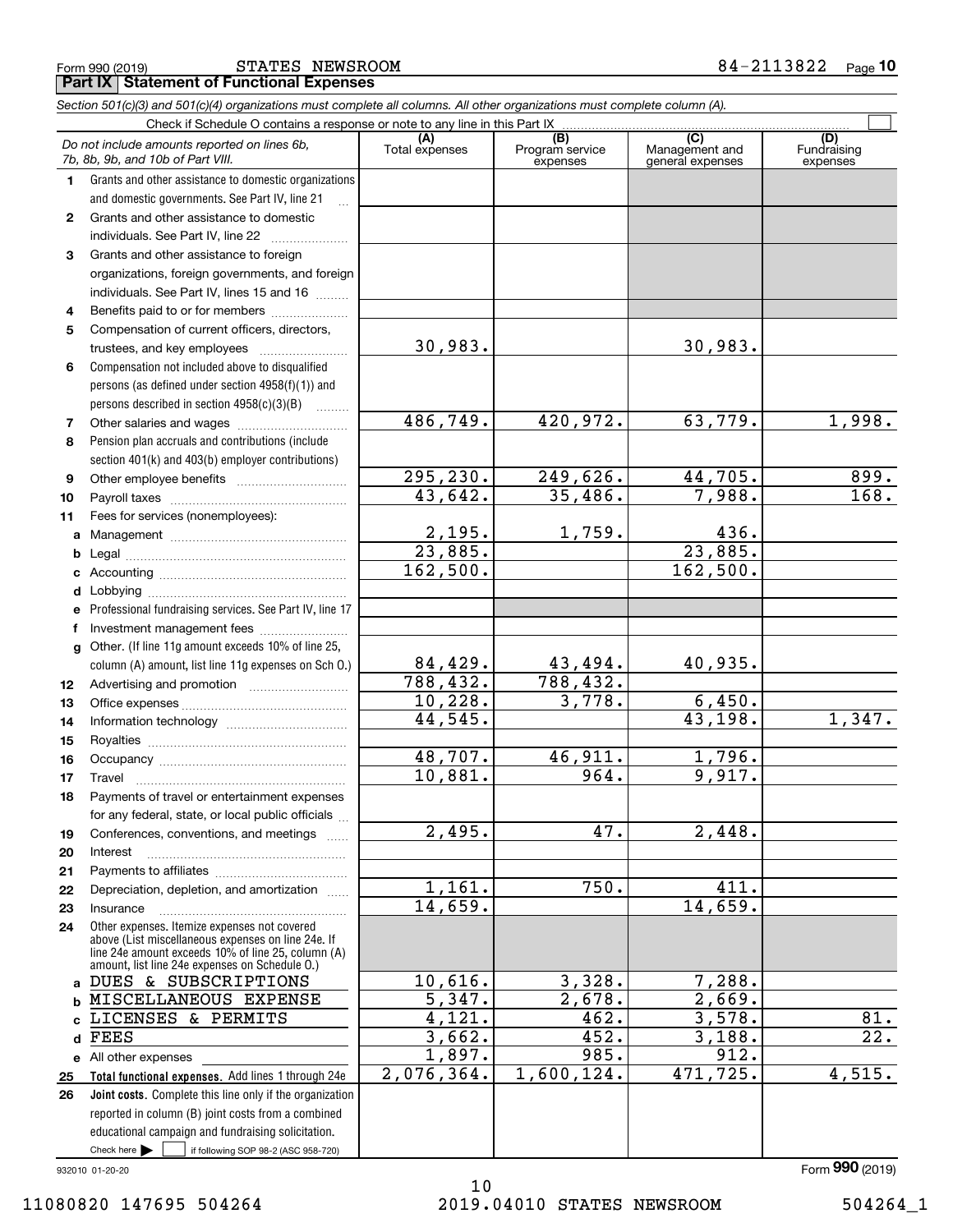STATES NEWSROOM

|                             |    |                                                                                                                                                                                                                                |                   |                          | (A)<br>Beginning of year |                 | (B)<br>End of year             |
|-----------------------------|----|--------------------------------------------------------------------------------------------------------------------------------------------------------------------------------------------------------------------------------|-------------------|--------------------------|--------------------------|-----------------|--------------------------------|
|                             | 1  | Cash - non-interest-bearing                                                                                                                                                                                                    |                   |                          |                          | 1               | 5,309,417.                     |
|                             | 2  |                                                                                                                                                                                                                                |                   |                          |                          | $\mathbf{2}$    |                                |
|                             | 3  |                                                                                                                                                                                                                                |                   |                          |                          | 3               |                                |
|                             | 4  | Accounts receivable, net manually contained and accounts receivable, net                                                                                                                                                       |                   |                          |                          | 4               |                                |
|                             | 5  | Loans and other receivables from any current or former officer, director,                                                                                                                                                      |                   |                          |                          |                 |                                |
|                             |    | trustee, key employee, creator or founder, substantial contributor, or 35%                                                                                                                                                     |                   |                          |                          |                 |                                |
|                             |    | controlled entity or family member of any of these persons                                                                                                                                                                     |                   |                          |                          | 5               |                                |
|                             | 6  | Loans and other receivables from other disqualified persons (as defined                                                                                                                                                        |                   |                          |                          |                 |                                |
|                             |    | under section $4958(f)(1)$ , and persons described in section $4958(c)(3)(B)$                                                                                                                                                  |                   |                          |                          | 6               |                                |
|                             | 7  |                                                                                                                                                                                                                                |                   |                          |                          | $\overline{7}$  |                                |
| Assets                      | 8  |                                                                                                                                                                                                                                |                   |                          |                          | 8               |                                |
|                             | 9  | Prepaid expenses and deferred charges [11] [11] Prepaid expenses and deferred charges [11] [11] Martin Martin Martin Martin Martin Martin Martin Martin Martin Martin Martin Martin Martin Martin Martin Martin Martin Martin  |                   |                          |                          | 9               | 13,567.                        |
|                             |    | <b>10a</b> Land, buildings, and equipment: cost or other                                                                                                                                                                       |                   |                          |                          |                 |                                |
|                             |    | basis. Complete Part VI of Schedule D  10a                                                                                                                                                                                     |                   |                          |                          |                 |                                |
|                             |    | <u>  10b</u>  <br><b>b</b> Less: accumulated depreciation                                                                                                                                                                      |                   | $\frac{31,719.}{1,161.}$ | 0.1                      | 10 <sub>c</sub> | 30,558.                        |
|                             | 11 |                                                                                                                                                                                                                                |                   |                          |                          | 11              |                                |
|                             | 12 |                                                                                                                                                                                                                                |                   |                          |                          | 12              |                                |
|                             | 13 |                                                                                                                                                                                                                                |                   |                          |                          | 13              |                                |
|                             | 14 |                                                                                                                                                                                                                                |                   |                          |                          | 14              |                                |
|                             | 15 |                                                                                                                                                                                                                                |                   |                          | 0.                       | 15              | 18,142.                        |
|                             | 16 | <b>Total assets.</b> Add lines 1 through 15 (must equal line 33) <i></i>                                                                                                                                                       |                   |                          | 0.                       | 16              | 5,371,684.                     |
|                             | 17 |                                                                                                                                                                                                                                |                   |                          |                          | 17              | 465,936.                       |
|                             | 18 |                                                                                                                                                                                                                                |                   |                          |                          | 18              |                                |
|                             | 19 |                                                                                                                                                                                                                                |                   |                          |                          | 19              |                                |
|                             |    | Deferred revenue manual contracts and contracts are all the contracts and contracts are contracted and contracts are contracted and contract are contracted and contract are contracted and contract are contracted and contra |                   |                          |                          |                 |                                |
|                             | 20 | Tax-exempt bond liabilities                                                                                                                                                                                                    |                   |                          |                          | 20              |                                |
|                             | 21 | Escrow or custodial account liability. Complete Part IV of Schedule D                                                                                                                                                          | 1.1.1.1.1.1.1.1.1 |                          | 21                       |                 |                                |
| Liabilities                 | 22 | Loans and other payables to any current or former officer, director,                                                                                                                                                           |                   |                          |                          |                 |                                |
|                             |    | trustee, key employee, creator or founder, substantial contributor, or 35%                                                                                                                                                     |                   |                          |                          |                 |                                |
|                             |    | controlled entity or family member of any of these persons                                                                                                                                                                     |                   |                          |                          | 22              |                                |
|                             | 23 | Secured mortgages and notes payable to unrelated third parties                                                                                                                                                                 |                   |                          |                          | 23              |                                |
|                             | 24 |                                                                                                                                                                                                                                |                   |                          |                          | 24              |                                |
|                             | 25 | Other liabilities (including federal income tax, payables to related third                                                                                                                                                     |                   |                          |                          |                 |                                |
|                             |    | parties, and other liabilities not included on lines 17-24). Complete Part X                                                                                                                                                   |                   |                          |                          |                 |                                |
|                             |    | of Schedule D                                                                                                                                                                                                                  |                   |                          | 0.                       | 25              | 465,936.                       |
|                             | 26 |                                                                                                                                                                                                                                |                   |                          |                          | 26              |                                |
|                             |    | Organizations that follow FASB ASC 958, check here $\blacktriangleright \boxed{X}$                                                                                                                                             |                   |                          |                          |                 |                                |
|                             |    | and complete lines 27, 28, 32, and 33.                                                                                                                                                                                         |                   |                          |                          |                 |                                |
|                             | 27 | Net assets without donor restrictions                                                                                                                                                                                          |                   |                          |                          | 27              | <u>4,655,598.</u><br>250, 150. |
|                             | 28 |                                                                                                                                                                                                                                |                   |                          |                          | 28              |                                |
|                             |    | Organizations that do not follow FASB ASC 958, check here ▶ □                                                                                                                                                                  |                   |                          |                          |                 |                                |
|                             |    | and complete lines 29 through 33.                                                                                                                                                                                              |                   |                          |                          |                 |                                |
|                             | 29 |                                                                                                                                                                                                                                |                   |                          |                          | 29              |                                |
| Net Assets or Fund Balances | 30 | Paid-in or capital surplus, or land, building, or equipment fund                                                                                                                                                               |                   |                          |                          | 30              |                                |
|                             | 31 | Retained earnings, endowment, accumulated income, or other funds                                                                                                                                                               |                   |                          |                          | 31              |                                |
|                             | 32 |                                                                                                                                                                                                                                |                   |                          | 0.                       | 32              | 4,905,748.                     |
|                             | 33 | Total liabilities and net assets/fund balances <b>manually contained</b> in the liabilities and net assets/fund balances                                                                                                       |                   |                          | $\overline{0}$ .         | 33              | 5,371,684.                     |

Form (2019) **990**

# **Part X Balance Sheet**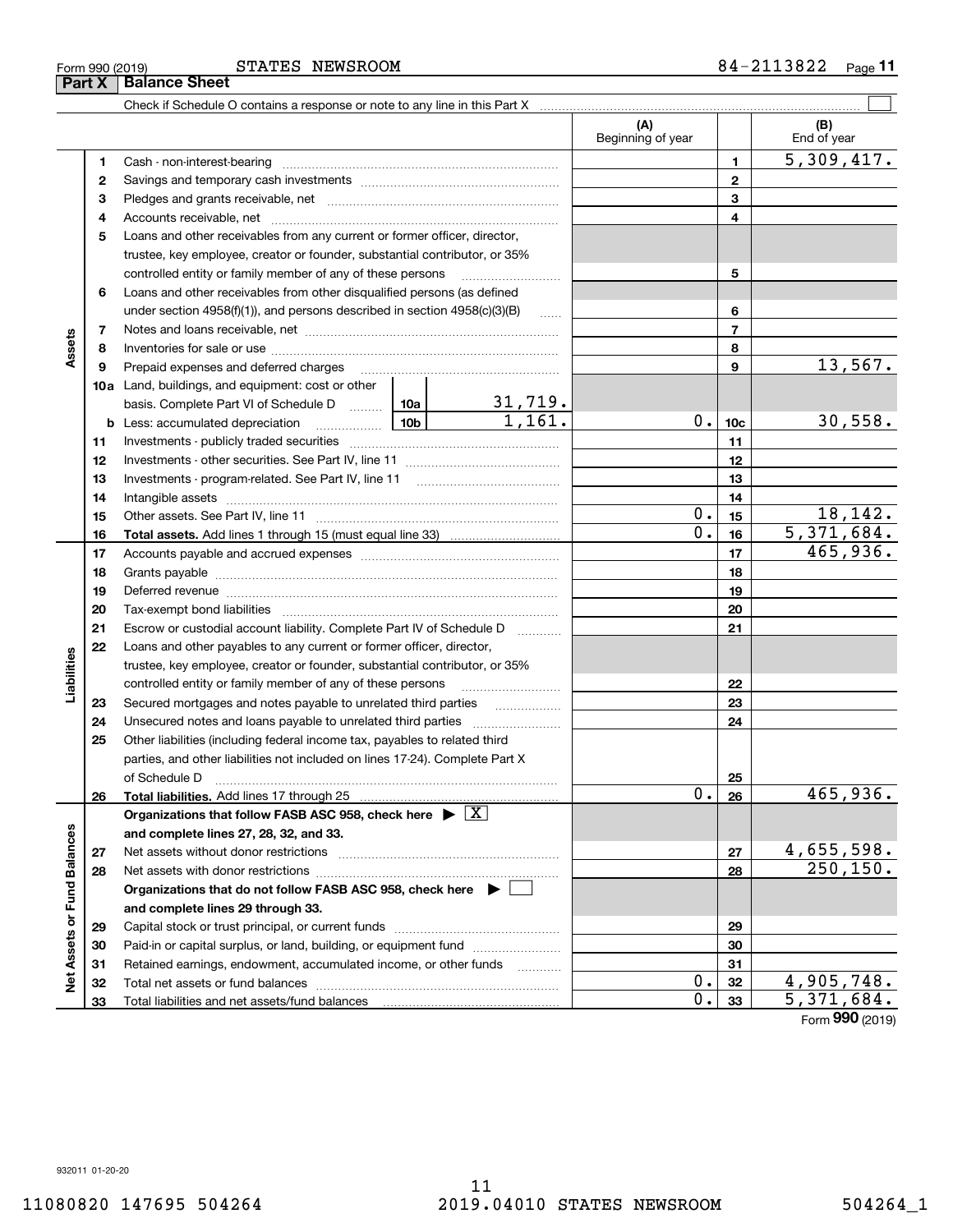|    | STATES NEWSROOM<br>Form 990 (2019)                                                                                                                                                                                             |                         | 84-2113822     |      | Page $12$        |
|----|--------------------------------------------------------------------------------------------------------------------------------------------------------------------------------------------------------------------------------|-------------------------|----------------|------|------------------|
|    | Part XI<br><b>Reconciliation of Net Assets</b>                                                                                                                                                                                 |                         |                |      |                  |
|    |                                                                                                                                                                                                                                |                         |                |      |                  |
|    |                                                                                                                                                                                                                                |                         |                |      |                  |
| 1  |                                                                                                                                                                                                                                | 1                       | 6,982,113.     |      |                  |
| 2  | Total expenses (must equal Part IX, column (A), line 25)                                                                                                                                                                       | $\mathbf{2}$            | 2,076,364.     |      |                  |
| З  | Revenue less expenses. Subtract line 2 from line 1                                                                                                                                                                             | 3                       | 4,905,749.     |      |                  |
| 4  |                                                                                                                                                                                                                                | $\overline{\mathbf{4}}$ |                |      | 0.               |
| 5  |                                                                                                                                                                                                                                | 5                       |                |      |                  |
| 6  |                                                                                                                                                                                                                                | 6                       |                |      |                  |
| 7  |                                                                                                                                                                                                                                | $\overline{7}$          |                |      |                  |
| 8  | Prior period adjustments material contents and content of the content of the content of the content of the content of the content of the content of the content of the content of the content of the content of the content of | 8                       |                |      |                  |
| 9  | Other changes in net assets or fund balances (explain on Schedule O)                                                                                                                                                           | 9                       |                |      | $\overline{0}$ . |
| 10 | Net assets or fund balances at end of year. Combine lines 3 through 9 (must equal Part X, line 32,                                                                                                                             |                         |                |      |                  |
|    |                                                                                                                                                                                                                                | 10                      | 4,905,749.     |      |                  |
|    | Part XII Financial Statements and Reporting                                                                                                                                                                                    |                         |                |      |                  |
|    |                                                                                                                                                                                                                                |                         |                |      | $\vert X \vert$  |
|    |                                                                                                                                                                                                                                |                         |                | Yes  | <b>No</b>        |
| 1. | $\boxed{\text{X}}$ Accrual<br>Accounting method used to prepare the Form 990: <u>[</u> Cash<br>Other                                                                                                                           |                         |                |      |                  |
|    | If the organization changed its method of accounting from a prior year or checked "Other," explain in Schedule O.                                                                                                              |                         |                |      |                  |
|    | 2a Were the organization's financial statements compiled or reviewed by an independent accountant?                                                                                                                             |                         | 2a             |      | x                |
|    | If "Yes," check a box below to indicate whether the financial statements for the year were compiled or reviewed on a                                                                                                           |                         |                |      |                  |
|    | separate basis, consolidated basis, or both:                                                                                                                                                                                   |                         |                |      |                  |
|    | Separate basis<br>Consolidated basis<br>Both consolidated and separate basis                                                                                                                                                   |                         |                |      |                  |
|    | <b>b</b> Were the organization's financial statements audited by an independent accountant?                                                                                                                                    |                         | 2 <sub>b</sub> | х    |                  |
|    | If "Yes," check a box below to indicate whether the financial statements for the year were audited on a separate basis,                                                                                                        |                         |                |      |                  |
|    | consolidated basis, or both:                                                                                                                                                                                                   |                         |                |      |                  |
|    | $ \mathbf{X} $ Separate basis<br>Consolidated basis<br>Both consolidated and separate basis                                                                                                                                    |                         |                |      |                  |
|    | c If "Yes" to line 2a or 2b, does the organization have a committee that assumes responsibility for oversight of the audit,                                                                                                    |                         |                |      |                  |
|    |                                                                                                                                                                                                                                |                         | 2c             | X    |                  |
|    | If the organization changed either its oversight process or selection process during the tax year, explain on Schedule O.                                                                                                      |                         |                |      |                  |
|    | 3a As a result of a federal award, was the organization required to undergo an audit or audits as set forth in the Single Audit                                                                                                |                         |                |      |                  |
|    |                                                                                                                                                                                                                                |                         | За             |      | x                |
|    | b If "Yes," did the organization undergo the required audit or audits? If the organization did not undergo the required audit                                                                                                  |                         |                |      |                  |
|    |                                                                                                                                                                                                                                |                         | 3b             | nnn. |                  |
|    |                                                                                                                                                                                                                                |                         |                |      |                  |

Form (2019) **990**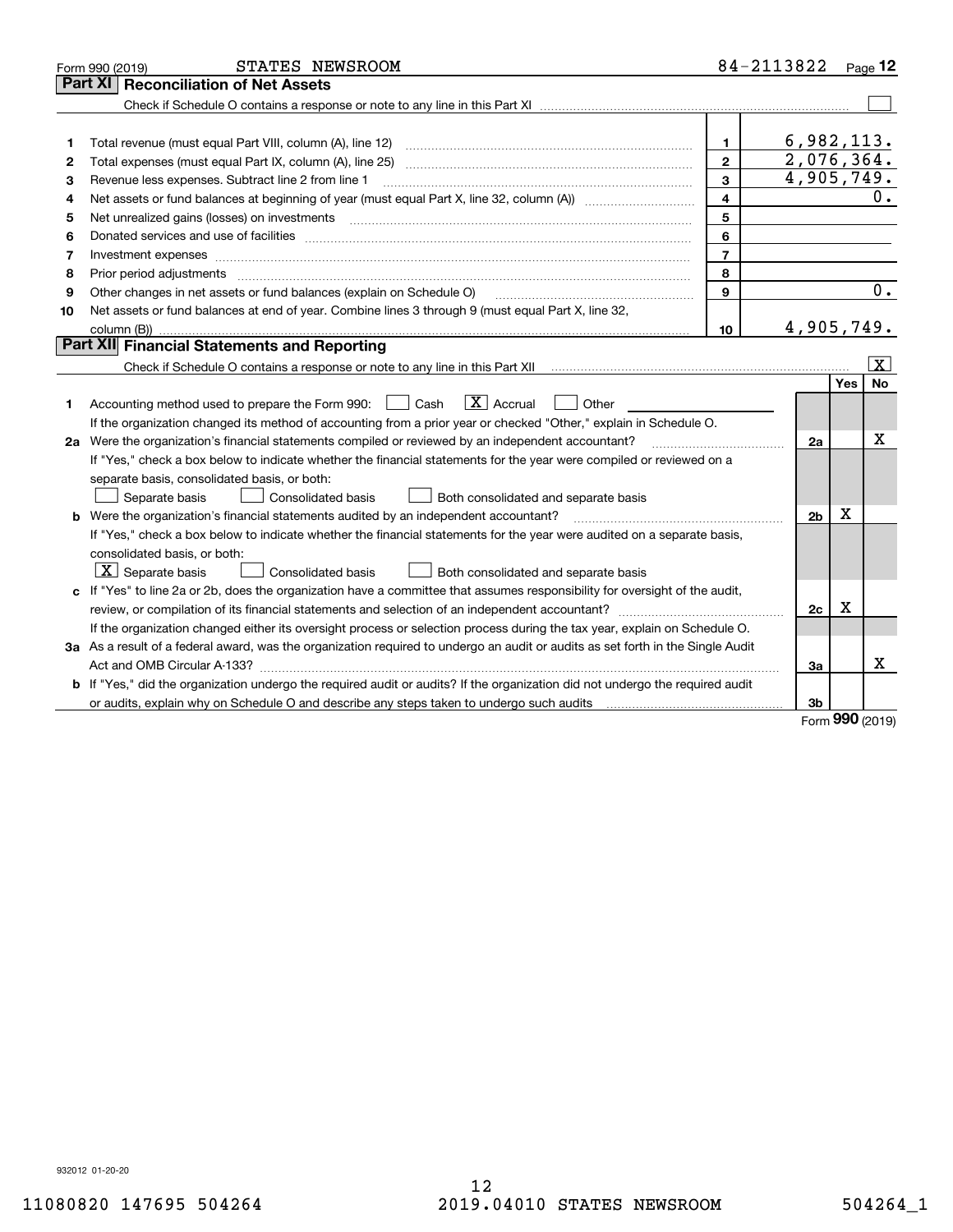| <b>SCHEDULE A</b> |  |
|-------------------|--|
|-------------------|--|

Department of the Treasury Internal Revenue Service

**(Form 990 or 990-EZ)**

# **Public Charity Status and Public Support**

**Complete if the organization is a section 501(c)(3) organization or a section 4947(a)(1) nonexempt charitable trust. | Attach to Form 990 or Form 990-EZ.** 

|  |  | Go to www.irs.gov/Form990 for instructions and the latest information. |
|--|--|------------------------------------------------------------------------|

| OMB No. 1545-0047                   |
|-------------------------------------|
|                                     |
| <b>Open to Public</b><br>Inspection |

|  | Name of the organization |
|--|--------------------------|

|        |            | Name of the organization                                                                                                                      |                 |                            |                                 |    |                            | <b>Employer identification number</b> |  |
|--------|------------|-----------------------------------------------------------------------------------------------------------------------------------------------|-----------------|----------------------------|---------------------------------|----|----------------------------|---------------------------------------|--|
|        |            |                                                                                                                                               | STATES NEWSROOM |                            |                                 |    |                            | 84-2113822                            |  |
| Part I |            | Reason for Public Charity Status (All organizations must complete this part.) See instructions.                                               |                 |                            |                                 |    |                            |                                       |  |
|        |            | The organization is not a private foundation because it is: (For lines 1 through 12, check only one box.)                                     |                 |                            |                                 |    |                            |                                       |  |
| 1.     |            | A church, convention of churches, or association of churches described in section 170(b)(1)(A)(i).                                            |                 |                            |                                 |    |                            |                                       |  |
| 2      |            | A school described in section 170(b)(1)(A)(ii). (Attach Schedule E (Form 990 or 990-EZ).)                                                     |                 |                            |                                 |    |                            |                                       |  |
| з      |            | A hospital or a cooperative hospital service organization described in section $170(b)(1)(A)(iii)$ .                                          |                 |                            |                                 |    |                            |                                       |  |
| 4      |            | A medical research organization operated in conjunction with a hospital described in section 170(b)(1)(A)(iii). Enter the hospital's name,    |                 |                            |                                 |    |                            |                                       |  |
|        |            | city, and state:                                                                                                                              |                 |                            |                                 |    |                            |                                       |  |
| 5      |            | An organization operated for the benefit of a college or university owned or operated by a governmental unit described in                     |                 |                            |                                 |    |                            |                                       |  |
|        |            | section 170(b)(1)(A)(iv). (Complete Part II.)                                                                                                 |                 |                            |                                 |    |                            |                                       |  |
| 6      |            | A federal, state, or local government or governmental unit described in section 170(b)(1)(A)(v).                                              |                 |                            |                                 |    |                            |                                       |  |
|        | $7 \times$ | An organization that normally receives a substantial part of its support from a governmental unit or from the general public described in     |                 |                            |                                 |    |                            |                                       |  |
|        |            | section 170(b)(1)(A)(vi). (Complete Part II.)                                                                                                 |                 |                            |                                 |    |                            |                                       |  |
| 8      |            | A community trust described in section 170(b)(1)(A)(vi). (Complete Part II.)                                                                  |                 |                            |                                 |    |                            |                                       |  |
| 9      |            |                                                                                                                                               |                 |                            |                                 |    |                            |                                       |  |
|        |            | An agricultural research organization described in section 170(b)(1)(A)(ix) operated in conjunction with a land-grant college                 |                 |                            |                                 |    |                            |                                       |  |
|        |            | or university or a non-land-grant college of agriculture (see instructions). Enter the name, city, and state of the college or                |                 |                            |                                 |    |                            |                                       |  |
|        |            | university:                                                                                                                                   |                 |                            |                                 |    |                            |                                       |  |
| 10     |            | An organization that normally receives: (1) more than 33 1/3% of its support from contributions, membership fees, and gross receipts from     |                 |                            |                                 |    |                            |                                       |  |
|        |            | activities related to its exempt functions - subject to certain exceptions, and (2) no more than 33 1/3% of its support from gross investment |                 |                            |                                 |    |                            |                                       |  |
|        |            | income and unrelated business taxable income (less section 511 tax) from businesses acquired by the organization after June 30, 1975.         |                 |                            |                                 |    |                            |                                       |  |
|        |            | See section 509(a)(2). (Complete Part III.)                                                                                                   |                 |                            |                                 |    |                            |                                       |  |
| 11     |            | An organization organized and operated exclusively to test for public safety. See section 509(a)(4).                                          |                 |                            |                                 |    |                            |                                       |  |
| 12     |            | An organization organized and operated exclusively for the benefit of, to perform the functions of, or to carry out the purposes of one or    |                 |                            |                                 |    |                            |                                       |  |
|        |            | more publicly supported organizations described in section 509(a)(1) or section 509(a)(2). See section 509(a)(3). Check the box in            |                 |                            |                                 |    |                            |                                       |  |
|        |            | lines 12a through 12d that describes the type of supporting organization and complete lines 12e, 12f, and 12g.                                |                 |                            |                                 |    |                            |                                       |  |
| а      |            | Type I. A supporting organization operated, supervised, or controlled by its supported organization(s), typically by giving                   |                 |                            |                                 |    |                            |                                       |  |
|        |            | the supported organization(s) the power to regularly appoint or elect a majority of the directors or trustees of the supporting               |                 |                            |                                 |    |                            |                                       |  |
|        |            | organization. You must complete Part IV, Sections A and B.                                                                                    |                 |                            |                                 |    |                            |                                       |  |
| b      |            | Type II. A supporting organization supervised or controlled in connection with its supported organization(s), by having                       |                 |                            |                                 |    |                            |                                       |  |
|        |            | control or management of the supporting organization vested in the same persons that control or manage the supported                          |                 |                            |                                 |    |                            |                                       |  |
|        |            | organization(s). You must complete Part IV, Sections A and C.                                                                                 |                 |                            |                                 |    |                            |                                       |  |
| с      |            | Type III functionally integrated. A supporting organization operated in connection with, and functionally integrated with,                    |                 |                            |                                 |    |                            |                                       |  |
|        |            | its supported organization(s) (see instructions). You must complete Part IV, Sections A, D, and E.                                            |                 |                            |                                 |    |                            |                                       |  |
| d      |            | Type III non-functionally integrated. A supporting organization operated in connection with its supported organization(s)                     |                 |                            |                                 |    |                            |                                       |  |
|        |            | that is not functionally integrated. The organization generally must satisfy a distribution requirement and an attentiveness                  |                 |                            |                                 |    |                            |                                       |  |
|        |            |                                                                                                                                               |                 |                            |                                 |    |                            |                                       |  |
|        |            | requirement (see instructions). You must complete Part IV, Sections A and D, and Part V.                                                      |                 |                            |                                 |    |                            |                                       |  |
|        |            | Check this box if the organization received a written determination from the IRS that it is a Type I, Type II, Type III                       |                 |                            |                                 |    |                            |                                       |  |
|        |            | functionally integrated, or Type III non-functionally integrated supporting organization.                                                     |                 |                            |                                 |    |                            |                                       |  |
|        |            | f Enter the number of supported organizations                                                                                                 |                 |                            |                                 |    |                            |                                       |  |
|        |            | g Provide the following information about the supported organization(s).<br>(i) Name of supported                                             | (ii) EIN        | (iii) Type of organization | (iv) Is the organization listed |    | (v) Amount of monetary     | (vi) Amount of other                  |  |
|        |            | organization                                                                                                                                  |                 | (described on lines 1-10   | in your governing document?     |    | support (see instructions) | support (see instructions)            |  |
|        |            |                                                                                                                                               |                 | above (see instructions))  | Yes                             | No |                            |                                       |  |
|        |            |                                                                                                                                               |                 |                            |                                 |    |                            |                                       |  |
|        |            |                                                                                                                                               |                 |                            |                                 |    |                            |                                       |  |
|        |            |                                                                                                                                               |                 |                            |                                 |    |                            |                                       |  |
|        |            |                                                                                                                                               |                 |                            |                                 |    |                            |                                       |  |
|        |            |                                                                                                                                               |                 |                            |                                 |    |                            |                                       |  |
|        |            |                                                                                                                                               |                 |                            |                                 |    |                            |                                       |  |
|        |            |                                                                                                                                               |                 |                            |                                 |    |                            |                                       |  |
|        |            |                                                                                                                                               |                 |                            |                                 |    |                            |                                       |  |
|        |            |                                                                                                                                               |                 |                            |                                 |    |                            |                                       |  |
|        |            |                                                                                                                                               |                 |                            |                                 |    |                            |                                       |  |
| Total  |            |                                                                                                                                               |                 |                            |                                 |    |                            |                                       |  |
|        |            |                                                                                                                                               |                 |                            |                                 |    |                            |                                       |  |

LHA For Paperwork Reduction Act Notice, see the Instructions for Form 990 or 990-EZ. 932021 09-25-19 Schedule A (Form 990 or 990-EZ) 2019 13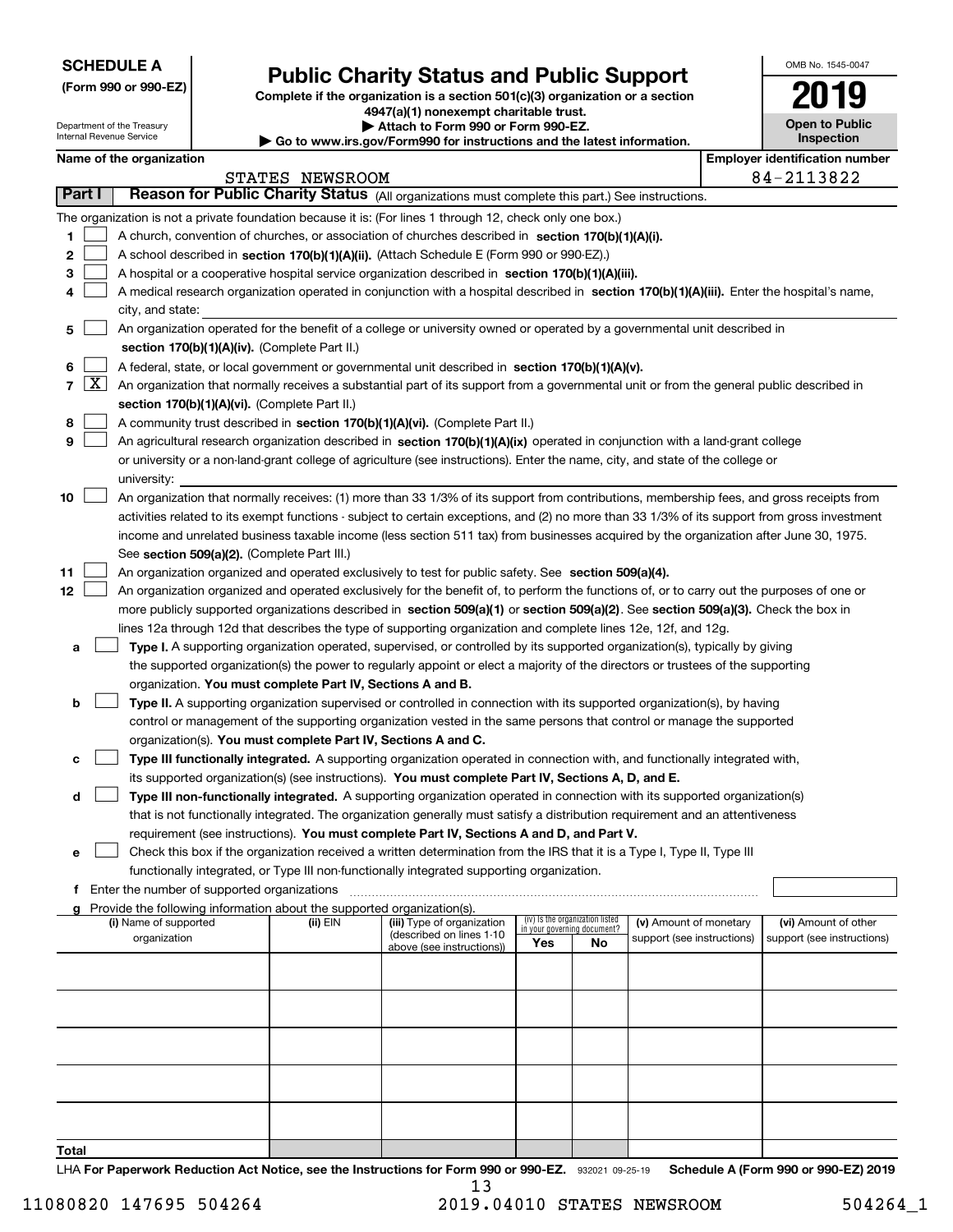#### Schedule A (Form 990 or 990-EZ) 2019 Page STATES NEWSROOM 84-2113822

**2**

(Complete only if you checked the box on line 5, 7, or 8 of Part I or if the organization failed to qualify under Part III. If the organization fails to qualify under the tests listed below, please complete Part III.) **Part II Support Schedule for Organizations Described in Sections 170(b)(1)(A)(iv) and 170(b)(1)(A)(vi)**

|    | <b>Section A. Public Support</b>                                                                                                               |            |            |            |            |                                              |                    |
|----|------------------------------------------------------------------------------------------------------------------------------------------------|------------|------------|------------|------------|----------------------------------------------|--------------------|
|    | Calendar year (or fiscal year beginning in) $\blacktriangleright$                                                                              | (a) 2015   | $(b)$ 2016 | $(c)$ 2017 | $(d)$ 2018 | (e) 2019                                     | (f) Total          |
|    | <b>1</b> Gifts, grants, contributions, and                                                                                                     |            |            |            |            |                                              |                    |
|    | membership fees received. (Do not                                                                                                              |            |            |            |            |                                              |                    |
|    | include any "unusual grants.")                                                                                                                 |            |            |            |            | 6982113.                                     | 6982113.           |
|    | 2 Tax revenues levied for the organ-                                                                                                           |            |            |            |            |                                              |                    |
|    | ization's benefit and either paid to                                                                                                           |            |            |            |            |                                              |                    |
|    | or expended on its behalf                                                                                                                      |            |            |            |            |                                              |                    |
|    | 3 The value of services or facilities                                                                                                          |            |            |            |            |                                              |                    |
|    | furnished by a governmental unit to                                                                                                            |            |            |            |            |                                              |                    |
|    | the organization without charge                                                                                                                |            |            |            |            |                                              |                    |
|    | 4 Total. Add lines 1 through 3                                                                                                                 |            |            |            |            | 6982113.                                     | 6982113.           |
|    | 5 The portion of total contributions                                                                                                           |            |            |            |            |                                              |                    |
|    | by each person (other than a                                                                                                                   |            |            |            |            |                                              |                    |
|    | governmental unit or publicly                                                                                                                  |            |            |            |            |                                              |                    |
|    | supported organization) included                                                                                                               |            |            |            |            |                                              |                    |
|    | on line 1 that exceeds 2% of the                                                                                                               |            |            |            |            |                                              |                    |
|    | amount shown on line 11,                                                                                                                       |            |            |            |            |                                              |                    |
|    | column (f)                                                                                                                                     |            |            |            |            |                                              | 6662716.           |
|    | 6 Public support. Subtract line 5 from line 4.                                                                                                 |            |            |            |            |                                              | 319,397.           |
|    | <b>Section B. Total Support</b>                                                                                                                |            |            |            |            |                                              |                    |
|    | Calendar year (or fiscal year beginning in)                                                                                                    | $(a)$ 2015 | $(b)$ 2016 | $(c)$ 2017 | $(d)$ 2018 | (e) 2019                                     | (f) Total          |
|    | 7 Amounts from line 4                                                                                                                          |            |            |            |            | 6982113.                                     | $\sqrt{6982113}$ . |
|    | 8 Gross income from interest,                                                                                                                  |            |            |            |            |                                              |                    |
|    | dividends, payments received on                                                                                                                |            |            |            |            |                                              |                    |
|    | securities loans, rents, royalties,                                                                                                            |            |            |            |            |                                              |                    |
|    | and income from similar sources                                                                                                                |            |            |            |            |                                              |                    |
|    | 9 Net income from unrelated business                                                                                                           |            |            |            |            |                                              |                    |
|    | activities, whether or not the                                                                                                                 |            |            |            |            |                                              |                    |
|    | business is regularly carried on                                                                                                               |            |            |            |            |                                              |                    |
|    | <b>10</b> Other income. Do not include gain                                                                                                    |            |            |            |            |                                              |                    |
|    | or loss from the sale of capital                                                                                                               |            |            |            |            |                                              |                    |
|    | assets (Explain in Part VI.)                                                                                                                   |            |            |            |            |                                              |                    |
|    | 11 Total support. Add lines 7 through 10                                                                                                       |            |            |            |            |                                              | 6982113.           |
|    | <b>12</b> Gross receipts from related activities, etc. (see instructions)                                                                      |            |            |            |            | 12                                           |                    |
|    | 13 First five years. If the Form 990 is for the organization's first, second, third, fourth, or fifth tax year as a section 501(c)(3)          |            |            |            |            |                                              |                    |
|    | organization, check this box and stop here                                                                                                     |            |            |            |            |                                              | $\boxed{\text{X}}$ |
|    | <b>Section C. Computation of Public Support Percentage</b>                                                                                     |            |            |            |            |                                              |                    |
|    | 14 Public support percentage for 2019 (line 6, column (f) divided by line 11, column (f) <i>manumanomeron</i>                                  |            |            |            |            | 14                                           | %                  |
|    |                                                                                                                                                |            |            |            |            | 15                                           | $\%$               |
|    | 16a 33 1/3% support test - 2019. If the organization did not check the box on line 13, and line 14 is 33 1/3% or more, check this box and      |            |            |            |            |                                              |                    |
|    | stop here. The organization qualifies as a publicly supported organization                                                                     |            |            |            |            |                                              |                    |
|    | b 33 1/3% support test - 2018. If the organization did not check a box on line 13 or 16a, and line 15 is 33 1/3% or more, check this box       |            |            |            |            |                                              |                    |
|    | and stop here. The organization qualifies as a publicly supported organization                                                                 |            |            |            |            |                                              |                    |
|    | 17a 10% -facts-and-circumstances test - 2019. If the organization did not check a box on line 13, 16a, or 16b, and line 14 is 10% or more,     |            |            |            |            |                                              |                    |
|    | and if the organization meets the "facts-and-circumstances" test, check this box and stop here. Explain in Part VI how the organization        |            |            |            |            |                                              |                    |
|    | meets the "facts-and-circumstances" test. The organization qualifies as a publicly supported organization                                      |            |            |            |            |                                              |                    |
|    | <b>b 10% -facts-and-circumstances test - 2018.</b> If the organization did not check a box on line 13, 16a, 16b, or 17a, and line 15 is 10% or |            |            |            |            |                                              |                    |
|    | more, and if the organization meets the "facts-and-circumstances" test, check this box and stop here. Explain in Part VI how the               |            |            |            |            |                                              |                    |
|    | organization meets the "facts-and-circumstances" test. The organization qualifies as a publicly supported organization                         |            |            |            |            |                                              |                    |
| 18 | Private foundation. If the organization did not check a box on line 13, 16a, 16b, 17a, or 17b, check this box and see instructions             |            |            |            |            |                                              |                    |
|    |                                                                                                                                                |            |            |            |            | <b>Cabadula A (Fause 000 av 000 EZ) 0040</b> |                    |

**Schedule A (Form 990 or 990-EZ) 2019**

932022 09-25-19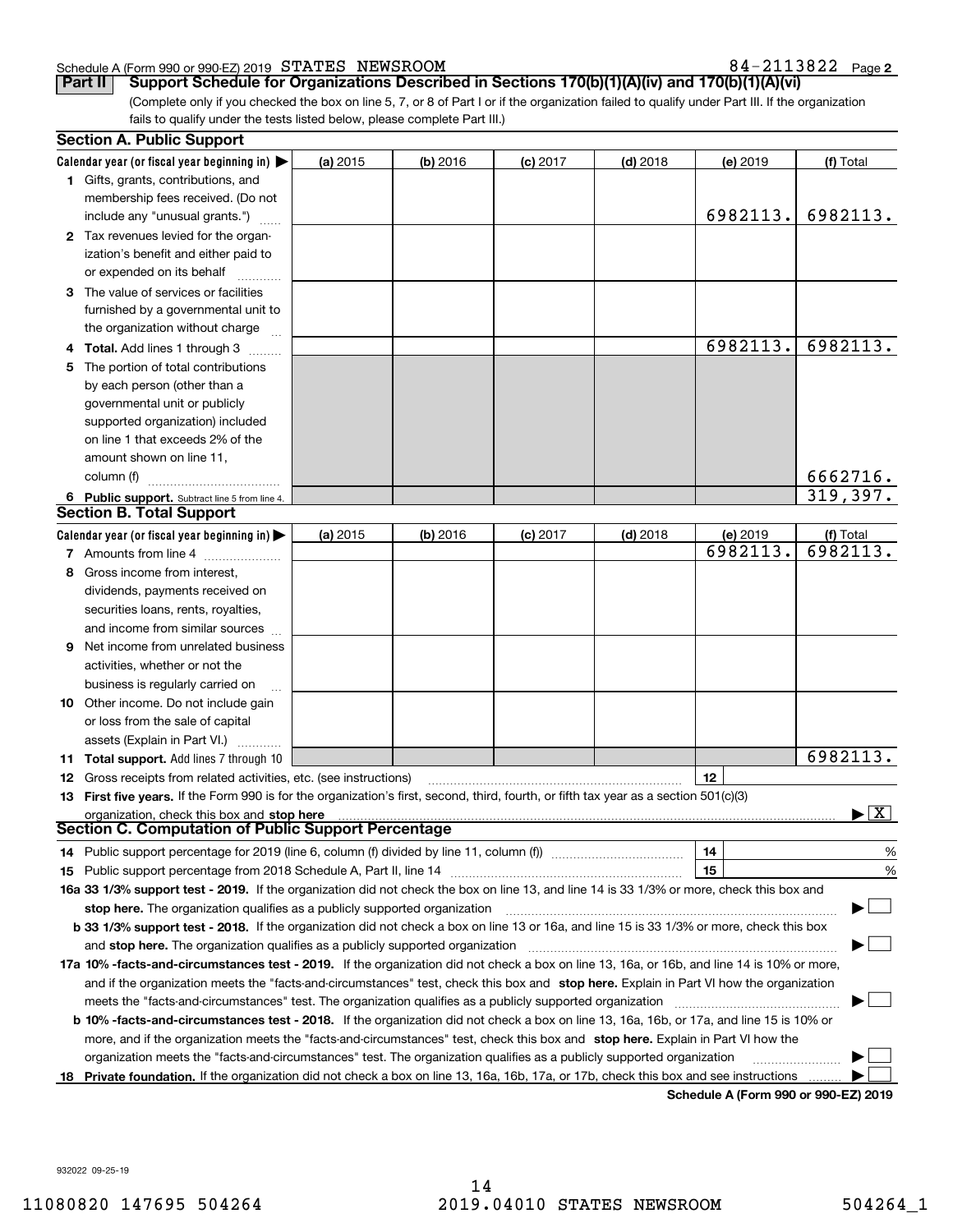#### Schedule A (Form 990 or 990-EZ) 2019 Page STATES NEWSROOM 84-2113822

### **Part III** | Support Schedule for Organizations Described in Section 509(a)(2)

**3**

(Complete only if you checked the box on line 10 of Part I or if the organization failed to qualify under Part II. If the organization fails to qualify under the tests listed below, please complete Part II.)

|    | <b>Section A. Public Support</b>                                                                                                                                                                                                                                                                  |          |          |            |            |                 |                                      |
|----|---------------------------------------------------------------------------------------------------------------------------------------------------------------------------------------------------------------------------------------------------------------------------------------------------|----------|----------|------------|------------|-----------------|--------------------------------------|
|    | Calendar year (or fiscal year beginning in) $\blacktriangleright$                                                                                                                                                                                                                                 | (a) 2015 | (b) 2016 | $(c)$ 2017 | $(d)$ 2018 | <b>(e)</b> 2019 | (f) Total                            |
|    | 1 Gifts, grants, contributions, and                                                                                                                                                                                                                                                               |          |          |            |            |                 |                                      |
|    | membership fees received. (Do not                                                                                                                                                                                                                                                                 |          |          |            |            |                 |                                      |
|    | include any "unusual grants.")                                                                                                                                                                                                                                                                    |          |          |            |            |                 |                                      |
|    | <b>2</b> Gross receipts from admissions,<br>merchandise sold or services per-<br>formed, or facilities furnished in<br>any activity that is related to the<br>organization's tax-exempt purpose                                                                                                   |          |          |            |            |                 |                                      |
|    | 3 Gross receipts from activities that<br>are not an unrelated trade or bus-<br>iness under section 513                                                                                                                                                                                            |          |          |            |            |                 |                                      |
|    | 4 Tax revenues levied for the organ-<br>ization's benefit and either paid to<br>or expended on its behalf                                                                                                                                                                                         |          |          |            |            |                 |                                      |
|    | 5 The value of services or facilities<br>furnished by a governmental unit to<br>the organization without charge                                                                                                                                                                                   |          |          |            |            |                 |                                      |
|    | <b>6 Total.</b> Add lines 1 through 5                                                                                                                                                                                                                                                             |          |          |            |            |                 |                                      |
|    | 7a Amounts included on lines 1, 2, and<br>3 received from disqualified persons                                                                                                                                                                                                                    |          |          |            |            |                 |                                      |
|    | <b>b</b> Amounts included on lines 2 and 3 received<br>from other than disqualified persons that<br>exceed the greater of \$5,000 or 1% of the<br>amount on line 13 for the year                                                                                                                  |          |          |            |            |                 |                                      |
|    | c Add lines 7a and 7b                                                                                                                                                                                                                                                                             |          |          |            |            |                 |                                      |
|    | 8 Public support. (Subtract line 7c from line 6.)<br><b>Section B. Total Support</b>                                                                                                                                                                                                              |          |          |            |            |                 |                                      |
|    | Calendar year (or fiscal year beginning in) $\blacktriangleright$                                                                                                                                                                                                                                 | (a) 2015 | (b) 2016 | $(c)$ 2017 | $(d)$ 2018 | (e) 2019        | (f) Total                            |
|    | 9 Amounts from line 6                                                                                                                                                                                                                                                                             |          |          |            |            |                 |                                      |
|    | <b>10a</b> Gross income from interest,<br>dividends, payments received on<br>securities loans, rents, royalties,<br>and income from similar sources                                                                                                                                               |          |          |            |            |                 |                                      |
|    | <b>b</b> Unrelated business taxable income<br>(less section 511 taxes) from businesses<br>acquired after June 30, 1975                                                                                                                                                                            |          |          |            |            |                 |                                      |
|    | c Add lines 10a and 10b                                                                                                                                                                                                                                                                           |          |          |            |            |                 |                                      |
|    | 11 Net income from unrelated business<br>activities not included in line 10b,<br>whether or not the business is<br>regularly carried on                                                                                                                                                           |          |          |            |            |                 |                                      |
|    | <b>12</b> Other income. Do not include gain<br>or loss from the sale of capital<br>assets (Explain in Part VI.)                                                                                                                                                                                   |          |          |            |            |                 |                                      |
|    | <b>13</b> Total support. (Add lines 9, 10c, 11, and 12.)                                                                                                                                                                                                                                          |          |          |            |            |                 |                                      |
|    | 14 First five years. If the Form 990 is for the organization's first, second, third, fourth, or fifth tax year as a section 501(c)(3) organization,                                                                                                                                               |          |          |            |            |                 |                                      |
|    | check this box and stop here <i>machine and content and a content and a content and a content and stop here</i> and stop here and a content and a content and a content and a content and a content and a content and a content and<br><b>Section C. Computation of Public Support Percentage</b> |          |          |            |            |                 |                                      |
|    | 15 Public support percentage for 2019 (line 8, column (f), divided by line 13, column (f))                                                                                                                                                                                                        |          |          |            |            | 15              | %                                    |
|    | 16 Public support percentage from 2018 Schedule A, Part III, line 15                                                                                                                                                                                                                              |          |          |            |            | 16              | %                                    |
|    | <b>Section D. Computation of Investment Income Percentage</b>                                                                                                                                                                                                                                     |          |          |            |            |                 |                                      |
|    | 17 Investment income percentage for 2019 (line 10c, column (f), divided by line 13, column (f))                                                                                                                                                                                                   |          |          |            |            | 17              | %                                    |
|    | 18 Investment income percentage from 2018 Schedule A, Part III, line 17                                                                                                                                                                                                                           |          |          |            |            | 18              | %                                    |
|    | 19a 33 1/3% support tests - 2019. If the organization did not check the box on line 14, and line 15 is more than 33 1/3%, and line 17 is not                                                                                                                                                      |          |          |            |            |                 |                                      |
|    | more than 33 1/3%, check this box and stop here. The organization qualifies as a publicly supported organization                                                                                                                                                                                  |          |          |            |            |                 | $\sim$                               |
|    | b 33 1/3% support tests - 2018. If the organization did not check a box on line 14 or line 19a, and line 16 is more than 33 1/3%, and                                                                                                                                                             |          |          |            |            |                 |                                      |
|    | line 18 is not more than 33 1/3%, check this box and stop here. The organization qualifies as a publicly supported organization                                                                                                                                                                   |          |          |            |            |                 |                                      |
| 20 | Private foundation. If the organization did not check a box on line 14, 19a, or 19b, check this box and see instructions                                                                                                                                                                          |          |          |            |            |                 |                                      |
|    | 932023 09-25-19                                                                                                                                                                                                                                                                                   |          |          |            |            |                 | Schedule A (Form 990 or 990-EZ) 2019 |
|    |                                                                                                                                                                                                                                                                                                   |          | 15       |            |            |                 |                                      |

11080820 147695 504264 2019.04010 STATES NEWSROOM 504264\_1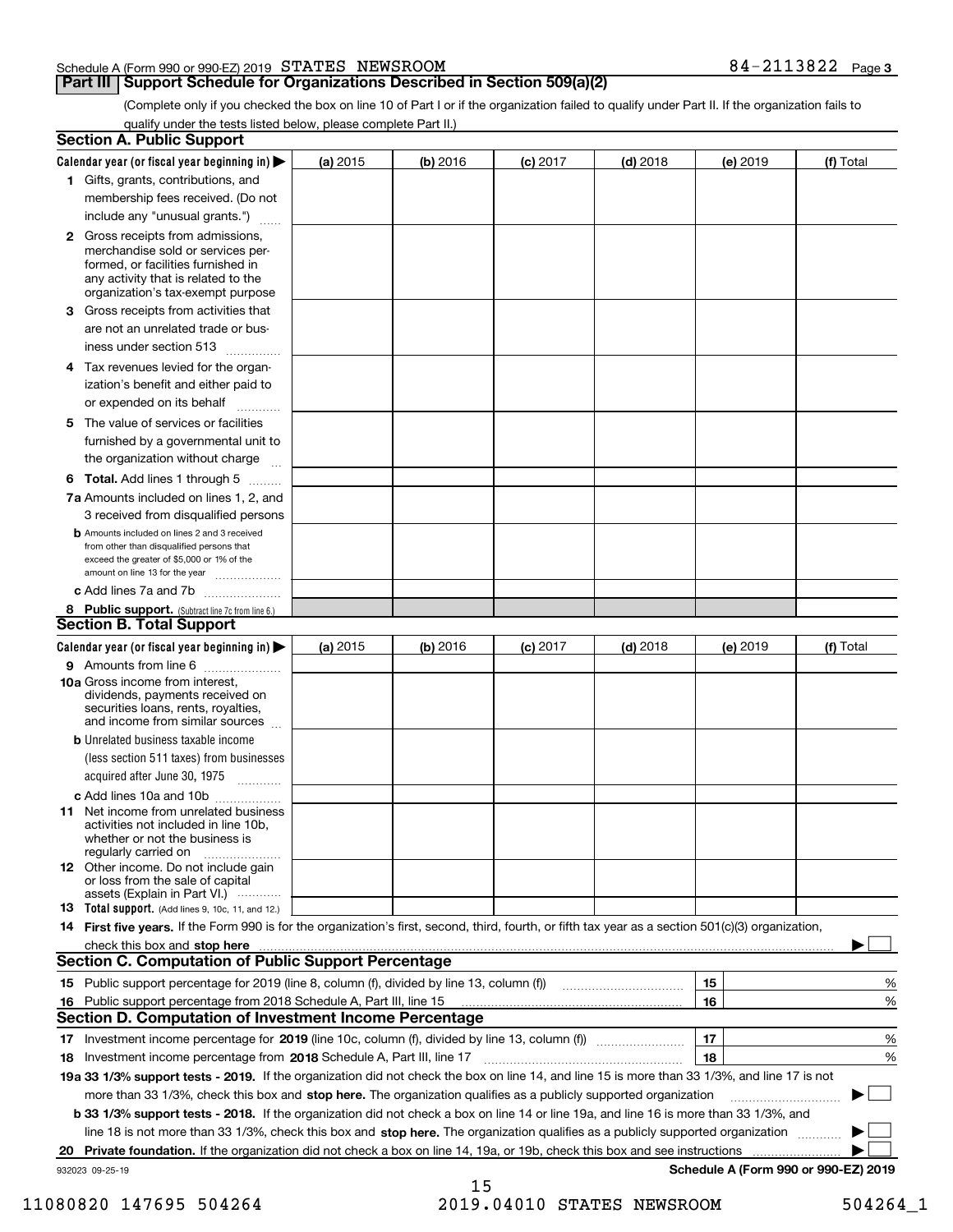**1**

**2**

**3a**

**YesNo**

## **Part IV Supporting Organizations**

(Complete only if you checked a box in line 12 on Part I. If you checked 12a of Part I, complete Sections A and B. If you checked 12b of Part I, complete Sections A and C. If you checked 12c of Part I, complete Sections A, D, and E. If you checked 12d of Part I, complete Sections A and D, and complete Part V.)

#### **Section A. All Supporting Organizations**

- **1** Are all of the organization's supported organizations listed by name in the organization's governing documents? If "No," describe in **Part VI** how the supported organizations are designated. If designated by *class or purpose, describe the designation. If historic and continuing relationship, explain.*
- **2** Did the organization have any supported organization that does not have an IRS determination of status under section 509(a)(1) or (2)? If "Yes," explain in Part VI how the organization determined that the supported *organization was described in section 509(a)(1) or (2).*
- **3a** Did the organization have a supported organization described in section 501(c)(4), (5), or (6)? If "Yes," answer *(b) and (c) below.*
- **b** Did the organization confirm that each supported organization qualified under section 501(c)(4), (5), or (6) and satisfied the public support tests under section 509(a)(2)? If "Yes," describe in **Part VI** when and how the *organization made the determination.*
- **c**Did the organization ensure that all support to such organizations was used exclusively for section 170(c)(2)(B) purposes? If "Yes," explain in **Part VI** what controls the organization put in place to ensure such use.
- **4a***If* Was any supported organization not organized in the United States ("foreign supported organization")? *"Yes," and if you checked 12a or 12b in Part I, answer (b) and (c) below.*
- **b** Did the organization have ultimate control and discretion in deciding whether to make grants to the foreign supported organization? If "Yes," describe in **Part VI** how the organization had such control and discretion *despite being controlled or supervised by or in connection with its supported organizations.*
- **c** Did the organization support any foreign supported organization that does not have an IRS determination under sections 501(c)(3) and 509(a)(1) or (2)? If "Yes," explain in **Part VI** what controls the organization used *to ensure that all support to the foreign supported organization was used exclusively for section 170(c)(2)(B) purposes.*
- **5a** Did the organization add, substitute, or remove any supported organizations during the tax year? If "Yes," answer (b) and (c) below (if applicable). Also, provide detail in **Part VI,** including (i) the names and EIN *numbers of the supported organizations added, substituted, or removed; (ii) the reasons for each such action; (iii) the authority under the organization's organizing document authorizing such action; and (iv) how the action was accomplished (such as by amendment to the organizing document).*
- **b** Type I or Type II only. Was any added or substituted supported organization part of a class already designated in the organization's organizing document?
- **cSubstitutions only.**  Was the substitution the result of an event beyond the organization's control?
- **6** Did the organization provide support (whether in the form of grants or the provision of services or facilities) to **Part VI.** *If "Yes," provide detail in* support or benefit one or more of the filing organization's supported organizations? anyone other than (i) its supported organizations, (ii) individuals that are part of the charitable class benefited by one or more of its supported organizations, or (iii) other supporting organizations that also
- **7**Did the organization provide a grant, loan, compensation, or other similar payment to a substantial contributor *If "Yes," complete Part I of Schedule L (Form 990 or 990-EZ).* regard to a substantial contributor? (as defined in section 4958(c)(3)(C)), a family member of a substantial contributor, or a 35% controlled entity with
- **8** Did the organization make a loan to a disqualified person (as defined in section 4958) not described in line 7? *If "Yes," complete Part I of Schedule L (Form 990 or 990-EZ).*
- **9a** Was the organization controlled directly or indirectly at any time during the tax year by one or more in section 509(a)(1) or (2))? If "Yes," *provide detail in* <code>Part VI.</code> disqualified persons as defined in section 4946 (other than foundation managers and organizations described
- **b** Did one or more disqualified persons (as defined in line 9a) hold a controlling interest in any entity in which the supporting organization had an interest? If "Yes," provide detail in P**art VI**.
- **c**Did a disqualified person (as defined in line 9a) have an ownership interest in, or derive any personal benefit from, assets in which the supporting organization also had an interest? If "Yes," provide detail in P**art VI.**
- **10a** Was the organization subject to the excess business holdings rules of section 4943 because of section supporting organizations)? If "Yes," answer 10b below. 4943(f) (regarding certain Type II supporting organizations, and all Type III non-functionally integrated
- **b** Did the organization have any excess business holdings in the tax year? (Use Schedule C, Form 4720, to *determine whether the organization had excess business holdings.)*

932024 09-25-19



**Schedule A (Form 990 or 990-EZ) 2019**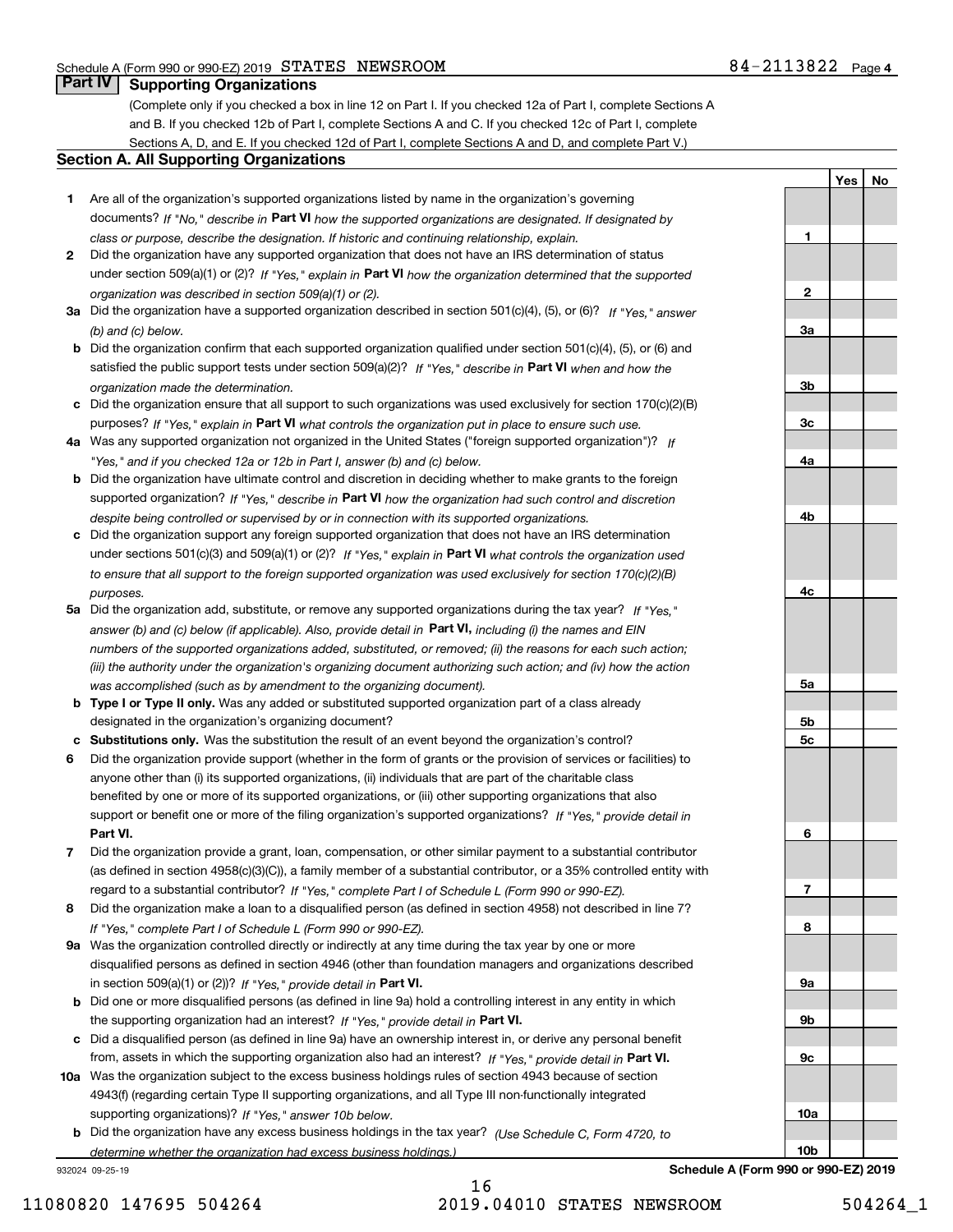|    |                                                                                                                                   |     | Yes | No |
|----|-----------------------------------------------------------------------------------------------------------------------------------|-----|-----|----|
| 11 | Has the organization accepted a gift or contribution from any of the following persons?                                           |     |     |    |
|    | a A person who directly or indirectly controls, either alone or together with persons described in (b) and (c)                    |     |     |    |
|    | below, the governing body of a supported organization?                                                                            | 11a |     |    |
|    | <b>b</b> A family member of a person described in (a) above?                                                                      | 11b |     |    |
|    | c A 35% controlled entity of a person described in (a) or (b) above? If "Yes" to a, b, or c, provide detail in Part VI.           | 11c |     |    |
|    | <b>Section B. Type I Supporting Organizations</b>                                                                                 |     |     |    |
|    |                                                                                                                                   |     | Yes | No |
| 1  | Did the directors, trustees, or membership of one or more supported organizations have the power to                               |     |     |    |
|    | regularly appoint or elect at least a majority of the organization's directors or trustees at all times during the                |     |     |    |
|    | tax year? If "No," describe in Part VI how the supported organization(s) effectively operated, supervised, or                     |     |     |    |
|    | controlled the organization's activities. If the organization had more than one supported organization,                           |     |     |    |
|    | describe how the powers to appoint and/or remove directors or trustees were allocated among the supported                         |     |     |    |
|    | organizations and what conditions or restrictions, if any, applied to such powers during the tax year.                            | 1   |     |    |
| 2  | Did the organization operate for the benefit of any supported organization other than the supported                               |     |     |    |
|    | organization(s) that operated, supervised, or controlled the supporting organization? If "Yes," explain in                        |     |     |    |
|    | Part VI how providing such benefit carried out the purposes of the supported organization(s) that operated,                       |     |     |    |
|    | supervised, or controlled the supporting organization.                                                                            | 2   |     |    |
|    | <b>Section C. Type II Supporting Organizations</b>                                                                                |     |     |    |
|    |                                                                                                                                   |     | Yes | No |
| 1  | Were a majority of the organization's directors or trustees during the tax year also a majority of the directors                  |     |     |    |
|    | or trustees of each of the organization's supported organization(s)? If "No," describe in Part VI how control                     |     |     |    |
|    | or management of the supporting organization was vested in the same persons that controlled or managed                            |     |     |    |
|    | the supported organization(s).                                                                                                    | 1   |     |    |
|    | <b>Section D. All Type III Supporting Organizations</b>                                                                           |     |     |    |
|    |                                                                                                                                   |     | Yes | No |
| 1  | Did the organization provide to each of its supported organizations, by the last day of the fifth month of the                    |     |     |    |
|    | organization's tax year, (i) a written notice describing the type and amount of support provided during the prior tax             |     |     |    |
|    | year, (ii) a copy of the Form 990 that was most recently filed as of the date of notification, and (iii) copies of the            |     |     |    |
|    | organization's governing documents in effect on the date of notification, to the extent not previously provided?                  | 1   |     |    |
| 2  | Were any of the organization's officers, directors, or trustees either (i) appointed or elected by the supported                  |     |     |    |
|    | organization(s) or (ii) serving on the governing body of a supported organization? If "No," explain in Part VI how                |     |     |    |
|    | the organization maintained a close and continuous working relationship with the supported organization(s).                       | 2   |     |    |
| 3  | By reason of the relationship described in (2), did the organization's supported organizations have a                             |     |     |    |
|    | significant voice in the organization's investment policies and in directing the use of the organization's                        |     |     |    |
|    | income or assets at all times during the tax year? If "Yes," describe in Part VI the role the organization's                      |     |     |    |
|    | supported organizations played in this regard.                                                                                    | 3   |     |    |
|    | Section E. Type III Functionally Integrated Supporting Organizations                                                              |     |     |    |
| 1  | Check the box next to the method that the organization used to satisfy the Integral Part Test during the year (see instructions). |     |     |    |
| a  | The organization satisfied the Activities Test. Complete line 2 below.                                                            |     |     |    |
| b  | The organization is the parent of each of its supported organizations. Complete line 3 below.                                     |     |     |    |
| C  | The organization supported a governmental entity. Describe in Part VI how you supported a government entity (see instructions).   |     |     |    |
| 2  | Activities Test. Answer (a) and (b) below.                                                                                        |     | Yes | No |
| а  | Did substantially all of the organization's activities during the tax year directly further the exempt purposes of                |     |     |    |
|    | the supported organization(s) to which the organization was responsive? If "Yes." then in Part VI identify                        |     |     |    |
|    | those supported organizations and explain how these activities directly furthered their exempt purposes,                          |     |     |    |
|    | how the organization was responsive to those supported organizations, and how the organization determined                         |     |     |    |
|    | that these activities constituted substantially all of its activities.                                                            | 2a  |     |    |
| b  | Did the activities described in (a) constitute activities that, but for the organization's involvement, one or more               |     |     |    |
|    | of the organization's supported organization(s) would have been engaged in? If "Yes," explain in Part VI the                      |     |     |    |
|    | reasons for the organization's position that its supported organization(s) would have engaged in these                            |     |     |    |
|    | activities but for the organization's involvement.                                                                                | 2b  |     |    |
| з  | Parent of Supported Organizations. Answer (a) and (b) below.                                                                      |     |     |    |
| а  | Did the organization have the power to regularly appoint or elect a majority of the officers, directors, or                       |     |     |    |
|    | trustees of each of the supported organizations? Provide details in Part VI.                                                      | За  |     |    |
| b  | Did the organization exercise a substantial degree of direction over the policies, programs, and activities of each               |     |     |    |
|    | of its supported organizations? If "Yes," describe in Part VI the role played by the organization in this regard.                 | 3b  |     |    |
|    | Schedule A (Form 990 or 990-EZ) 2019<br>932025 09-25-19                                                                           |     |     |    |

17 11080820 147695 504264 2019.04010 STATES NEWSROOM 504264\_1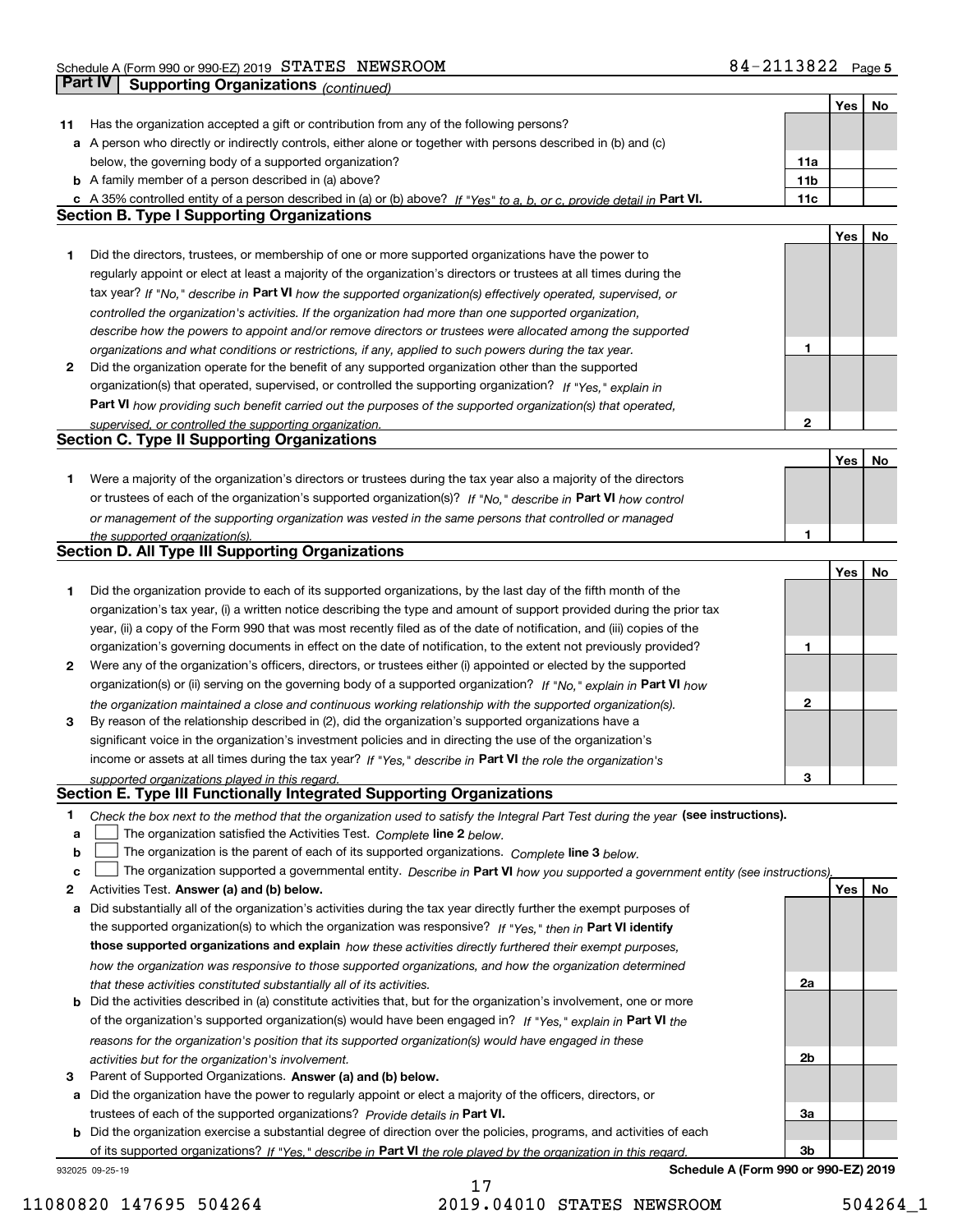932026 09-25-19

## Schedule A (Form 990 or 990-EZ) 2019 Page STATES NEWSROOM 84-2113822 **Part V Type III Non-Functionally Integrated 509(a)(3) Supporting Organizations**

**1**

1 Check here if the organization satisfied the Integral Part Test as a qualifying trust on Nov. 20, 1970 (explain in Part VI). See instructions. All other Type III non-functionally integrated supporting organizations must complete Sections A through E.

|              | mnogratoa oa<br>Section A - Adjusted Net Income                              |                          | (A) Prior Year | (B) Current Year<br>(optional) |
|--------------|------------------------------------------------------------------------------|--------------------------|----------------|--------------------------------|
| 1            | Net short-term capital gain                                                  | 1                        |                |                                |
| 2            | Recoveries of prior-year distributions                                       | $\mathbf{2}$             |                |                                |
| 3            | Other gross income (see instructions)                                        | 3                        |                |                                |
| 4            | Add lines 1 through 3.                                                       | 4                        |                |                                |
| 5            | Depreciation and depletion                                                   | 5                        |                |                                |
| 6            | Portion of operating expenses paid or incurred for production or             |                          |                |                                |
|              | collection of gross income or for management, conservation, or               |                          |                |                                |
|              | maintenance of property held for production of income (see instructions)     | 6                        |                |                                |
| $\mathbf{7}$ | Other expenses (see instructions)                                            | $\overline{\phantom{a}}$ |                |                                |
| 8            | <b>Adjusted Net Income</b> (subtract lines 5, 6, and 7 from line 4)          | 8                        |                |                                |
|              | <b>Section B - Minimum Asset Amount</b>                                      |                          | (A) Prior Year | (B) Current Year<br>(optional) |
| 1            | Aggregate fair market value of all non-exempt-use assets (see                |                          |                |                                |
|              | instructions for short tax year or assets held for part of year):            |                          |                |                                |
|              | a Average monthly value of securities                                        | 1a                       |                |                                |
|              | <b>b</b> Average monthly cash balances                                       | 1b                       |                |                                |
|              | c Fair market value of other non-exempt-use assets                           | 1c                       |                |                                |
|              | d Total (add lines 1a, 1b, and 1c)                                           | 1d                       |                |                                |
|              | e Discount claimed for blockage or other                                     |                          |                |                                |
|              | factors (explain in detail in Part VI):                                      |                          |                |                                |
| $\mathbf{2}$ | Acquisition indebtedness applicable to non-exempt-use assets                 | $\mathbf{2}$             |                |                                |
| 3            | Subtract line 2 from line 1d.                                                | 3                        |                |                                |
| 4            | Cash deemed held for exempt use. Enter 1-1/2% of line 3 (for greater amount, |                          |                |                                |
|              | see instructions).                                                           | 4                        |                |                                |
| 5            | Net value of non-exempt-use assets (subtract line 4 from line 3)             | 5                        |                |                                |
| 6            | Multiply line 5 by .035.                                                     | 6                        |                |                                |
| 7            | Recoveries of prior-year distributions                                       | $\overline{7}$           |                |                                |
| 8            | Minimum Asset Amount (add line 7 to line 6)                                  | 8                        |                |                                |
|              | <b>Section C - Distributable Amount</b>                                      |                          |                | <b>Current Year</b>            |
| 1            | Adjusted net income for prior year (from Section A, line 8, Column A)        | $\mathbf{1}$             |                |                                |
| $\mathbf{2}$ | Enter 85% of line 1.                                                         | $\overline{2}$           |                |                                |
| з            | Minimum asset amount for prior year (from Section B, line 8, Column A)       | 3                        |                |                                |
| 4            | Enter greater of line 2 or line 3.                                           | 4                        |                |                                |
| 5            | Income tax imposed in prior year                                             | 5                        |                |                                |
| 6            | <b>Distributable Amount.</b> Subtract line 5 from line 4, unless subject to  |                          |                |                                |
|              | emergency temporary reduction (see instructions).                            | 6                        |                |                                |
|              |                                                                              |                          |                |                                |

**7** Check here if the current year is the organization's first as a non-functionally integrated Type III supporting organization (see instructions).

**Schedule A (Form 990 or 990-EZ) 2019**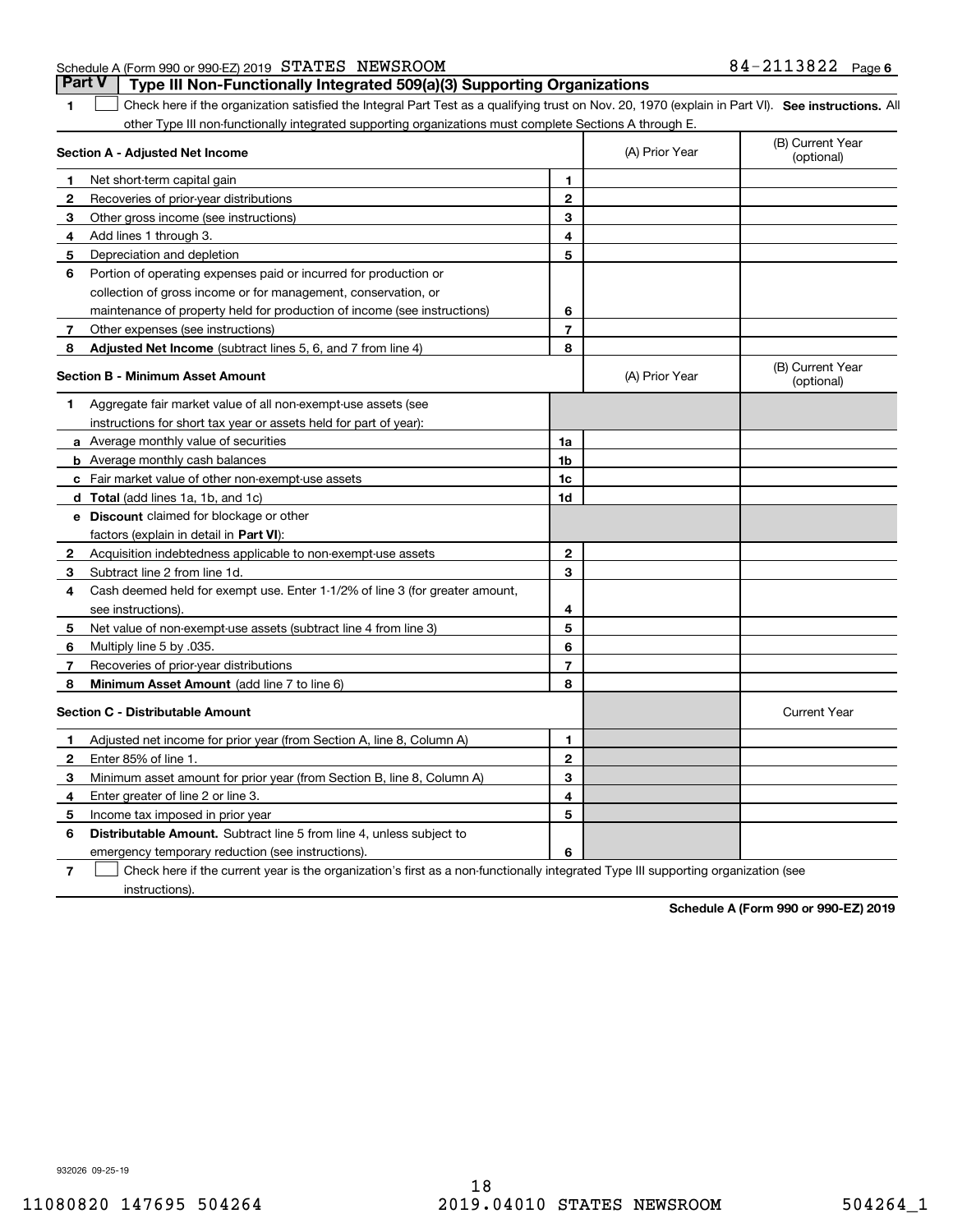| Part V | Type III Non-Functionally Integrated 509(a)(3) Supporting Organizations                    |                             | (continued)                           |                                         |
|--------|--------------------------------------------------------------------------------------------|-----------------------------|---------------------------------------|-----------------------------------------|
|        | <b>Section D - Distributions</b>                                                           |                             |                                       | <b>Current Year</b>                     |
| 1      | Amounts paid to supported organizations to accomplish exempt purposes                      |                             |                                       |                                         |
| 2      | Amounts paid to perform activity that directly furthers exempt purposes of supported       |                             |                                       |                                         |
|        | organizations, in excess of income from activity                                           |                             |                                       |                                         |
| з      | Administrative expenses paid to accomplish exempt purposes of supported organizations      |                             |                                       |                                         |
| 4      | Amounts paid to acquire exempt-use assets                                                  |                             |                                       |                                         |
| 5      | Qualified set-aside amounts (prior IRS approval required)                                  |                             |                                       |                                         |
| 6      | Other distributions (describe in Part VI). See instructions.                               |                             |                                       |                                         |
| 7      | <b>Total annual distributions.</b> Add lines 1 through 6.                                  |                             |                                       |                                         |
| 8      | Distributions to attentive supported organizations to which the organization is responsive |                             |                                       |                                         |
|        | (provide details in Part VI). See instructions.                                            |                             |                                       |                                         |
| 9      | Distributable amount for 2019 from Section C, line 6                                       |                             |                                       |                                         |
| 10     | Line 8 amount divided by line 9 amount                                                     |                             |                                       |                                         |
|        |                                                                                            | (i)                         | (iii)                                 | (iii)                                   |
|        | <b>Section E - Distribution Allocations</b> (see instructions)                             | <b>Excess Distributions</b> | <b>Underdistributions</b><br>Pre-2019 | <b>Distributable</b><br>Amount for 2019 |
| 1      | Distributable amount for 2019 from Section C, line 6                                       |                             |                                       |                                         |
| 2      | Underdistributions, if any, for years prior to 2019 (reason-                               |                             |                                       |                                         |
|        | able cause required- explain in <b>Part VI</b> ). See instructions.                        |                             |                                       |                                         |
| з      | Excess distributions carryover, if any, to 2019                                            |                             |                                       |                                         |
|        | <b>a</b> From 2014                                                                         |                             |                                       |                                         |
|        | <b>b</b> From 2015                                                                         |                             |                                       |                                         |
|        | $c$ From 2016                                                                              |                             |                                       |                                         |
|        | d From 2017                                                                                |                             |                                       |                                         |
|        | e From 2018                                                                                |                             |                                       |                                         |
|        | Total of lines 3a through e                                                                |                             |                                       |                                         |
|        | <b>g</b> Applied to underdistributions of prior years                                      |                             |                                       |                                         |
|        | <b>h</b> Applied to 2019 distributable amount                                              |                             |                                       |                                         |
|        | Carryover from 2014 not applied (see instructions)                                         |                             |                                       |                                         |
|        | Remainder. Subtract lines 3g, 3h, and 3i from 3f.                                          |                             |                                       |                                         |
| 4      | Distributions for 2019 from Section D,                                                     |                             |                                       |                                         |
|        | line $7:$                                                                                  |                             |                                       |                                         |
|        | <b>a</b> Applied to underdistributions of prior years                                      |                             |                                       |                                         |
|        | <b>b</b> Applied to 2019 distributable amount                                              |                             |                                       |                                         |
| с      | Remainder. Subtract lines 4a and 4b from 4.                                                |                             |                                       |                                         |
| 5      | Remaining underdistributions for years prior to 2019, if                                   |                             |                                       |                                         |
|        | any. Subtract lines 3g and 4a from line 2. For result greater                              |                             |                                       |                                         |
|        | than zero, explain in Part VI. See instructions.                                           |                             |                                       |                                         |
| 6      | Remaining underdistributions for 2019. Subtract lines 3h                                   |                             |                                       |                                         |
|        | and 4b from line 1. For result greater than zero, explain in                               |                             |                                       |                                         |
|        | Part VI. See instructions.                                                                 |                             |                                       |                                         |
| 7      | Excess distributions carryover to 2020. Add lines 3j                                       |                             |                                       |                                         |
|        | and 4c.                                                                                    |                             |                                       |                                         |
| 8      | Breakdown of line 7:                                                                       |                             |                                       |                                         |
|        | a Excess from 2015                                                                         |                             |                                       |                                         |
|        | <b>b</b> Excess from 2016                                                                  |                             |                                       |                                         |
|        | c Excess from 2017                                                                         |                             |                                       |                                         |
|        | d Excess from 2018                                                                         |                             |                                       |                                         |
|        | e Excess from 2019                                                                         |                             |                                       |                                         |
|        |                                                                                            |                             |                                       |                                         |

**Schedule A (Form 990 or 990-EZ) 2019**

932027 09-25-19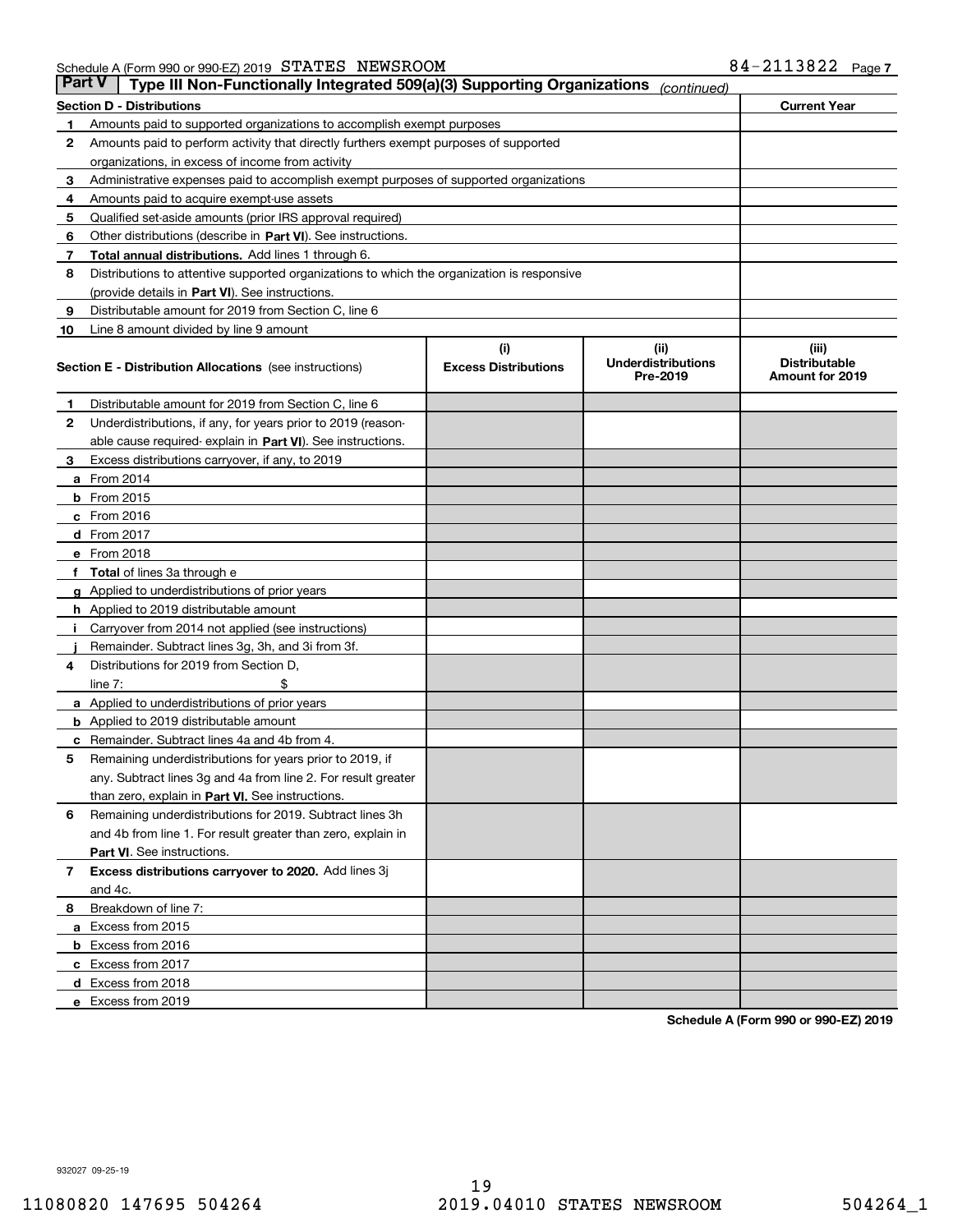#### Schedule A (Form 990 or 990-EZ) 2019 Page STATES NEWSROOM 84-2113822

| <b>Part VI</b>  | Supplemental Information. Provide the explanations required by Part II, line 10; Part II, line 17a or 17b; Part III, line 12;<br>Part IV, Section A, lines 1, 2, 3b, 3c, 4b, 4c, 5a, 6, 9a, 9b, 9c, 11a, 11b, and 11c; Part IV, Section B, lines 1 and 2; Part IV, Section C, line 1; Part IV, Section D, lines 2 and 3; Part IV, Section E, lines 1c, 2a, 2b,<br>Section D, lines 5, 6, and 8; and Part V, Section E, lines 2, 5, and 6. Also complete this part for any additional information.<br>(See instructions.) |                                      |
|-----------------|--------------------------------------------------------------------------------------------------------------------------------------------------------------------------------------------------------------------------------------------------------------------------------------------------------------------------------------------------------------------------------------------------------------------------------------------------------------------------------------------------------------------------|--------------------------------------|
|                 |                                                                                                                                                                                                                                                                                                                                                                                                                                                                                                                          |                                      |
|                 |                                                                                                                                                                                                                                                                                                                                                                                                                                                                                                                          |                                      |
|                 |                                                                                                                                                                                                                                                                                                                                                                                                                                                                                                                          |                                      |
|                 |                                                                                                                                                                                                                                                                                                                                                                                                                                                                                                                          |                                      |
|                 |                                                                                                                                                                                                                                                                                                                                                                                                                                                                                                                          |                                      |
|                 |                                                                                                                                                                                                                                                                                                                                                                                                                                                                                                                          |                                      |
|                 |                                                                                                                                                                                                                                                                                                                                                                                                                                                                                                                          |                                      |
|                 |                                                                                                                                                                                                                                                                                                                                                                                                                                                                                                                          |                                      |
|                 |                                                                                                                                                                                                                                                                                                                                                                                                                                                                                                                          |                                      |
|                 |                                                                                                                                                                                                                                                                                                                                                                                                                                                                                                                          |                                      |
|                 |                                                                                                                                                                                                                                                                                                                                                                                                                                                                                                                          |                                      |
|                 |                                                                                                                                                                                                                                                                                                                                                                                                                                                                                                                          |                                      |
|                 |                                                                                                                                                                                                                                                                                                                                                                                                                                                                                                                          |                                      |
|                 |                                                                                                                                                                                                                                                                                                                                                                                                                                                                                                                          |                                      |
|                 |                                                                                                                                                                                                                                                                                                                                                                                                                                                                                                                          |                                      |
|                 |                                                                                                                                                                                                                                                                                                                                                                                                                                                                                                                          |                                      |
|                 |                                                                                                                                                                                                                                                                                                                                                                                                                                                                                                                          |                                      |
|                 |                                                                                                                                                                                                                                                                                                                                                                                                                                                                                                                          |                                      |
|                 |                                                                                                                                                                                                                                                                                                                                                                                                                                                                                                                          |                                      |
|                 |                                                                                                                                                                                                                                                                                                                                                                                                                                                                                                                          |                                      |
|                 |                                                                                                                                                                                                                                                                                                                                                                                                                                                                                                                          |                                      |
|                 |                                                                                                                                                                                                                                                                                                                                                                                                                                                                                                                          |                                      |
|                 |                                                                                                                                                                                                                                                                                                                                                                                                                                                                                                                          |                                      |
|                 |                                                                                                                                                                                                                                                                                                                                                                                                                                                                                                                          |                                      |
|                 |                                                                                                                                                                                                                                                                                                                                                                                                                                                                                                                          |                                      |
|                 |                                                                                                                                                                                                                                                                                                                                                                                                                                                                                                                          |                                      |
|                 |                                                                                                                                                                                                                                                                                                                                                                                                                                                                                                                          |                                      |
|                 |                                                                                                                                                                                                                                                                                                                                                                                                                                                                                                                          |                                      |
|                 |                                                                                                                                                                                                                                                                                                                                                                                                                                                                                                                          |                                      |
|                 |                                                                                                                                                                                                                                                                                                                                                                                                                                                                                                                          |                                      |
|                 |                                                                                                                                                                                                                                                                                                                                                                                                                                                                                                                          |                                      |
|                 |                                                                                                                                                                                                                                                                                                                                                                                                                                                                                                                          |                                      |
|                 |                                                                                                                                                                                                                                                                                                                                                                                                                                                                                                                          |                                      |
|                 |                                                                                                                                                                                                                                                                                                                                                                                                                                                                                                                          |                                      |
|                 |                                                                                                                                                                                                                                                                                                                                                                                                                                                                                                                          |                                      |
|                 |                                                                                                                                                                                                                                                                                                                                                                                                                                                                                                                          |                                      |
| 932028 09-25-19 | 20                                                                                                                                                                                                                                                                                                                                                                                                                                                                                                                       | Schedule A (Form 990 or 990-EZ) 2019 |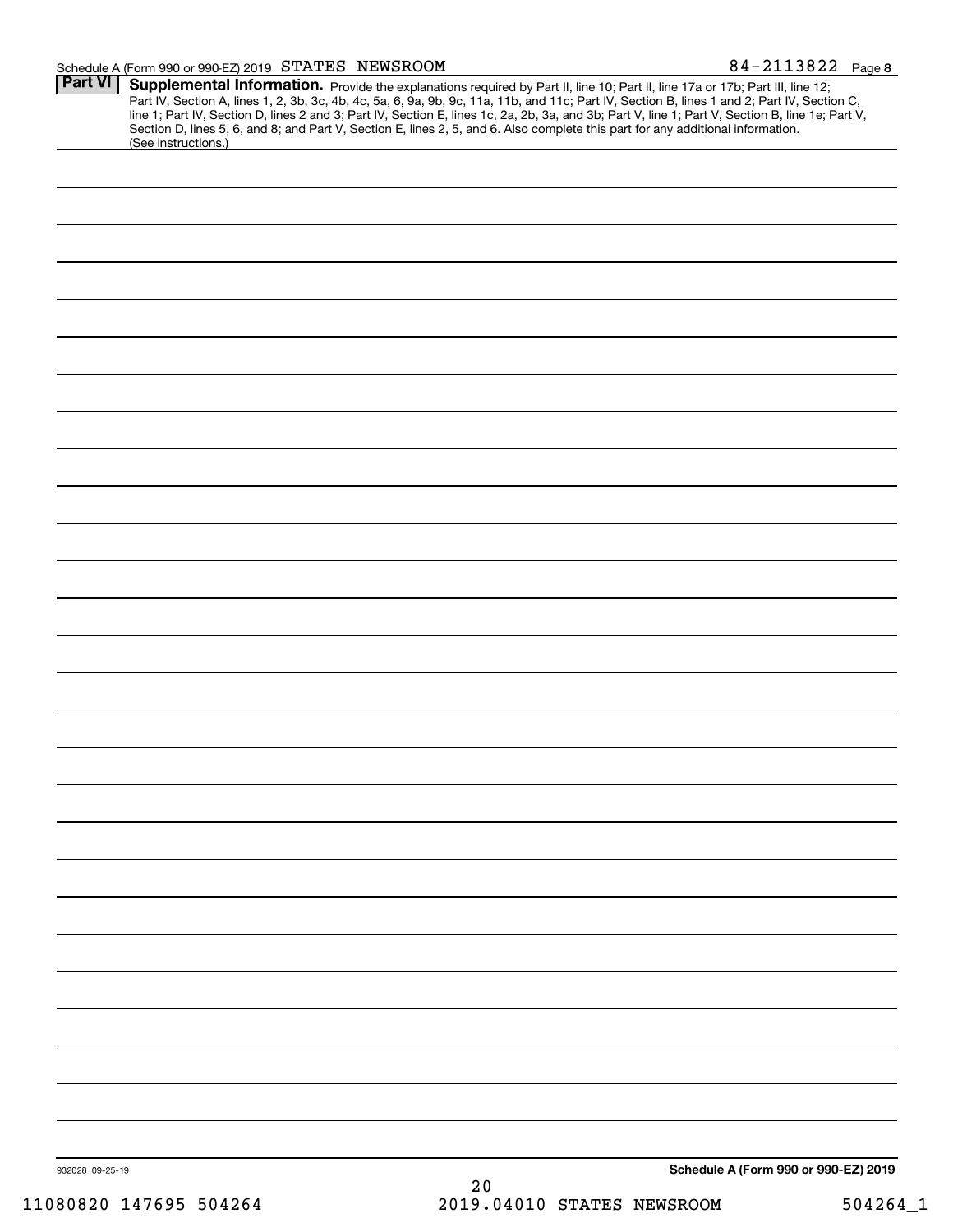Department of the Treasury

| (Form 990) |  |
|------------|--|
|------------|--|

# **Supplemental Financial Statements**

**(Form 990)** (**Form 990,**<br>Part IV, line 6, 7, 8, 9, 10, 11a, 11b, 11c, 11d, 11e, 11f, 12a, or 12b.<br>Department of the Treasury **and Exercise Connect Connect Connect Connect Connect Connect Connect Connect Connect** 

| Attach to Form 990.                                                    |
|------------------------------------------------------------------------|
| Go to www.irs.gov/Form990 for instructions and the latest information. |



Internal Revenue Service

| Name of the organization |         |          | <b>Emplover identification number</b> |
|--------------------------|---------|----------|---------------------------------------|
|                          | פחמחמים | NFW⊂ROOM | ຳດາງ<br>.<br>$81-$                    |

|         | STATES NEWSROOM                                                                                                                                |                         | 84-2113822                                         |
|---------|------------------------------------------------------------------------------------------------------------------------------------------------|-------------------------|----------------------------------------------------|
| Part I  | Organizations Maintaining Donor Advised Funds or Other Similar Funds or Accounts. Complete if the                                              |                         |                                                    |
|         | organization answered "Yes" on Form 990, Part IV, line 6.                                                                                      |                         |                                                    |
|         |                                                                                                                                                | (a) Donor advised funds | (b) Funds and other accounts                       |
| 1       |                                                                                                                                                |                         |                                                    |
| 2       | Aggregate value of contributions to (during year)                                                                                              |                         |                                                    |
| з       | Aggregate value of grants from (during year)                                                                                                   |                         |                                                    |
| 4       |                                                                                                                                                |                         |                                                    |
| 5       | Did the organization inform all donors and donor advisors in writing that the assets held in donor advised funds                               |                         |                                                    |
|         |                                                                                                                                                |                         | Yes<br>No                                          |
| 6       | Did the organization inform all grantees, donors, and donor advisors in writing that grant funds can be used only                              |                         |                                                    |
|         | for charitable purposes and not for the benefit of the donor or donor advisor, or for any other purpose conferring                             |                         |                                                    |
|         | impermissible private benefit?                                                                                                                 |                         | Yes<br>No                                          |
| Part II | Conservation Easements. Complete if the organization answered "Yes" on Form 990, Part IV, line 7.                                              |                         |                                                    |
| 1       | Purpose(s) of conservation easements held by the organization (check all that apply).                                                          |                         |                                                    |
|         | Preservation of land for public use (for example, recreation or education)                                                                     |                         | Preservation of a historically important land area |
|         | Protection of natural habitat                                                                                                                  |                         | Preservation of a certified historic structure     |
|         | Preservation of open space                                                                                                                     |                         |                                                    |
| 2       | Complete lines 2a through 2d if the organization held a qualified conservation contribution in the form of a conservation easement on the last |                         |                                                    |
|         | day of the tax year.                                                                                                                           |                         | Held at the End of the Tax Year                    |
|         |                                                                                                                                                |                         | 2a                                                 |
|         |                                                                                                                                                |                         | 2b                                                 |
|         | <b>b</b> Total acreage restricted by conservation easements                                                                                    |                         | 2c                                                 |
|         | d Number of conservation easements included in (c) acquired after 7/25/06, and not on a historic structure                                     |                         |                                                    |
|         |                                                                                                                                                |                         |                                                    |
|         |                                                                                                                                                |                         | 2d                                                 |
| 3       | Number of conservation easements modified, transferred, released, extinguished, or terminated by the organization during the tax               |                         |                                                    |
|         | $year \blacktriangleright$                                                                                                                     |                         |                                                    |
| 4       | Number of states where property subject to conservation easement is located >                                                                  |                         |                                                    |
| 5       | Does the organization have a written policy regarding the periodic monitoring, inspection, handling of                                         |                         | Yes                                                |
|         | violations, and enforcement of the conservation easements it holds?                                                                            |                         | <b>No</b>                                          |
| 6       | Staff and volunteer hours devoted to monitoring, inspecting, handling of violations, and enforcing conservation easements during the year      |                         |                                                    |
|         |                                                                                                                                                |                         |                                                    |
| 7       | Amount of expenses incurred in monitoring, inspecting, handling of violations, and enforcing conservation easements during the year<br>▶ \$    |                         |                                                    |
|         | Does each conservation easement reported on line 2(d) above satisfy the requirements of section 170(h)(4)(B)(i)                                |                         |                                                    |
| 8       |                                                                                                                                                |                         | Yes<br>No                                          |
| 9       | In Part XIII, describe how the organization reports conservation easements in its revenue and expense statement and                            |                         |                                                    |
|         | balance sheet, and include, if applicable, the text of the footnote to the organization's financial statements that describes the              |                         |                                                    |
|         | organization's accounting for conservation easements.                                                                                          |                         |                                                    |
|         | Organizations Maintaining Collections of Art, Historical Treasures, or Other Similar Assets.<br>Part III                                       |                         |                                                    |
|         | Complete if the organization answered "Yes" on Form 990, Part IV, line 8.                                                                      |                         |                                                    |
|         | 1a If the organization elected, as permitted under FASB ASC 958, not to report in its revenue statement and balance sheet works                |                         |                                                    |
|         | of art, historical treasures, or other similar assets held for public exhibition, education, or research in furtherance of public              |                         |                                                    |
|         | service, provide in Part XIII the text of the footnote to its financial statements that describes these items.                                 |                         |                                                    |
|         | b If the organization elected, as permitted under FASB ASC 958, to report in its revenue statement and balance sheet works of                  |                         |                                                    |
|         | art, historical treasures, or other similar assets held for public exhibition, education, or research in furtherance of public service,        |                         |                                                    |
|         | provide the following amounts relating to these items:                                                                                         |                         |                                                    |
|         |                                                                                                                                                |                         | \$                                                 |
|         | (ii) Assets included in Form 990, Part X                                                                                                       |                         |                                                    |
| 2       | If the organization received or held works of art, historical treasures, or other similar assets for financial gain, provide                   |                         | $\triangleright$ \$                                |
|         | the following amounts required to be reported under FASB ASC 958 relating to these items:                                                      |                         |                                                    |
|         |                                                                                                                                                |                         | -\$<br>▶                                           |
| a       | <b>b</b> Assets included in Form 990, Part X                                                                                                   |                         | $\blacktriangleright$ s                            |
|         | LHA For Paperwork Reduction Act Notice, see the Instructions for Form 990.                                                                     |                         | Schedule D (Form 990) 2019                         |
|         | 932051 10-02-19                                                                                                                                |                         |                                                    |

| 11080820 147695 504264 |  | 2019.04010 STATES NEWSROOM |  | 504264 1 |
|------------------------|--|----------------------------|--|----------|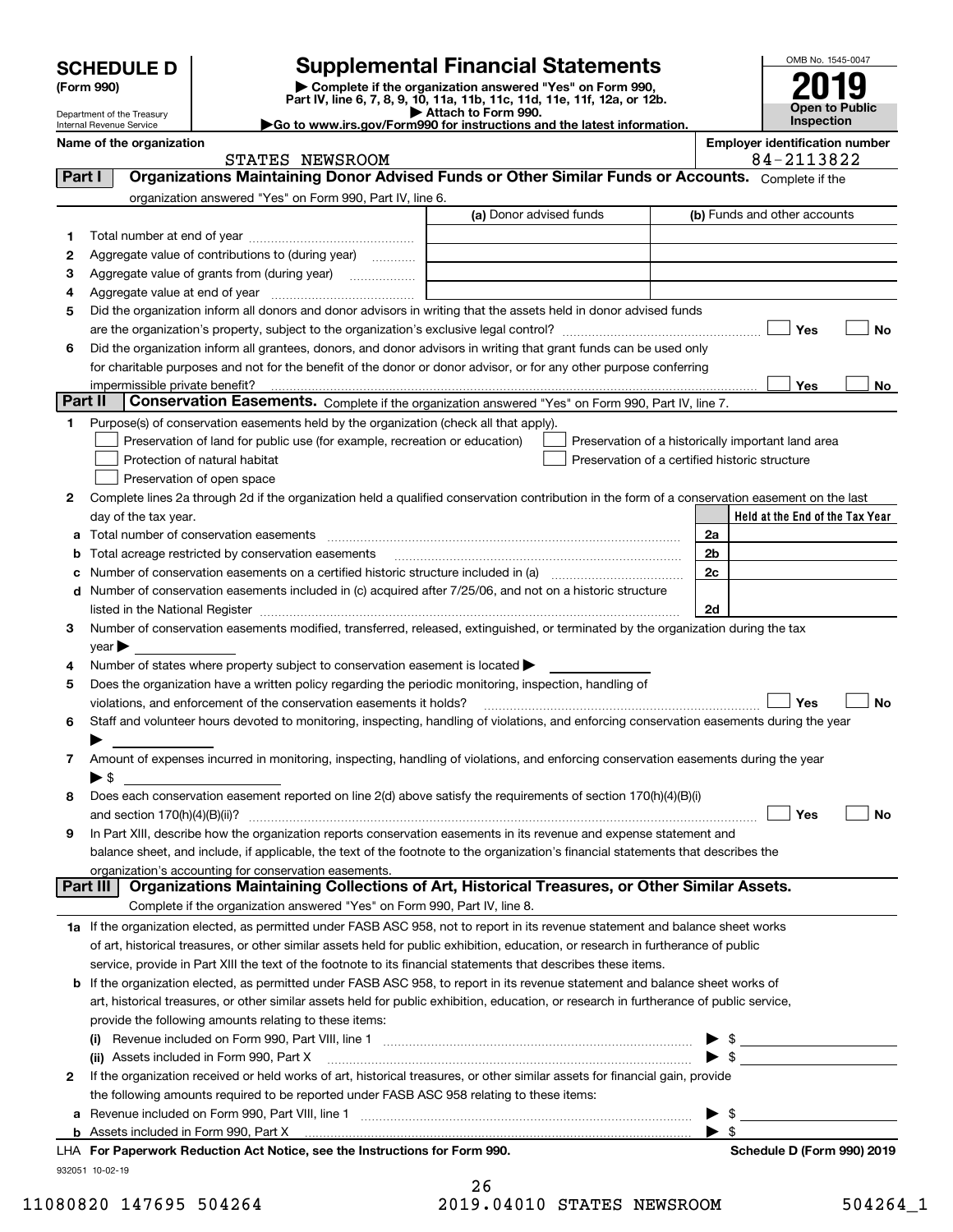|        | Schedule D (Form 990) 2019                                                                                                                                                                                                         | STATES NEWSROOM                         |   |                |                                                                                                                                                                                                                               |                                 | 84-2113822 Page 2 |                     |         |    |
|--------|------------------------------------------------------------------------------------------------------------------------------------------------------------------------------------------------------------------------------------|-----------------------------------------|---|----------------|-------------------------------------------------------------------------------------------------------------------------------------------------------------------------------------------------------------------------------|---------------------------------|-------------------|---------------------|---------|----|
|        | Part III<br>Organizations Maintaining Collections of Art, Historical Treasures, or Other Similar Assets (continued)                                                                                                                |                                         |   |                |                                                                                                                                                                                                                               |                                 |                   |                     |         |    |
| 3      | Using the organization's acquisition, accession, and other records, check any of the following that make significant use of its                                                                                                    |                                         |   |                |                                                                                                                                                                                                                               |                                 |                   |                     |         |    |
|        | collection items (check all that apply):                                                                                                                                                                                           |                                         |   |                |                                                                                                                                                                                                                               |                                 |                   |                     |         |    |
| a      | Public exhibition                                                                                                                                                                                                                  |                                         |   |                | Loan or exchange program                                                                                                                                                                                                      |                                 |                   |                     |         |    |
| b      | Scholarly research                                                                                                                                                                                                                 |                                         |   |                | Other and the contract of the contract of the contract of the contract of the contract of the contract of the contract of the contract of the contract of the contract of the contract of the contract of the contract of the |                                 |                   |                     |         |    |
| с      | Preservation for future generations                                                                                                                                                                                                |                                         |   |                |                                                                                                                                                                                                                               |                                 |                   |                     |         |    |
| 4      | Provide a description of the organization's collections and explain how they further the organization's exempt purpose in Part XIII.                                                                                               |                                         |   |                |                                                                                                                                                                                                                               |                                 |                   |                     |         |    |
| 5      | During the year, did the organization solicit or receive donations of art, historical treasures, or other similar assets                                                                                                           |                                         |   |                |                                                                                                                                                                                                                               |                                 |                   |                     |         |    |
|        | to be sold to raise funds rather than to be maintained as part of the organization's collection?                                                                                                                                   |                                         |   |                |                                                                                                                                                                                                                               |                                 |                   | Yes                 |         | No |
|        | Escrow and Custodial Arrangements. Complete if the organization answered "Yes" on Form 990, Part IV, line 9, or<br><b>Part IV</b>                                                                                                  |                                         |   |                |                                                                                                                                                                                                                               |                                 |                   |                     |         |    |
|        | reported an amount on Form 990, Part X, line 21.                                                                                                                                                                                   |                                         |   |                |                                                                                                                                                                                                                               |                                 |                   |                     |         |    |
|        | 1a Is the organization an agent, trustee, custodian or other intermediary for contributions or other assets not included                                                                                                           |                                         |   |                |                                                                                                                                                                                                                               |                                 |                   |                     |         |    |
|        | on Form 990, Part X? [11] matter contracts and contracts and contracts are contracted as a form 990, Part X?                                                                                                                       |                                         |   |                |                                                                                                                                                                                                                               |                                 |                   | Yes                 |         | No |
|        | <b>b</b> If "Yes," explain the arrangement in Part XIII and complete the following table:                                                                                                                                          |                                         |   |                |                                                                                                                                                                                                                               |                                 |                   |                     |         |    |
|        |                                                                                                                                                                                                                                    |                                         |   |                |                                                                                                                                                                                                                               |                                 |                   | Amount              |         |    |
| c      | Beginning balance <u>manual membershare communication</u> and the set of the set of the set of the set of the set of the set of the set of the set of the set of the set of the set of the set of the set of the set of the set of |                                         |   |                |                                                                                                                                                                                                                               | 1c                              |                   |                     |         |    |
|        |                                                                                                                                                                                                                                    |                                         |   |                |                                                                                                                                                                                                                               | 1d                              |                   |                     |         |    |
| е      | Distributions during the year manufactured and an account of the state of the state of the state of the state o                                                                                                                    |                                         |   |                |                                                                                                                                                                                                                               | 1e                              |                   |                     |         |    |
|        |                                                                                                                                                                                                                                    |                                         |   |                |                                                                                                                                                                                                                               | 1f                              |                   |                     |         |    |
|        | 2a Did the organization include an amount on Form 990, Part X, line 21, for escrow or custodial account liability?                                                                                                                 |                                         |   |                |                                                                                                                                                                                                                               |                                 |                   | Yes                 |         | No |
| Part V | <b>b</b> If "Yes," explain the arrangement in Part XIII. Check here if the explanation has been provided on Part XIII<br>Endowment Funds. Complete if the organization answered "Yes" on Form 990, Part IV, line 10.               |                                         |   |                |                                                                                                                                                                                                                               |                                 |                   |                     |         |    |
|        |                                                                                                                                                                                                                                    | (a) Current year                        |   | (b) Prior year | (c) Two years back $\vert$ (d) Three years back $\vert$                                                                                                                                                                       |                                 |                   | (e) Four years back |         |    |
|        |                                                                                                                                                                                                                                    |                                         |   |                |                                                                                                                                                                                                                               |                                 |                   |                     |         |    |
|        | 1a Beginning of year balance                                                                                                                                                                                                       |                                         |   |                |                                                                                                                                                                                                                               |                                 |                   |                     |         |    |
| b      | Net investment earnings, gains, and losses                                                                                                                                                                                         |                                         |   |                |                                                                                                                                                                                                                               |                                 |                   |                     |         |    |
|        |                                                                                                                                                                                                                                    |                                         |   |                |                                                                                                                                                                                                                               |                                 |                   |                     |         |    |
|        | e Other expenditures for facilities                                                                                                                                                                                                |                                         |   |                |                                                                                                                                                                                                                               |                                 |                   |                     |         |    |
|        | and programs                                                                                                                                                                                                                       |                                         |   |                |                                                                                                                                                                                                                               |                                 |                   |                     |         |    |
|        | f Administrative expenses                                                                                                                                                                                                          |                                         |   |                |                                                                                                                                                                                                                               |                                 |                   |                     |         |    |
| g      | End of year balance <i>manually contained</i>                                                                                                                                                                                      |                                         |   |                |                                                                                                                                                                                                                               |                                 |                   |                     |         |    |
| 2      | Provide the estimated percentage of the current year end balance (line 1g, column (a)) held as:                                                                                                                                    |                                         |   |                |                                                                                                                                                                                                                               |                                 |                   |                     |         |    |
| а      | Board designated or quasi-endowment                                                                                                                                                                                                |                                         | % |                |                                                                                                                                                                                                                               |                                 |                   |                     |         |    |
| b      | Permanent endowment >                                                                                                                                                                                                              | %                                       |   |                |                                                                                                                                                                                                                               |                                 |                   |                     |         |    |
| c      | Term endowment $\blacktriangleright$                                                                                                                                                                                               | %                                       |   |                |                                                                                                                                                                                                                               |                                 |                   |                     |         |    |
|        | The percentages on lines 2a, 2b, and 2c should equal 100%.                                                                                                                                                                         |                                         |   |                |                                                                                                                                                                                                                               |                                 |                   |                     |         |    |
|        | 3a Are there endowment funds not in the possession of the organization that are held and administered for the organization                                                                                                         |                                         |   |                |                                                                                                                                                                                                                               |                                 |                   |                     |         |    |
|        | by:                                                                                                                                                                                                                                |                                         |   |                |                                                                                                                                                                                                                               |                                 |                   |                     | Yes     | No |
|        | (i)                                                                                                                                                                                                                                |                                         |   |                |                                                                                                                                                                                                                               |                                 |                   | 3a(i)               |         |    |
|        |                                                                                                                                                                                                                                    |                                         |   |                |                                                                                                                                                                                                                               |                                 |                   | 3a(ii)              |         |    |
|        |                                                                                                                                                                                                                                    |                                         |   |                |                                                                                                                                                                                                                               |                                 |                   | 3b                  |         |    |
| 4      | Describe in Part XIII the intended uses of the organization's endowment funds.                                                                                                                                                     |                                         |   |                |                                                                                                                                                                                                                               |                                 |                   |                     |         |    |
|        | Land, Buildings, and Equipment.<br>Part VI                                                                                                                                                                                         |                                         |   |                |                                                                                                                                                                                                                               |                                 |                   |                     |         |    |
|        | Complete if the organization answered "Yes" on Form 990, Part IV, line 11a. See Form 990, Part X, line 10.                                                                                                                         |                                         |   |                |                                                                                                                                                                                                                               |                                 |                   |                     |         |    |
|        | Description of property                                                                                                                                                                                                            | (a) Cost or other<br>basis (investment) |   |                | (b) Cost or other<br>basis (other)                                                                                                                                                                                            | (c) Accumulated<br>depreciation |                   | (d) Book value      |         |    |
|        |                                                                                                                                                                                                                                    |                                         |   |                |                                                                                                                                                                                                                               |                                 |                   |                     |         |    |
| b      |                                                                                                                                                                                                                                    |                                         |   |                |                                                                                                                                                                                                                               |                                 |                   |                     |         |    |
|        |                                                                                                                                                                                                                                    |                                         |   |                |                                                                                                                                                                                                                               |                                 |                   |                     |         |    |
|        |                                                                                                                                                                                                                                    |                                         |   |                | 31,719.                                                                                                                                                                                                                       | 1,161.                          |                   |                     | 30,558. |    |
|        |                                                                                                                                                                                                                                    |                                         |   |                |                                                                                                                                                                                                                               |                                 |                   |                     |         |    |
|        |                                                                                                                                                                                                                                    |                                         |   |                |                                                                                                                                                                                                                               |                                 | ▶                 |                     | 30,558. |    |

**Schedule D (Form 990) 2019**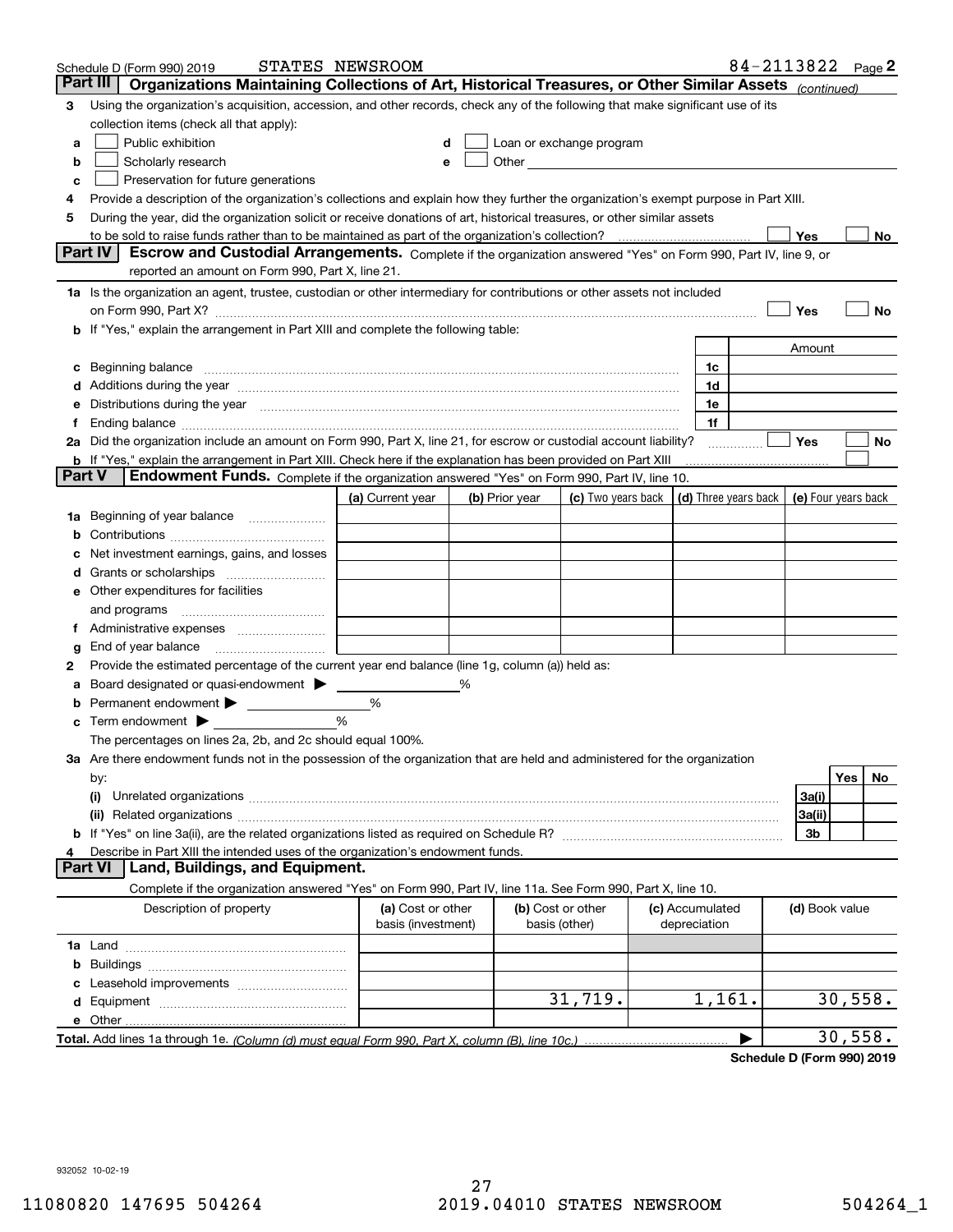| STATES NEWSROOM<br>Schedule D (Form 990) 2019                                                                     |                 |                                                           | 84-2113822<br><u>Page</u> 3 |
|-------------------------------------------------------------------------------------------------------------------|-----------------|-----------------------------------------------------------|-----------------------------|
| Part VII Investments - Other Securities.                                                                          |                 |                                                           |                             |
| Complete if the organization answered "Yes" on Form 990, Part IV, line 11b. See Form 990, Part X, line 12.        |                 |                                                           |                             |
| (a) Description of security or category (including name of security)                                              | (b) Book value  | (c) Method of valuation: Cost or end-of-year market value |                             |
|                                                                                                                   |                 |                                                           |                             |
| (2) Closely held equity interests [11] [12] Closely held equity interests                                         |                 |                                                           |                             |
| $(3)$ Other                                                                                                       |                 |                                                           |                             |
| (A)                                                                                                               |                 |                                                           |                             |
| (B)                                                                                                               |                 |                                                           |                             |
| (C)                                                                                                               |                 |                                                           |                             |
| (D)                                                                                                               |                 |                                                           |                             |
| (E)                                                                                                               |                 |                                                           |                             |
| (F)                                                                                                               |                 |                                                           |                             |
| (G)                                                                                                               |                 |                                                           |                             |
| (H)                                                                                                               |                 |                                                           |                             |
| Total. (Col. (b) must equal Form 990, Part X, col. (B) line 12.)                                                  |                 |                                                           |                             |
| Part VIII Investments - Program Related.                                                                          |                 |                                                           |                             |
| Complete if the organization answered "Yes" on Form 990, Part IV, line 11c. See Form 990, Part X, line 13.        |                 |                                                           |                             |
| (a) Description of investment                                                                                     | (b) Book value  | (c) Method of valuation: Cost or end-of-year market value |                             |
| (1)                                                                                                               |                 |                                                           |                             |
| (2)                                                                                                               |                 |                                                           |                             |
| (3)                                                                                                               |                 |                                                           |                             |
| (4)                                                                                                               |                 |                                                           |                             |
| (5)                                                                                                               |                 |                                                           |                             |
| (6)                                                                                                               |                 |                                                           |                             |
| (7)                                                                                                               |                 |                                                           |                             |
| (8)                                                                                                               |                 |                                                           |                             |
| (9)                                                                                                               |                 |                                                           |                             |
| Total. (Col. (b) must equal Form 990, Part X, col. (B) line $13.$ )                                               |                 |                                                           |                             |
| Part IX<br><b>Other Assets.</b>                                                                                   |                 |                                                           |                             |
| Complete if the organization answered "Yes" on Form 990, Part IV, line 11d. See Form 990, Part X, line 15.        |                 |                                                           |                             |
|                                                                                                                   | (a) Description |                                                           | (b) Book value              |
| (1)                                                                                                               |                 |                                                           |                             |
| (2)                                                                                                               |                 |                                                           |                             |
| (3)                                                                                                               |                 |                                                           |                             |
| (4)                                                                                                               |                 |                                                           |                             |
| (5)                                                                                                               |                 |                                                           |                             |
| (6)                                                                                                               |                 |                                                           |                             |
| (7)                                                                                                               |                 |                                                           |                             |
| (8)                                                                                                               |                 |                                                           |                             |
| (9)                                                                                                               |                 |                                                           |                             |
|                                                                                                                   |                 |                                                           |                             |
| <b>Other Liabilities.</b><br>Part X                                                                               |                 |                                                           |                             |
| Complete if the organization answered "Yes" on Form 990, Part IV, line 11e or 11f. See Form 990, Part X, line 25. |                 |                                                           |                             |
| (a) Description of liability                                                                                      |                 |                                                           | (b) Book value              |
| 1.<br>(1)<br>Federal income taxes                                                                                 |                 |                                                           |                             |
|                                                                                                                   |                 |                                                           |                             |
| (2)                                                                                                               |                 |                                                           |                             |
| (3)                                                                                                               |                 |                                                           |                             |
| (4)                                                                                                               |                 |                                                           |                             |
| (5)                                                                                                               |                 |                                                           |                             |
| (6)                                                                                                               |                 |                                                           |                             |
| (7)                                                                                                               |                 |                                                           |                             |
| (8)                                                                                                               |                 |                                                           |                             |
| (9)                                                                                                               |                 |                                                           |                             |
| Total. (Column (b) must equal Form 990. Part X, col. (B) line 25.)                                                |                 |                                                           |                             |
|                                                                                                                   |                 |                                                           |                             |

**2.** Liability for uncertain tax positions. In Part XIII, provide the text of the footnote to the organization's financial statements that reports the organization's liability for uncertain tax positions under FASB ASC 740. Check here if the text of the footnote has been provided in Part XIII

**Schedule D (Form 990) 2019**

932053 10-02-19

 $\boxed{\text{X}}$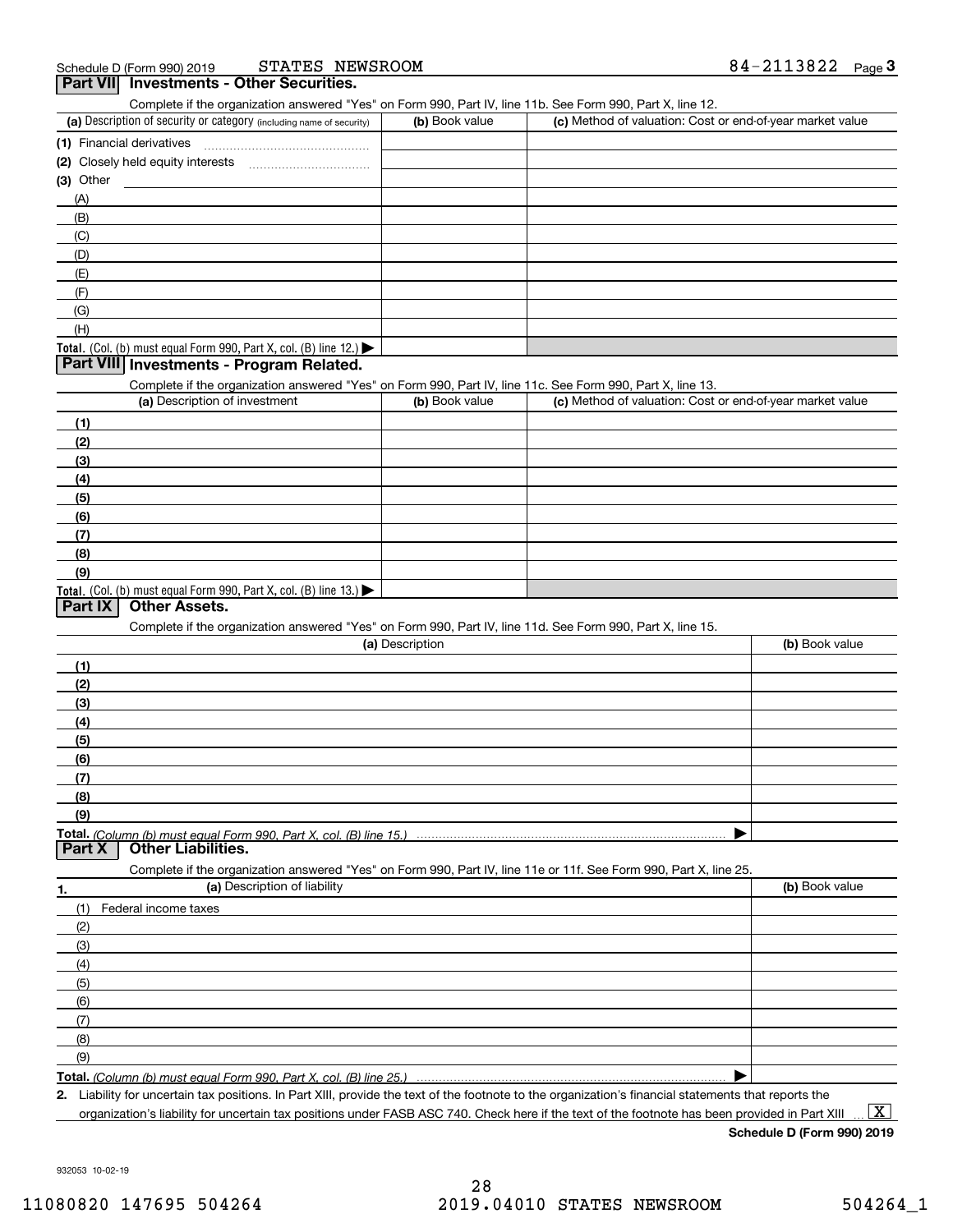| STATES NEWSROOM<br>Schedule D (Form 990) 2019                                                                                                                                                                                       |                |                | $84 - 2113822$ Page 4 |
|-------------------------------------------------------------------------------------------------------------------------------------------------------------------------------------------------------------------------------------|----------------|----------------|-----------------------|
| Reconciliation of Revenue per Audited Financial Statements With Revenue per Return.<br><b>Part XI</b>                                                                                                                               |                |                |                       |
| Complete if the organization answered "Yes" on Form 990, Part IV, line 12a.                                                                                                                                                         |                |                |                       |
| Total revenue, gains, and other support per audited financial statements<br>1                                                                                                                                                       |                | 1 <sup>1</sup> | 6,982,113.            |
| Amounts included on line 1 but not on Form 990, Part VIII, line 12:<br>2                                                                                                                                                            |                |                |                       |
| Net unrealized gains (losses) on investments [11] matter contracts and the unrealized gains (losses) on investments<br>a                                                                                                            | 2a             |                |                       |
| b                                                                                                                                                                                                                                   | 2 <sub>b</sub> |                |                       |
| Recoveries of prior year grants material content and prior year grants and content and all prior year grants and all prior and the Recoveries of prior year grants and all prior years and the Recoveries of Recovering and Re<br>с | 2c             |                |                       |
| Other (Describe in Part XIII.)<br>d                                                                                                                                                                                                 | 2d             |                |                       |
| Add lines 2a through 2d<br>е                                                                                                                                                                                                        |                | 2e             |                       |
| 3                                                                                                                                                                                                                                   |                | $\overline{3}$ | 6,982,113.            |
| Amounts included on Form 990, Part VIII, line 12, but not on line 1:                                                                                                                                                                |                |                |                       |
| Investment expenses not included on Form 990, Part VIII, line 7b [100] [100] [100] [100] [100] [100] [100] [10<br>a                                                                                                                 | 4a             |                |                       |
|                                                                                                                                                                                                                                     | 4 <sub>b</sub> |                |                       |
| Add lines 4a and 4b                                                                                                                                                                                                                 |                | 4c             | $0_{\cdot}$           |
|                                                                                                                                                                                                                                     |                | 5              | 6,982,113.            |
| Part XII   Reconciliation of Expenses per Audited Financial Statements With Expenses per Return.                                                                                                                                    |                |                |                       |
| Complete if the organization answered "Yes" on Form 990, Part IV, line 12a.                                                                                                                                                         |                |                |                       |
| Total expenses and losses per audited financial statements [11] [12] contain the control of the statements [11] [12] and the statements [12] and the statements [12] and the statements [12] and the statements [12] and the s<br>1 |                | $\blacksquare$ | 2,076,365.            |
| Amounts included on line 1 but not on Form 990, Part IX, line 25:<br>2                                                                                                                                                              |                |                |                       |
| a                                                                                                                                                                                                                                   | 2a             |                |                       |
| b                                                                                                                                                                                                                                   | 2 <sub>b</sub> |                |                       |
|                                                                                                                                                                                                                                     | 2c             |                |                       |
| d                                                                                                                                                                                                                                   | 2d             |                |                       |
| Add lines 2a through 2d <b>contained a contained a contained a contained a</b> contained a contact the state of the state of the state of the state of the state of the state of the state of the state of the state of the state o |                | 2e             |                       |
| Subtract line 2e from line 1 <b>Manual Community of the Community</b> Subtract line 2e from line 1<br>з                                                                                                                             |                | 3              | 2,076,365.            |
| Amounts included on Form 990, Part IX, line 25, but not on line 1:<br>4                                                                                                                                                             |                |                |                       |
| Investment expenses not included on Form 990, Part VIII, line 7b [100] [100] [100] [100] [100] [100] [100] [10<br>a                                                                                                                 | 4a             |                |                       |
| Other (Describe in Part XIII.)                                                                                                                                                                                                      | 4 <sub>b</sub> |                |                       |
| Add lines 4a and 4b                                                                                                                                                                                                                 |                | 4c             |                       |
| Total expenses. Add lines 3 and 4c. (This must equal Form 990. Part I. line 18.) <b>Construe that the State Information</b>                                                                                                         |                | 5              | 2,076,365             |
| Part XIII Supplemental Information.                                                                                                                                                                                                 |                |                |                       |

Provide the descriptions required for Part II, lines 3, 5, and 9; Part III, lines 1a and 4; Part IV, lines 1b and 2b; Part V, line 4; Part X, line 2; Part XI, lines 2d and 4b; and Part XII, lines 2d and 4b. Also complete this part to provide any additional information.

## PART X, LINE 2:

SECTION 501(C)(3) OF THE INTERNAL REVENUE CODE.

932054 10-02-19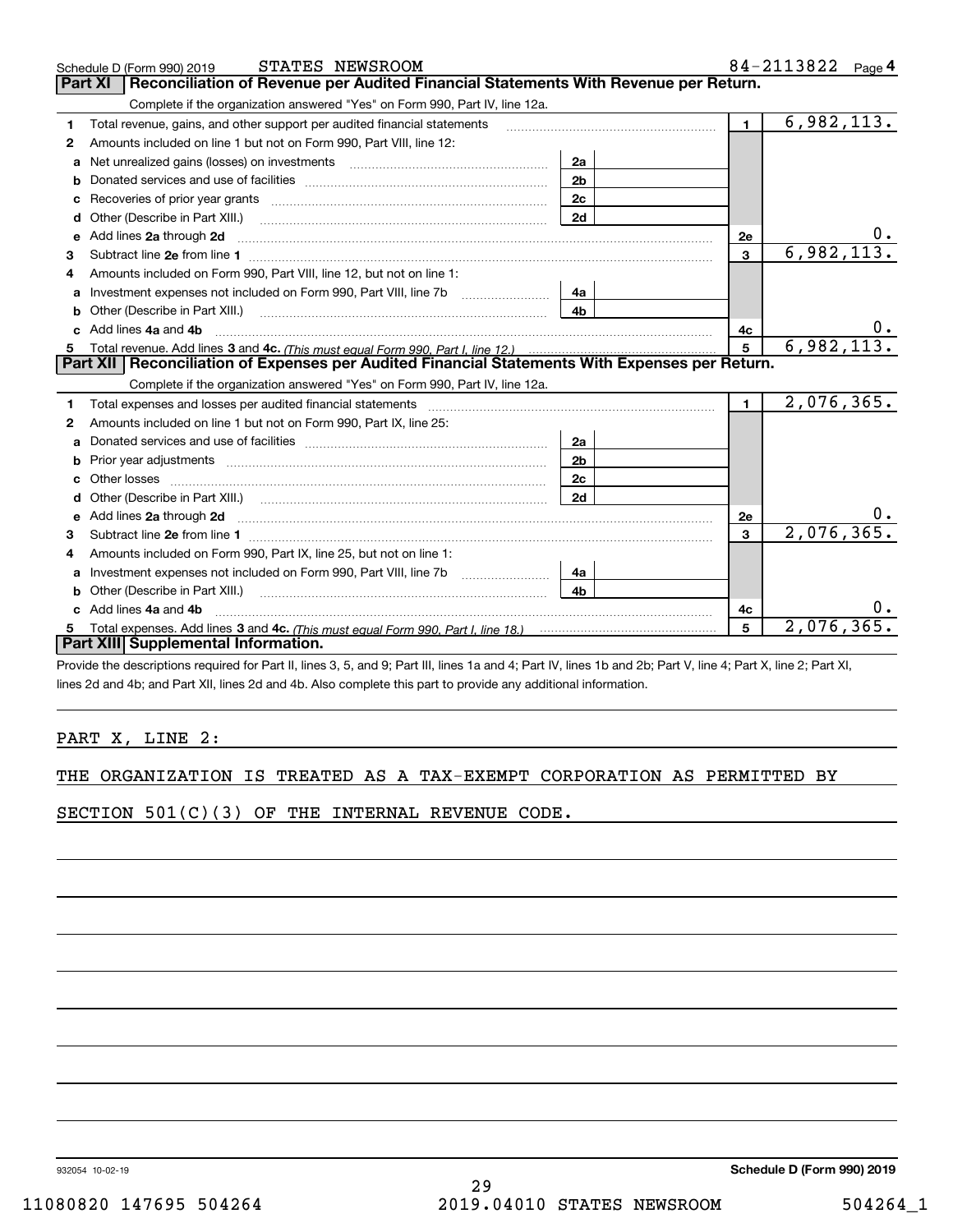|--|

**(Form 990 or 990-EZ)**

Department of the Treasury Internal Revenue Service Name of the organization

# **Supplemental Information to Form 990 or 990-EZ**

**Complete to provide information for responses to specific questions on Form 990 or 990-EZ or to provide any additional information. | Attach to Form 990 or 990-EZ. | Go to www.irs.gov/Form990 for the latest information.**



# STATES NEWSROOM 84-2113822

## FORM 990, PART I, DOING BUSINESS AS:

FLORIDA PHOENIX

GEORGIA RECORDER

IOWA CAPITAL DISPATCH

MICHIGAN ADVANCE

MINNESOTA REFORMER

NEVADA CURRENT

OHIO CAPITAL JOURNAL

PENNSYLVANIA CAPITAL-STAR

VIRGINIA MERCURY

WISCONSIN EXAMINER

FORM 990, PART I, LINE 1, DESCRIPTION OF ORGANIZATION MISSION:

ESSENTIAL TO THE HEALTH OF OUR DEMOCRACY. STATES NEWSROOM JOURNALISTS

ARE COMMITTED TO CENTERING REAL PEOPLE IN PUBLIC POLICY DEBATES.

FORM 990, PART III, LINE 1, DESCRIPTION OF ORGANIZATION MISSION:

932211 09-06-19 LHA For Paperwork Reduction Act Notice, see the Instructions for Form 990 or 990-EZ. Schedule O (Form 990 or 990-EZ) (2019) 30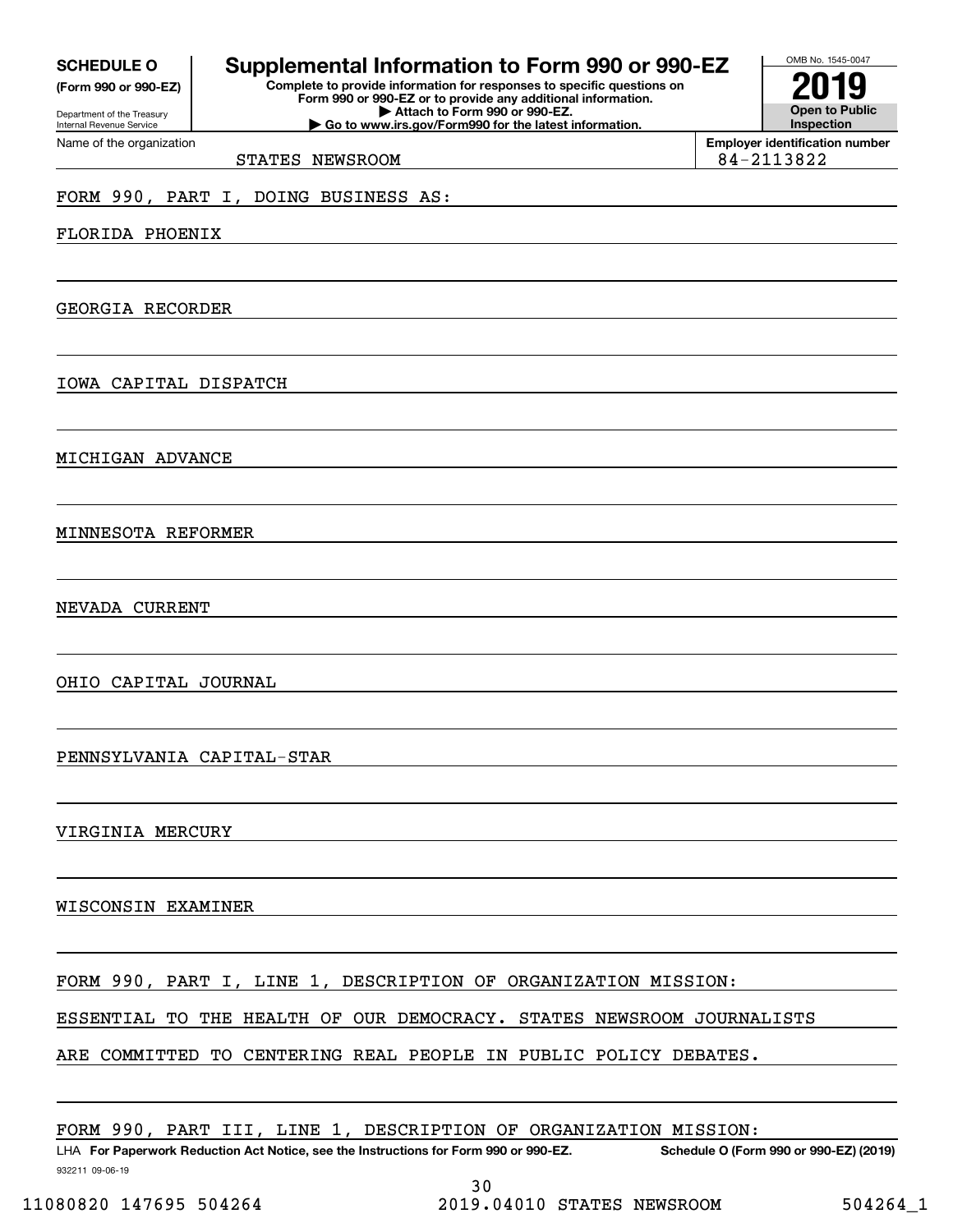| Schedule O (Form 990 or 990-EZ) (2019)                                                 | Page 2                                              |
|----------------------------------------------------------------------------------------|-----------------------------------------------------|
| Name of the organization<br>STATES<br>NEWSROOM                                         | <b>Employer identification number</b><br>84-2113822 |
| WASHINGTON DC BUREAU REPORTS ON<br>CONGRESSIONAL<br>REPORTERS.<br>THE                  | DELEGATES                                           |
| COURT AND ADMINISTRATIVE DECISIONS<br>THAT AFFECT<br>KEY<br>SUPREME<br>AND             | THE                                                 |
| BELIEVE THAT NO MATTER<br>WHO<br>YOU ARE<br>NEWSROOM<br>STATES.<br>STATES              | WHERE YOU<br>OR.                                    |
| ACCESS TO HIGH-OUALITY, NON-PARTISAN REPORTING<br>LIVE,<br>NEED<br>YOU                 | THE<br>ON.                                          |
| OUR TIME.<br>STATES NEWSROOM PROVIDE<br>ISSUES<br>LEADING<br>OF<br>CRUCIAL             | REPORTERS                                           |
| RESOURCES THEY<br><b>COVER</b><br>THE<br>NEED<br>TО<br>THEIR<br>AND<br>EDITORS<br>WITH | COMMUNITIES                                         |

FORM 990, PART VI, SECTION A, LINE 8B:

THE EXECUTIVE COMMITTEES DO NOT HAVE THE AUTHORITY TO ACT ON BEHALF OF THE GOVERNING BOARD. INFORMATION DISCUSSED AT THE EXECUTIVE MEETINGS IS PRESENTED TO THE BOARD OF DIRECTORS AND APPROVAL IS OBTAINED IF NEEDED.

FORM 990, PART VI, SECTION B, LINE 11B:

EACH BOARD MEMBER WILL RECEIVE AN ELECTRONIC COPY OF THE 990, PRIOR TO

SUBMISSION. THEY WILL HAVE ONE WEEK TO REVIEW AND ASK ANY QUESTIONS.

FORM 990, PART VI, SECTION B, LINE 12C:

THERE IS A CONFLICT OF INTEREST POLICY APPLIES TO OFFICERS AND DIRECTORS AND A SEPARATE CONFLICT OF INTEREST POLICY FOR EMPLOYEES. AT THE DIRECTOR AND OFFICER LEVEL THE OTHER MEMBERS OF THE BOARD DETERMINE WHETHER A CONFLICT EXISTS AND REVIEW THE CONFLICTS. THE DIRECTOR OR OFFICER WITH THE CONFLICT MAY NOT PARTICIPATE IN THE DISCUSSION AND VOTE ON THE TRANSACTION OR ARRANGEMENT INVOLVING THE POSSIBLE CONFLICT OF INTEREST. EMPLOYEES SHOULD DISLOSE, IN WRITING, ANY POTENTIAL CONFLICT OF INTEREST WITH THEIR SUPERVISOR. THE CONFLICT OF INTEREST MUST ALSO BE REPORTED TO HR. EMPLOYEES SHOULD ACT IN THE BEST INTEREST OF STATES NEWSROOM AND ITS PROJECTS.

31

FORM 990, PART VI, SECTION C, LINE 19:

932212 09-06-19

**Schedule O (Form 990 or 990-EZ) (2019)**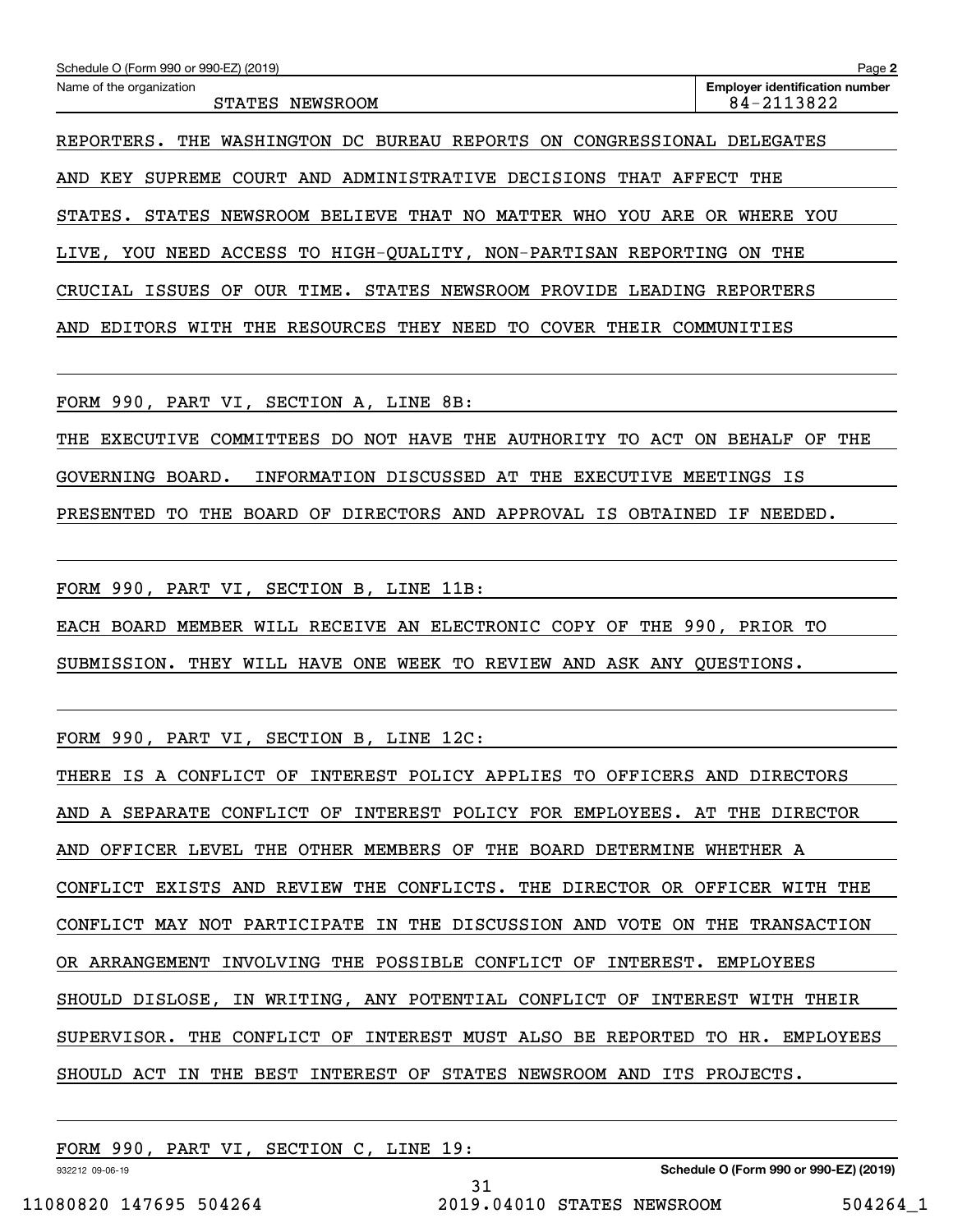| Schedule O (Form 990 or 990-EZ) (2019) | Page 2                                |
|----------------------------------------|---------------------------------------|
| Name of the organization               | <b>Employer identification number</b> |
| STATES<br>NEWSROOM                     | 84-2113822                            |

THE ORGANIZATION'S GOVERNING DOCUMENTS, CONFLICT OF INTEREST POLICY, AND

FINANCIAL STATEMENTS ARE MADE AVAILABLE UPON REQUEST AS DEEMED APPROPRIATE

BY THE BOARD OF DIRECTORS AND MANAGEMENT.

FORM 990, PART XII, LINE 2C

THIS IS THE ORGANIZATION'S FIRST YEAR. THE BOARD OF DIRECTORS SELECTED

THE AUDIT COMMITTEE BY UNANIMOUS VOTE.

**Schedule O (Form 990 or 990-EZ) (2019)**